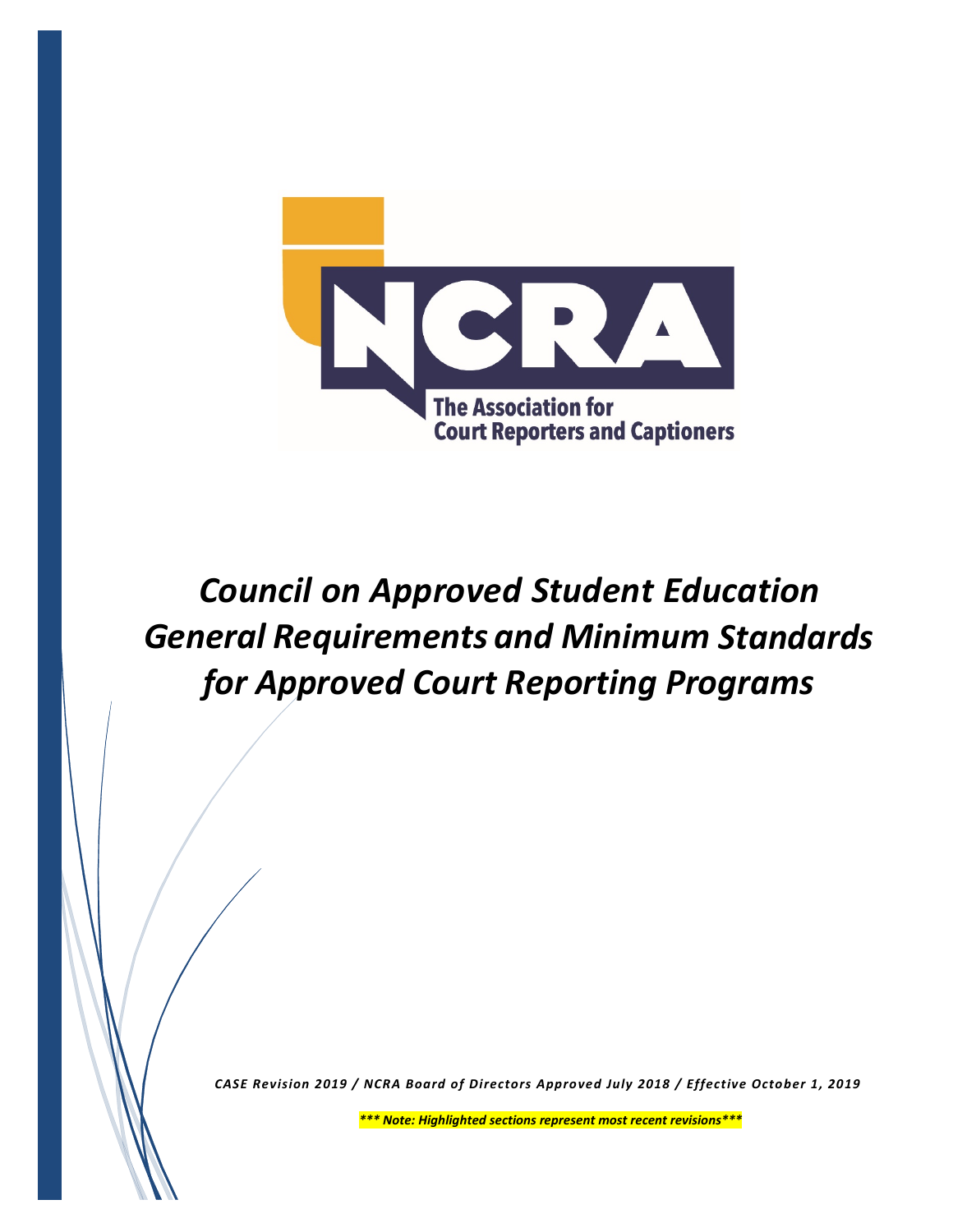# **CASE General Requirements and Minimum Standards**

|       | <b>Table of Contents</b> |  |
|-------|--------------------------|--|
|       |                          |  |
| I.    |                          |  |
| н.    |                          |  |
| III.  |                          |  |
| IV.   |                          |  |
| V.    |                          |  |
| VI.   |                          |  |
| VII.  |                          |  |
| VIII. |                          |  |
| IX.   |                          |  |
| х.    |                          |  |
|       |                          |  |
| Ι.    |                          |  |
| Ш.    |                          |  |
| Ш.    |                          |  |
| IV.   |                          |  |
| V.    |                          |  |
| VI.   |                          |  |
| VII.  |                          |  |
| VIII. |                          |  |
| IX.   |                          |  |
|       |                          |  |
|       |                          |  |
|       |                          |  |
|       |                          |  |
|       |                          |  |
|       |                          |  |
|       |                          |  |
|       |                          |  |
|       |                          |  |
|       |                          |  |
|       |                          |  |
|       |                          |  |
|       |                          |  |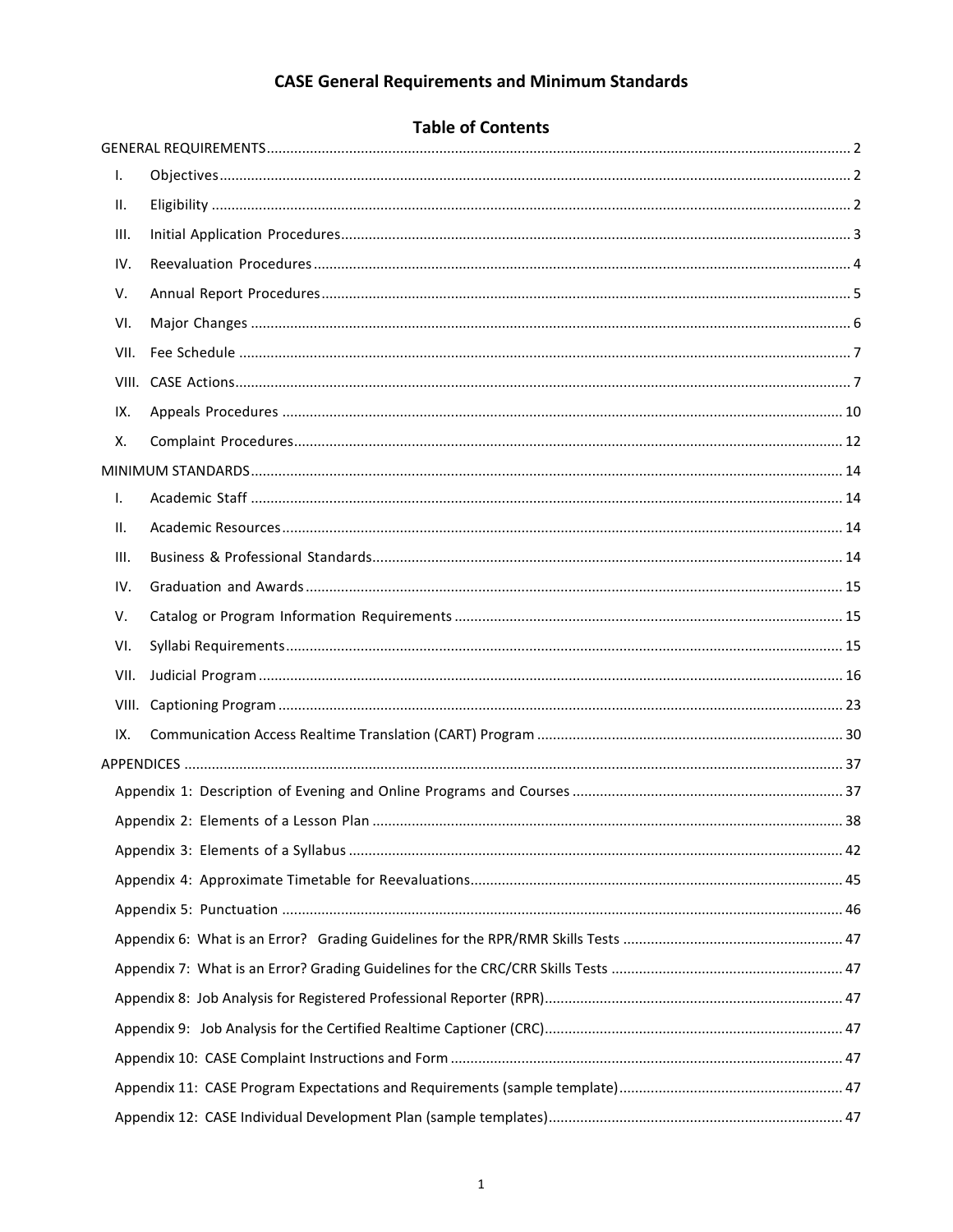#### <span id="page-2-1"></span><span id="page-2-0"></span>**GENERAL REQUIREMENTS**

#### **I. Objectives**

The National Court Reporters Association (NCRA), a national professional organization with a membership of over 13,000, was founded in 1899.

The mission statement as adopted by the NCRA Board of Directors in November 2004 states: NCRA promotes excellence among those who capture and convert the spoken word to text and is committed to supporting every member in achieving the highest level of professional expertise.

NCRA accomplishes this through ethical standards, testing and certification, educational opportunities, communications, government relations, research and analysis, and fiscal responsibility.

The approval process is one that is intended to assist institutions by setting minimum standards for the realtime educational programs offered day, evening, and online. All programs are encouraged to meet and/or exceed these general requirements and minimum standards. The general requirements and minimum standards established by NCRA's Council on Approved Student Education (CASE) shall be incorporated in each institution's approved program's curriculum and shall be adhered to.

CASE is composed of at least five (5) members, including at least two (2) Registered Professional Reporters and at least three (3) reporting educators from NCRA-approved programs representing both public and private institutions. CASE shall oversee existing approved programs as well as the process of institutions seeking approval of their educational programs. CASE members are appointed by NCRA's President with the advice and consent of the Board of Directors. Determination of the composition of CASE members shall be consistent with the NCRA conflict of interest policy and shall strive to ensure all reporting environments are represented.

The *General Requirements and Minimum Standards* developed by CASE are the same for all realtime educational programs classified as approved, whether an institution is applying for the first time or applying for reapproval.

CASE publishes in the Journal of Court Reporting and elsewhere, and makes available to the public, a list of institutions whose realtime reporter education programs have met the *General Requirements and Minimum Standards.* CASE's advice, services, and cooperation are available to all who offer such an educational program.

CASE does not guarantee that students will graduate within specific time frames, that students will be able to obtain employment as realtime reporters, or that the educational institution is financially stable.

An institution's educational program shall satisfy Tier I or Tier II eligibility requirements:

#### <span id="page-2-2"></span>**II. Eligibility**

Tier I:

- A. All programs shall be licensed or certified at the post-secondary or collegiate level by the state in which it operates.
- B. The institution shall be accredited by a body recognized by the U. S. Department of Education within its jurisdiction.
- C. The institution shall be eligible for participation in Title IV federal financial aid.
- D. The institution shall be legally organized and authorized to conduct its educational program under the laws of its own state and community.
- E. The educational program shall be organized primarily to educate students for realtime reporting careers.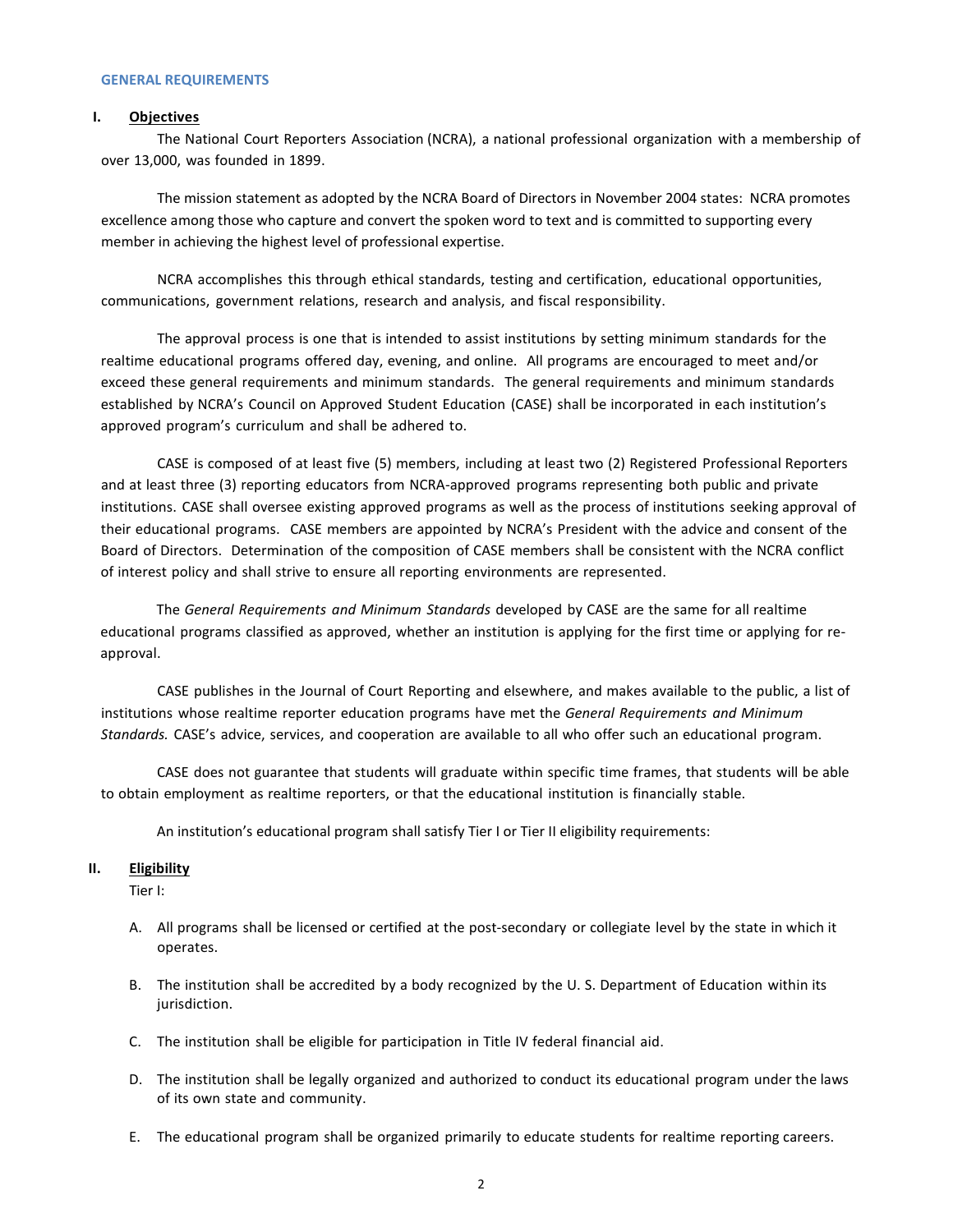- F. The educational program shall be on the post-secondary or collegiate level.
- G. Post-secondary education shall be the principal activity of the institution.
- H. Each branch, extension center, off-main-campus facility, day, night, and online program leading to graduation is deemed a separate program and requires separate approval.
- I. Courses offered in the evening, on weekends, or online must meet the educational standards as set forth herein. (see Appendix 1)
- J. The realtime educational program shall meet all of the minimum standards contained herein.
- K. CASE's on-site visitation and evaluation of the realtime educational programs shall be specifically authorized by the chief executive officer of the institution.
- L. The enrollment in the realtime educational program shall be sufficient to support regularly scheduled and conducted coursework and to ensure reasonable standards of instruction.
- M. The institution must have and maintain an up-to-date catalog, program information, or catalog addendum. This information must meet CASE's Minimum Standards. (see Minimum Standard VII, VIII, and IX)

#### Tier II:

- A. The program shall be legally organized and authorized to conduct its educational program under the laws of its own state and community.
- B. The educational program shall be organized primarily to educate students for realtime reporting careers.
- C. Each branch, extension center, off-main-campus facility, day, night, and online program leading to graduation or completion is deemed a separate program and requires separate approval.
- D. Courses offered in the evening, on weekends, or online must meet the educational standards as set forth herein. (see Appendix 1)
- E. The realtime educational program shall meet all of the minimum standards contained herein.
- F. CASE's on-site visitation and evaluation of the realtime educational programs shall be specifically authorized by the chief executive officer of the institution.
- G. The enrollment in the realtime educational program shall be sufficient to support regularly scheduled and conducted coursework and to ensure reasonable standards of instruction.
- H. The program must have and maintain an up-to-date catalog, program information, or catalog addendum. This information must meet CASE's Minimum Standards. (see Minimum Standard VII, VIII, and IX)

## <span id="page-3-0"></span>**III. Initial Application Procedures**

- A. An institution interested in obtaining NCRA approval of its realtime educational programs shall initiate correspondence through its chief executive officer or program director. Once NCRA is notified of an institution's interest in obtaining NCRA approval, NCRA staff will provide initial application forms and pertinent information to the institution.
- B. The initial application forms and pertinent information are to be completed and submitted to NCRA headquarters together with a current catalog or program information and a nonrefundable initial application fee. The application form shall contain the following statements:
	- 1. With submission of the initial application and any subsequent materials, such as the self-study forms, the applicant affirms that all of the statements contained therein are true and complete and acknowledges that the applicant is aware that NCRA will rely upon submitted data.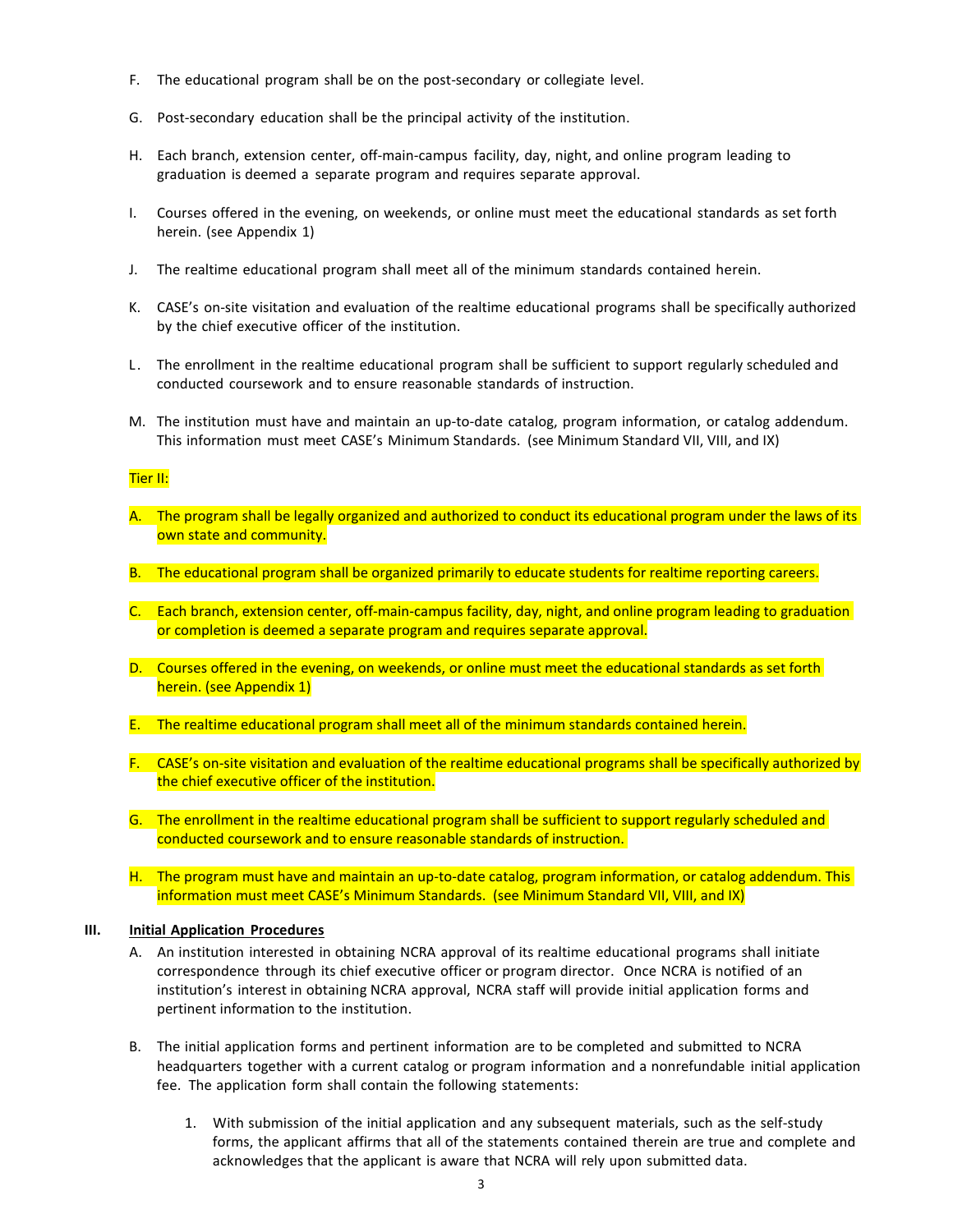- 2. NCRA reserves the right to revoke any approval granted upon a determination that an institution has submitted false or incomplete information on an application form.
- C. When the initial application for approval is received at NCRA, a review will be conducted by the staff and the self-study materials will be forwarded to the institution.
- D. The instructional staff of the realtime reporter education program shall be involved in the preparation of the self-study. The self-study is designed to assist the institution in evaluating the quality of its program, staff, and activities and to assist CASE in assessing the total program.
- E. When the self-study process has been completed, the documents are submitted electronically with one hard copy to be present onsite. The nonrefundable self-study fee should be sent prior to the visit. (see General Requirements VII)
- F. The completed self-study will be examined by NCRA's Education Department staff. The institution will be contacted by the NCRA staff to schedule the on-site evaluation. The institution may make any suggested changes noted by the Education Department staff before the Evaluation Team's visit. Results will be shared with the institution and the CASE Evaluation Team.
- G. The Evaluation Team for the on-site visit shall consist of an NCRA Education Department staff member(s) and one (1) Certified Program Evaluator selected from among a corps of Certified Program Evaluators. Determination of the composition of the Evaluation Team member shall be consistent with the NCRA conflict of interest policy.
- H. The Evaluation Team is subject to challenge by the institution prior to visitation. The institution is permitted up to one (1) challenge. Objections to the Evaluation Team member shall be submitted by the institution in writing to NCRA within three (3) calendar days of the institution's receipt of notice of the identity of the Evaluation Team members. By mutual agreement among the team members and the institution as to the date and time of the on-site evaluation visit, the NCRA Education Department staff will schedule the visit.
- I. Changes to the self-study information made by the institution after submitting the self-study form shall be submitted as an "Update Report" to the Education Department at least ten (10) calendar days prior to the scheduled visit.
- J. The purposes of the Evaluation Team visitation are to verify the institution's self-study and to review and discuss any findings. Additionally, the team will interview administrative staff, faculty, students, and recent graduates.
- K. The Evaluation Team will prepare a Visitation Team Report during the on-site visit. The report will be submitted to NCRA headquarters. The NCRA staff will send an exact copy of the report to the institution, which then has thirty (30) calendar days to respond and submit any comments on the entire report to CASE.
- L. CASE will review the reports of the Education Department staff, the Evaluation Team, and the institution's response. These reports and any responses thereto shall be considered and acted upon by CASE at its next scheduled meeting. (see General Requirements VIII-A)
- M. The institution shall be notified in writing of the action taken by CASE within 30 days. CASE's decision will not be disclosed prior to the time of such written decision.

## <span id="page-4-0"></span>**IV. Reevaluation Procedures**

- A. Each institution shall submit a self-study at least once every five (5) years and be reevaluated.
- B. CASE self-study forms will be furnished to each institution being reevaluated. The institution must complete and return the self-study documents and materials together with the nonrefundable self-study fee to NCRA headquarters according to the time schedule outlined. (see General Requirements VII; Appendix 4)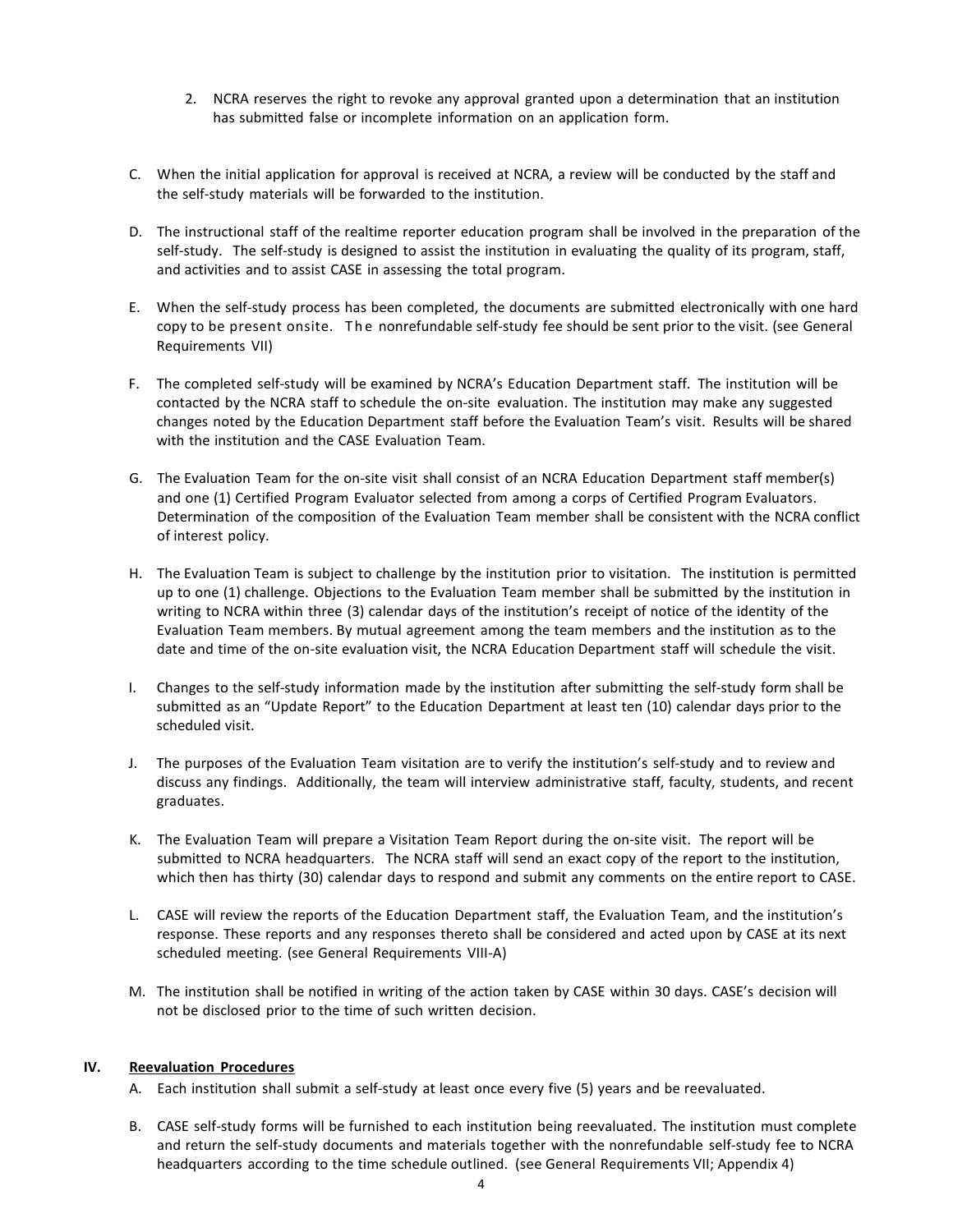- 1. With submission of the self-study and any subsequent materials, the applicant affirms that all of the statements contained therein are true and acknowledges that the applicant is aware that NCRA will rely upon submitted data.
- 2. NCRA reserves the right to revoke any approval granted upon determination that an institution has submitted false information on its self-study.
- C. The instructional staff of the realtime educational program shall be involved in the preparation of the selfstudy. The self-study is designed to assist the institution in evaluating the quality of its program, staff, and activities and to assist CASE in its assessment of the total program.
- D. Failure to submit self-study forms according to the time schedule may result in suspension or revocation of approval. (see General Requirements VIII-C; Appendix 4)
- E. The completed self-study will be examined by Education Department staff. Results will be shared with the institution and the Evaluation Team. The institution will be contacted by the NCRA staff to schedule the Evaluation Team on-site visit. The institution may make any suggested changes noted by Education Department staff before the Evaluation Team's visit.
- F. The Evaluation Team for the on-site reevaluation shall consist of an NCRA Education Department staff member(s) and one (1) Certified Program Evaluator, selected from among a corps of Certified Program Evaluators. Determination of the composition of the Evaluation Team members shall be consistent with the NCRA conflict of interest policy. Team members are subject to challenge by the institution prior to visitation. The institution is permitted up to one (1) challenge. Objections to any Evaluation Team member shall be submitted by the institution in writing to NCRA within three (3) calendar days of the institution's receipt of notice of the Evaluation Team members. By mutual agreement among the team members and the institution as to the date and time of the on-site evaluation visit, the NCRA staff will schedule the visit.
- G. Changes made by the institution after submitting the self-study shall be submitted as an "Update Report" to the evaluation team ten (10) calendar days prior to the scheduled visit.
- H. The purposes of the Evaluation Team visitation are to verify the institution's self-study and to review and discuss any findings. Additionally, the team will interview administrative staff, faculty, students, and recent graduates.
- I. The Evaluation Team will submit its written report to NCRA headquarters. The NCRA staff will send an exact copy of the report to the institution, which then has thirty (30) calendar days to submit any comments on the entire report to CASE.
- J. CASE will review the reports of Education Department staff and the Evaluation Team as well as the institution's response. These reports are then considered and acted upon by CASE at its next scheduled meeting. (see General Requirements VIII-B)
- K. The institution shall be notified in writing of the action taken by CASE within thirty (30) days. CASE's decision will not be disclosed prior to the time of such written notification.

## <span id="page-5-0"></span>**V. Annual Report Procedures**

- A. NCRA will furnish CASE Annual Report forms to each approved program prior to October 15. A report confirming compliance with CASE standards shall be filed by each program by December 1 of each year.
- B. NCRA will bill each program for its Annual Fee based on the number of students enrolled in the realtime educational program as of November 1 of the year in which the Annual Report form is filed. Fees shall be payable on or before January 31 of the following year. (see General Requirements VII)
- C. Failure to submit the Annual Report by December 1 and the Annual Fee by January 31 may result in revocation of approval and late fees. (see General Requirements VII-C and VIII-C)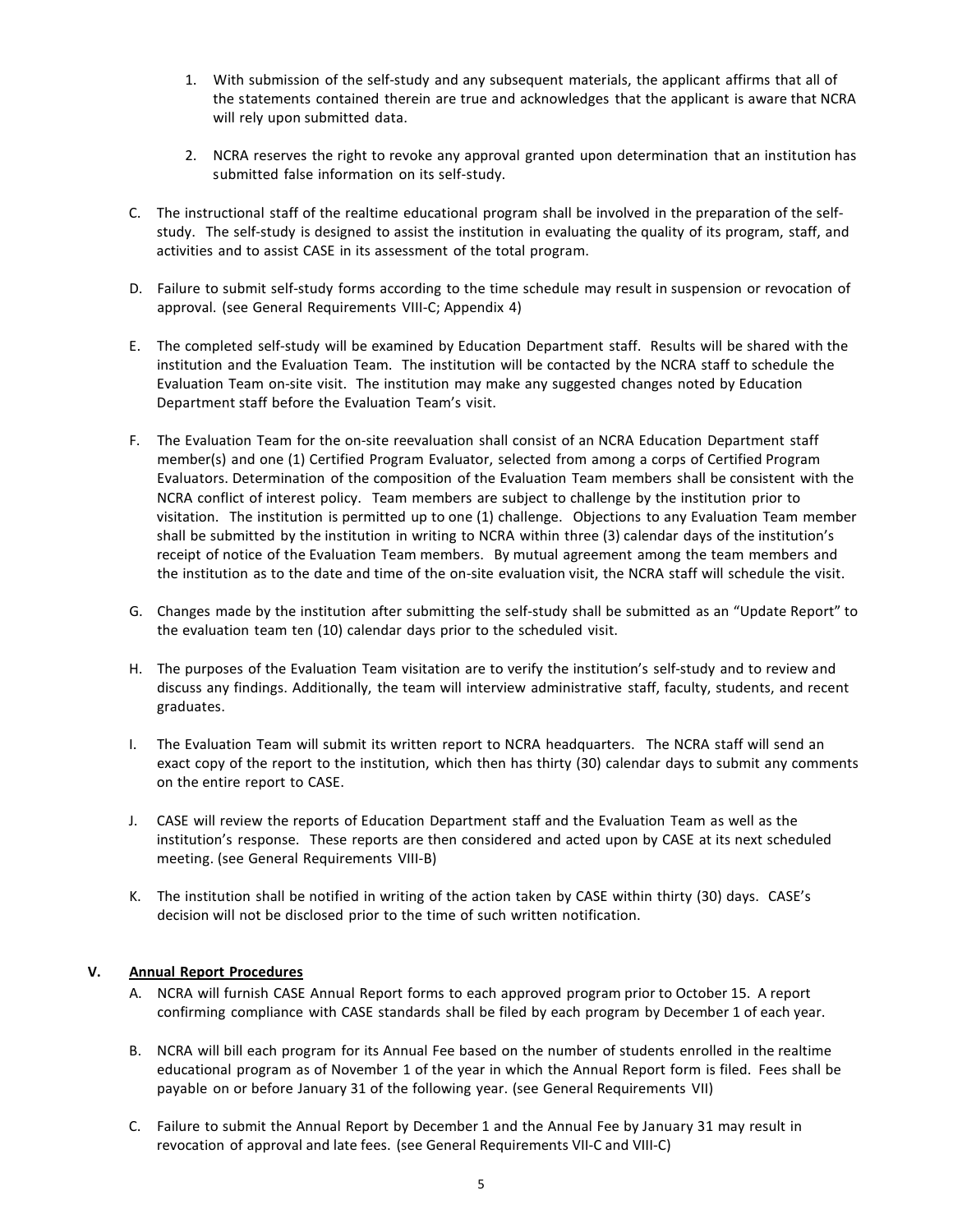- D. The Annual Fee for newly approved programs is computed on a pro-rata basis. (see General Requirements VII-C)
- E. CASE may require a reevaluation visit for good cause or request additional written data concerning the institution and its program at any time at the institution's expense.

## <span id="page-6-0"></span>**VI. Major Changes**

- A. Change in Majority Ownership or Control
	- 1. Any change in ownership resulting in a change of control of an institution shall be reported to NCRA in writing within thirty (30) calendar days of such change. The institution is required to file a Change of Ownership document. Failure to comply may result in revocation of approval. (see General Requirements VIII-C)
	- 2. When such revocation occurs, the institution may request reinstatement, with approval of the new management, ownership or majority control. Reinstatement may be considered by CASE at such time and on such terms and conditions as CASE deems appropriate.
	- 3. In the event of such change, CASE may conduct an Evaluation Team reevaluation visit of the realtime educational program at the institution's expense.
- B. Change in Program
	- 1. Any substantial or significant change in the content of the program shall be reported to NCRA in writing within thirty (30) calendar days of such change. Failure to comply may result in suspension or revocation of approval. (see General Requirements VIII-C)
	- 2. Addition of a night program or courses shall be reported to NCRA within thirty (30) calendar days. Failure to comply may result in suspension or revocation of approval. (see General Requirements VIII-C)
- C. Change in Administration

Any change in program director or the realtime program department head shall be reported to NCRA in writing within thirty (30) calendar days of such change. Failure to report this information may result in suspension or revocation of approval. (see General Requirements VIII-C)

D. Change of Name or Address

Any change in the name or address of the institution shall be reported to NCRA in writing within thirty (30) calendar days of such change. Failure to report this information may result in suspension or revocation of approval. (see General Requirements VIII-C)

E. Change in Accreditation, Licensing/Certification, or Title IV Eligibility

Any change in national accreditation, state licensing or certification, or participation in Title IV funding shall be reported to NCRA in writing within ten (10) calendar days of such change. Failure to comply shall result in suspension or revocation of approval. Loss of accreditation will result in loss of NCRA approval. (see General Requirements VIII-C)

F. Reinstatement

An institution may request reinstatement within ninety (90) calendar days of receiving notice of suspension or revocation by providing proof of reaccreditation, reinstatement of approval or licensing by state agency, or reinstatement of eligibility for Title IV funding.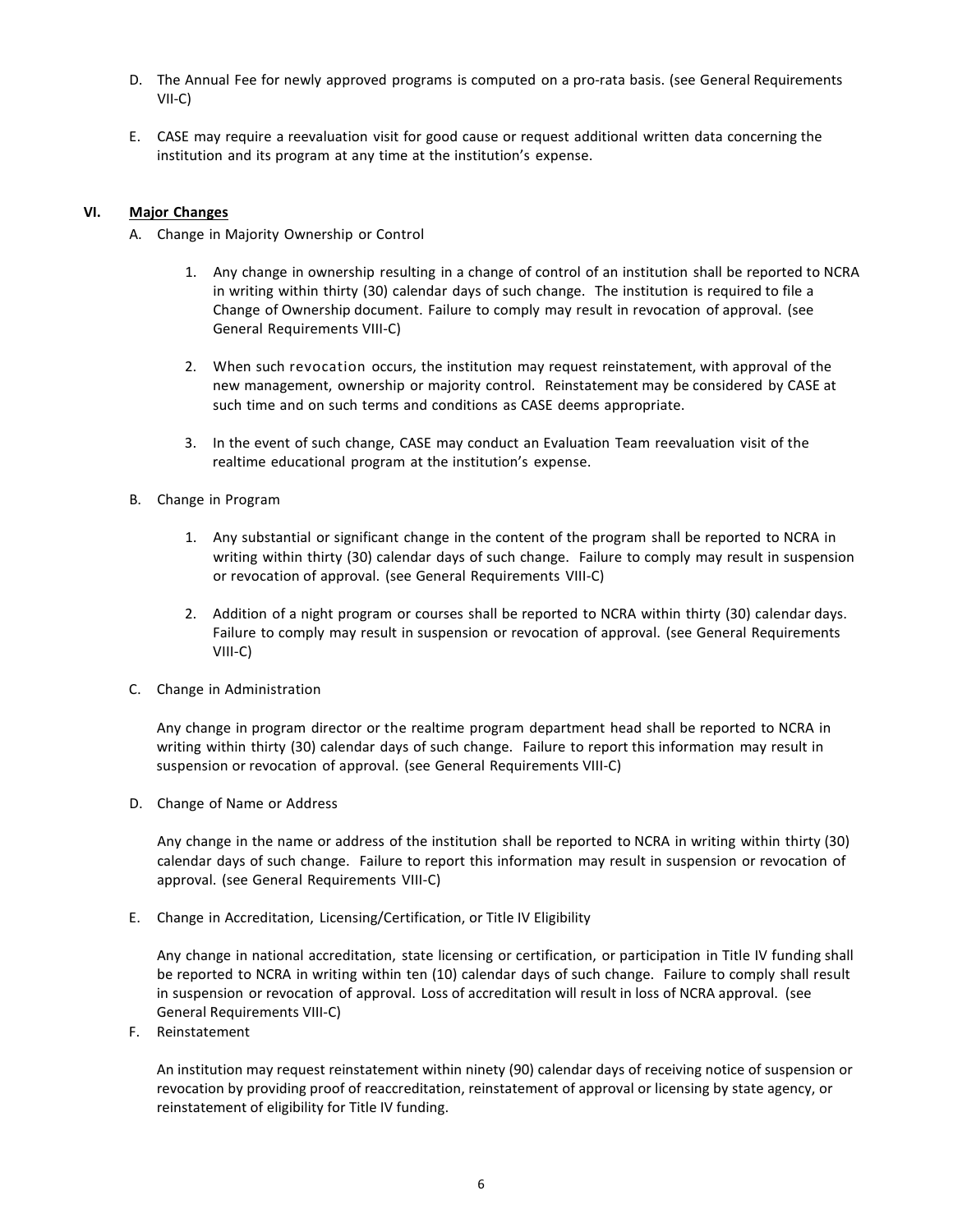## <span id="page-7-0"></span>**VII. Fee Schedule\***

- A. Initial Application Fee: The initial application fee is \$300, nonrefundable, and valid for one year.
- B. Initial Evaluation or Reevaluation Fees: The initial evaluation or reevaluation fees listed below are nonrefundable and valid for one year only.

| Judicial Program (on-site/online)<br>Broadcast captioning or Communication Access Realtime | \$450                 |
|--------------------------------------------------------------------------------------------|-----------------------|
| <b>Translation Program</b>                                                                 | S 100                 |
| Honorarium for Certified Program Evaluator (CPE)                                           | \$400 (per evaluator) |
|                                                                                            |                       |
| <b>Additional Options:</b>                                                                 |                       |
| Appeals Panels' Travel Expense                                                             | \$2,500               |

Annual Fee: The Annual Fee for approved programs is \$400. The invoice is sent to schools in October with a due date no later than January 31.

Annual fees received later than January 31 will be assessed an additional late fee as follows:

| 30 days late    | \$150 plus annual fee |
|-----------------|-----------------------|
| 45 days late    | \$200 plus annual fee |
| 90 days or more | \$300 plus annual fee |

- C. Evaluation Team Expenses: The institution is responsible for the expenses of the non-NCRA staff Evaluation Team member(s) and will be billed by NCRA. Evaluation expenses include travel, food, lodging, and honorarium for team members' onsite and for online reviews' conference call charges. Documentation will be provided to the institution at the time of billing.
- D. Failure to Remit Fees: Failure to pay any fees due within forty-five (45) calendar days of the date of billing may result in suspension or revocation of approval. (see General Requirements VIII-C)

*\*Fees and dates subject to change.*

#### <span id="page-7-1"></span>**VIII. CASE Actions**

## A. Initial Application

Upon initial application by a program, CASE may take any of the following actions:

1. Approve the program

When CASE determines that the realtime educational programs has demonstrated compliance with the General Requirements and Minimum Standards, CASE will grant approval of the program for not more than five (5) years, subject to continued compliance with the General Requirements and Minimum Standards.

The institution will receive written notice of CASE's action and a statement of findings forming the basis of such action within thirty (30) days of CASE's decision. Approval is effective upon written notification of such CASE's decision or compliance with the stipulation.

2. Conditional Approval

When CASE determines in its discretion that, but for minor, readily correctable findings in a program's documentation, the program had sufficiently demonstrated compliance with the *General Requirements and Minimum Standards*, CASE may grant conditional approval to the program, subject to the requirement that the program supply any requested documentation of compliance within such period (not more than thirty (30) calendar days) as CASE shall specify.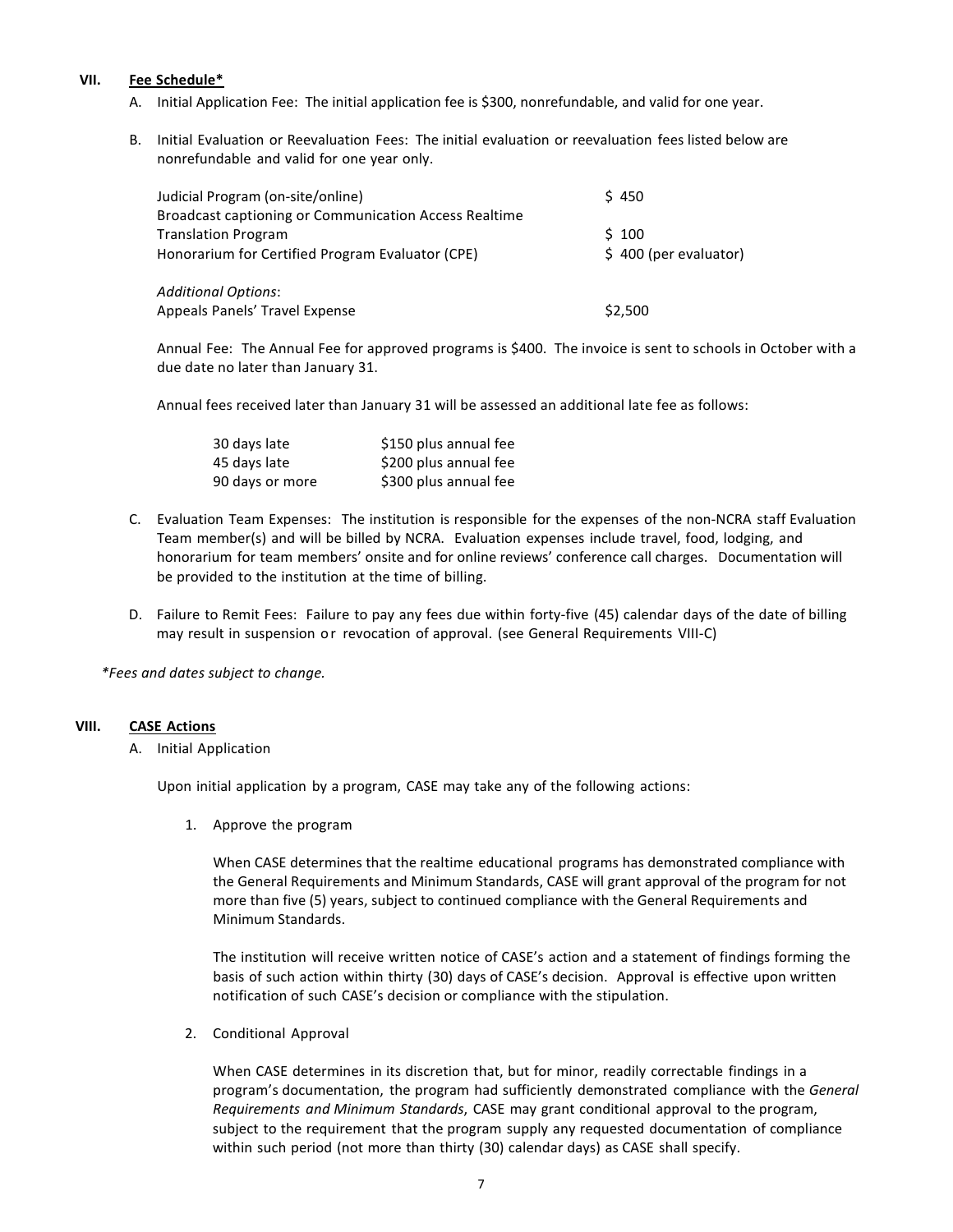If, upon receipt of the documentation supplied by the program, CASE determines that the program has corrected the deficiencies that CASE had previously found, CASE shall grant full approval to the program. If CASE determines that the program has failed to correct these deficiencies, CASE shall notify the program in writing and withdraw its conditional approval. In no event shall a grant of conditional approval continue beyond CASE's next regularly scheduled meeting.

3. Defer Action on the Program

CASE may decide to defer action on a program if CASE determines that it doesn't have sufficient information to either certify or deny. A decision by CASE to defer action on a realtime educational program is neither a final decision nor a negative action. CASE, after requesting and receiving further information from the institution, will reconsider the application at its next regularly scheduled meeting.

4. Deny Approval of the Program

When CASE denies an initial application for approval, an institution may appeal the decision as provided in General Requirements IX of these General Requirements and Minimum Standards. In no event may an institution reapply for approval earlier than one (1) year after the date of CASE's decision.

B. Application for a Renewed Grant of Approval

Upon receipt of an application for a renewed grant of approval, CASE can take any of the following actions:

1. Approve the program

When CASE determines that the realtime educational program has met the General Requirements and Minimum Standards, approval will be issued, normally for five (5) years, subject to continued compliance with the General Requirements and Minimum Standards.

The institution will receive written notice of CASE's action and a statement of findings forming the basis of such action within thirty (30) days of CASE's decision. Approval is effective upon the mailing of written notification of CASE's decision or compliance with the stipulation.

2. Conditional Approval

When CASE determines in its discretion that, but for minor, readily correctable deficiencies in a program's documentation, it would otherwise determine that the program had sufficiently demonstrated compliance with the *General Requirements and Minimum Standards*, CASE may grant conditional approval to the program, subject to the requirement that the program supply any required documentation of compliance within such period (not more than thirty (30) calendar days) as CASE shall specify.

If, upon receipt of the documentation supplied by the program, CASE determines that the program has corrected the deficiencies in question, CASE shall grant full approval to the program. If CASE determines that the program has failed to correct these deficiencies, CASE shall notify the program in writing within thirty (30) days and withdraw its conditional approval. In no event shall a grant of conditional approval continue beyond CASE's next regularly scheduled meeting.

3. Defer Action on the Program

CASE may decide to defer action on a realtime educational program if CASE determines it doesn't have sufficient information to either certify or deny. A decision by CASE to defer action on a realtime educational program is neither a final decision nor a negative action. CASE shall notify the institution of its decision to defer action within thirty (30) days and may request additional information from the institution before making a final determination. CASE, after requesting and receiving further information from the institution, will reconsider the application at its next regularly scheduled meeting. A program's approval that would otherwise expire during the period of deferral shall not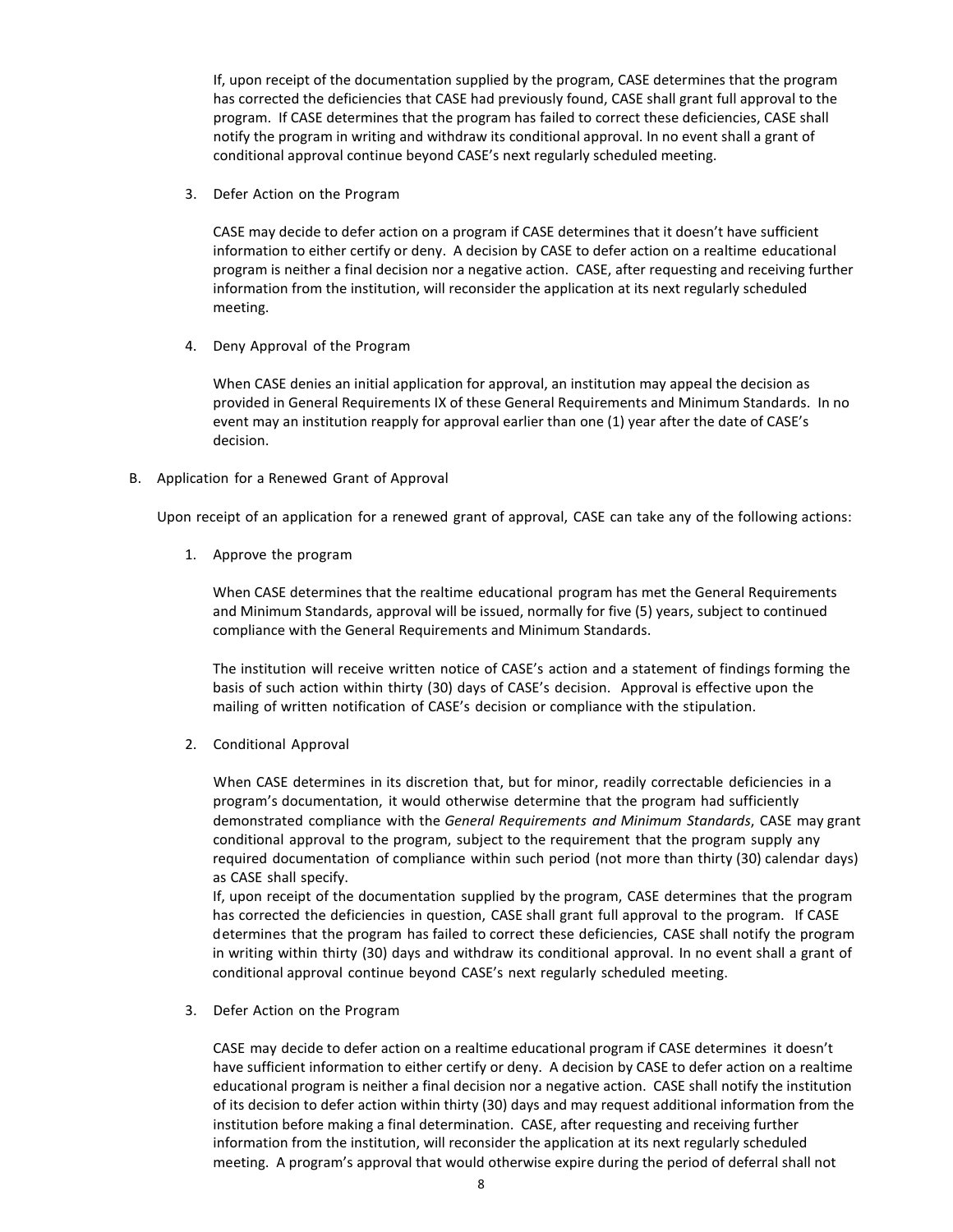expire but shall continue in effect until CASE has decided at its next regularly scheduled meeting whether to approve or deny the institution's application.

4. Deny Approval of the Program

CASE's decision to deny an application for a renewed grant of approval is a final decision by CASE. This action will be taken when CASE determines that:

- a. The institution or program no longer meets the *General Requirements and Minimum Standards.*
- b. The institution has failed to file an Annual Report or pay fees as required by CASE.
- c. Any substantial or significant change has not been reported to CASE in matters such as change of program or any other major changes. (see General Requirements VI)
- d. The institution has failed to respond or to aid in completing arrangements for a scheduled evaluation.
- e. CASE may consider the historical NCRA approval record of the institution. Repeated citations may result in denial of new approval.

If CASE denies an application for a renewed grant of approval, the institution may appeal the decision as provided in General Requirements IX; and in no event may an institution reapply for approval earlier than one (1) year after the date of CASE's decision.

5. Special Meetings

Under extraordinary circumstances or upon due cause involving the appearance of substantial violations of these *General Requirements and Minimum Standards* and a compelling need for prompt action in order to protect against likely substantial injury to the interests of the various publics that rely on CASE's approval decisions, CASE may direct in writing that an institution appear at the institution's expense at a special or regularly scheduled meeting not less than forty-five (45) calendar days from the date of the institution's receipt of the written direction to appear. The directive to appear may be preceded or followed by a directive requiring that the institution respond to CASE's requests for specific information or by a fact-finding Evaluation Team visit.

CASE's directive to appear shall identify the specific provisions of the Standards with which the institution must demonstrate compliance. CASE shall give the institution a reasonable opportunity to demonstrate through oral and written information compliance with the provisions of the Standards referred to in CASE's directive to appear. After considering such information, CASE may (1) revoke its approval of the institution's program, (2) defer its decision pending its receipt of the report of a special visiting team or the institution's submission of further information in the form of one or more special reports, or (3) determine that there is no need for further action.

6. Special Reports and Site Visits

At any time in its discretion, CASE may require an institution to submit a report responding to CASE's inquiries about the institution's compliance with specific provisions of the Standards. The institution shall file its report within the time specified by CASE (which shall be not less than twenty (20) calendar days after its receipt of CASE's request for such report). The institution's report shall fully and completely respond to CASE's request. CASE may also at any time in its discretion appoint an Evaluation Team to conduct a fact-finding, on-site visit to any institution at the institution's expense. CASE shall give the institution not less than twenty (20) calendar days' advance notice of the planned visit (and the persons appointed to serve on the team).

Any objections to any member of the fact-finding Evaluation Team must be made by the institution in writing, identifying the team member(s) objected to, and setting out in detail the nature and basis of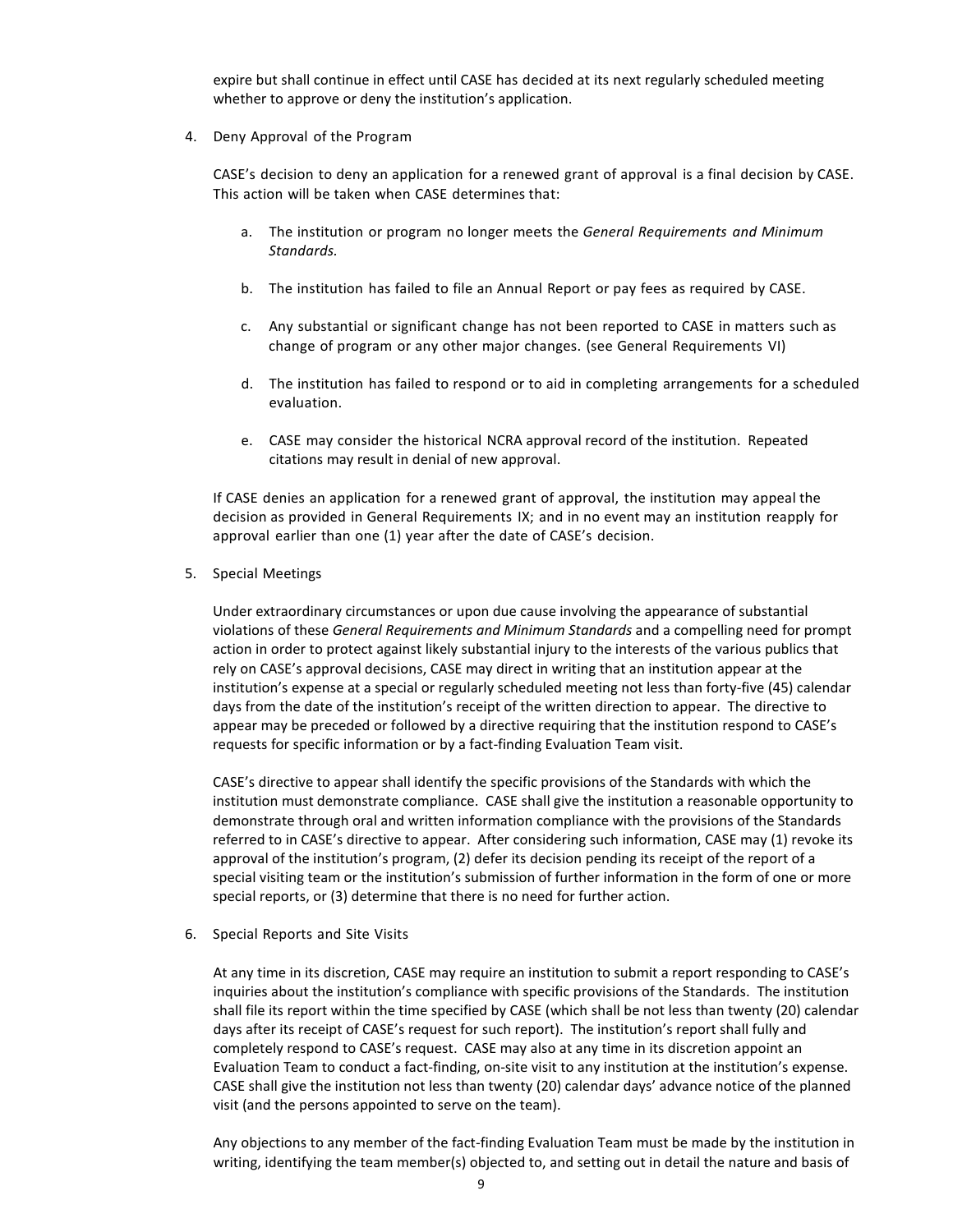the institution's objection to each member. The objections shall be waived unless received by NCRA's Executive Director within three (3) calendar days after the institution's receipt of the written notice of the identity of proposed team members. Within such time period as CASE shall specify, the factfinding Evaluation Team shall prepare and submit to CASE and to the institution a written report of its findings. The institution may submit any comments or response to the Evaluation Team's report within such time period as CASE shall specify.

- C. Revocation of Approval:
	- 1. CASE may also revoke approval at any time upon determination after giving the institution reasonable notice of not less than thirty (30) calendar days and an opportunity to be heard by means of a special or regular meeting, special report, special team visit, or otherwise that the program is not in compliance with any of the provisions of the *General Requirements and Minimum Standards*.
	- 2. If CASE revokes approval, the institution may appeal the decision as provided in General Requirements IX if these *General Requirements and Minimum Standards*.
	- 3. If the institution does not wish to appeal the decision of CASE, it may reapply for approval after a (1) one-year period after CASE's decision. In no event may an institution reapply for approval earlier than one (1) year after the date of CASE's decision.

## <span id="page-10-0"></span>**IX. Appeals Procedures**

## A. Appeals

An institution claiming to be aggrieved by CASE's denial of approval, continuation of approval, or revocation of approval may appeal to the Appeals Panel. All reasonable and appropriate expenses for the appeal, including the expenses of Appeals Panel, shall be borne by the appellant unless the appeals panel determines, at its discretion, that the decision from CASE that was being appealed was clearly erroneous. (see General Requirements IX-C)

- B. Appeals Procedures
	- 1. Before an appeal is undertaken, an institution will have received appropriate written notice of CASE's action and a statement of findings forming the basis for such action.
	- 2. Upon an institution's notification to NCRA of its wish to appeal CASE's decision, an Appeals Panel will be appointed to consider the appeal and render a decision as provided below. (see General Requirements IX-C)
	- 3. Notice of appeal must be received by NCRA within thirty (30) calendar days of the institution's receipt of CASE's action and findings.
	- 4. The institution must file a written statement of the grounds for its appeal within thirty (30) calendar days after mailing the notice of appeal. In preparing the written grounds for appeal, the institution is expected to copy and respond to each numbered item included with CASE's statement of findings forming the basis of its actions. Notice of appeal shall be in writing and signed by the chief executive officer of the institution. The appeal must be accompanied by a check for deposit as a partial/full payment of the Appeals Panel's travel expenses. Any excess will be refunded. (see General Requirements VII-B)
	- 5. The notice of appeal shall be directed to: Executive Director National Court Reporters Association 12030 Sunrise Valley Drive Suite 400 Reston, VA 20191-3484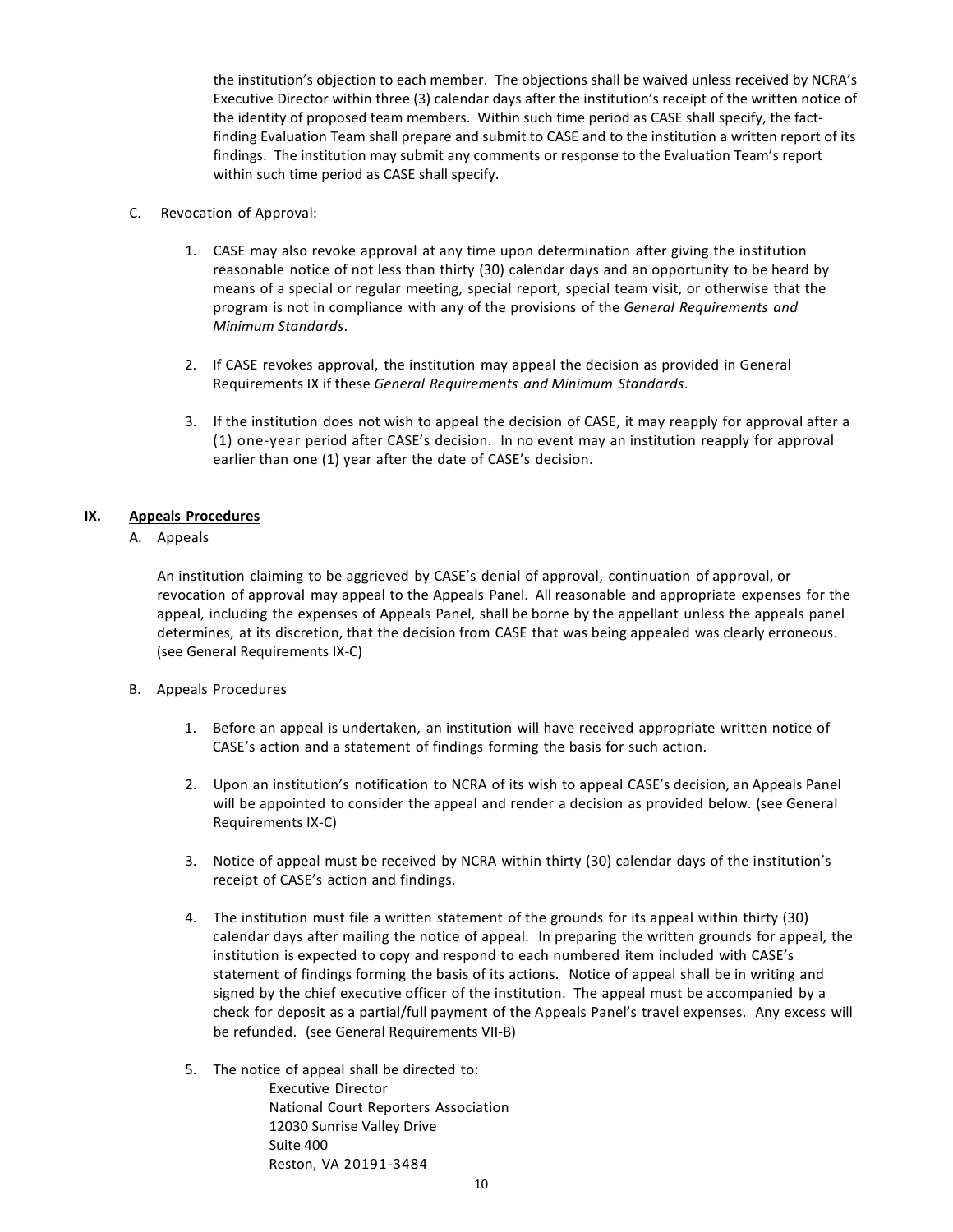- 6. The institution's file will be forwarded to the Appeals Panel after it is appointed as provided below. At the earliest practicable time, the chairperson of the Appeals Panel will set a mutually agreeable date and location mutually convenient for a meeting to consider the appeal.
- 7. The institution, at its option and expense, shall have the right to appear and make a presentation and shall also have the right to counsel. Such oral presentation shall be limited to forty-five (45) minutes. NCRA, at its own expense, shall be represented by legal counsel at the appeal.
- 8. The Executive Director will, by letter, notify the institution of the action of the Appeals Panel within thirty (30) days of the Appeal Panel's meeting.
- 9. The institution, at its option and expense, shall have the right to a transcript of the appeal hearing; and it may arrange to have a qualified realtime reporter present to make a verbatim record of the appeal hearing.
- 10. The Appeals Panel shall sustain CASE's decision unless the institution shows that CASE's decision is clearly erroneous. The Panel shall not receive information, documents, or testimony concerning events or alleged progress made by a program after the CASE decision from which the institution has appealed.
- 11. The Appeals Panel will make one of the following decisions by majority vote.
	- a. Sustain the decision of CASE.
	- b. Reverse the decision and thereby approve or continue the approval of the program, with or without conditions or stipulations.
- 12. The decision of the Appeals Panel shall be final and not subject to any further appeal or review.
- 13. CASE will give public notice of any action from which an appeal can be taken by indicating that the institution's status is under review. Until CASE's decision has become final, either by conclusion of the appeals process or the expiration of the time for appeal, NCRA will, upon inquiry, state that the institution's status is under review.
- 14. If a program has approval at the time that CASE makes a decision from which an appeal can be taken, its approval will continue until CASE's decision has become final either by the conclusion of the appeal process or by the expiration of the time for appeal.
- C. Appeals Panel
	- 1. Candidates serving on the Appeals Panel shall have knowledge of approval processes and procedures. These candidates shall be Certified Program Evaluators, former CASE members, and/or past presidents of NCRA. Determination of the composition of the panel shall be consistent with NCRA's conflict of interest policy.
	- 2. Whenever a notice of appeal is received, the NCRA President shall select five (5) or more persons from among the eligible candidates and shall notify the institution that the Appeals Panel will be selected from among these persons. For reasonable cause, the institution may object to up to two (2) candidates serving on the Appeals Panel. Any such objection shall be in writing, shall clearly state the cause or causes for the objection, and must be received by NCRA within seven (7) calendar days after the list of possible Panel members is received by the institution.
	- 3. The NCRA President shall review any objections and then designate three (3) persons (including one person designated to chair the panel) who may reasonably serve as an Appeals Panel for a particular institution's appeal and may designate one or more alternates to serve in case of inability of any member of the panel to serve. If the appeal of more than one institution is scheduled during the same twelve-month period and if a Panel has been properly selected and designated as provided above, the same Panel may hear the appeal of all such institutions.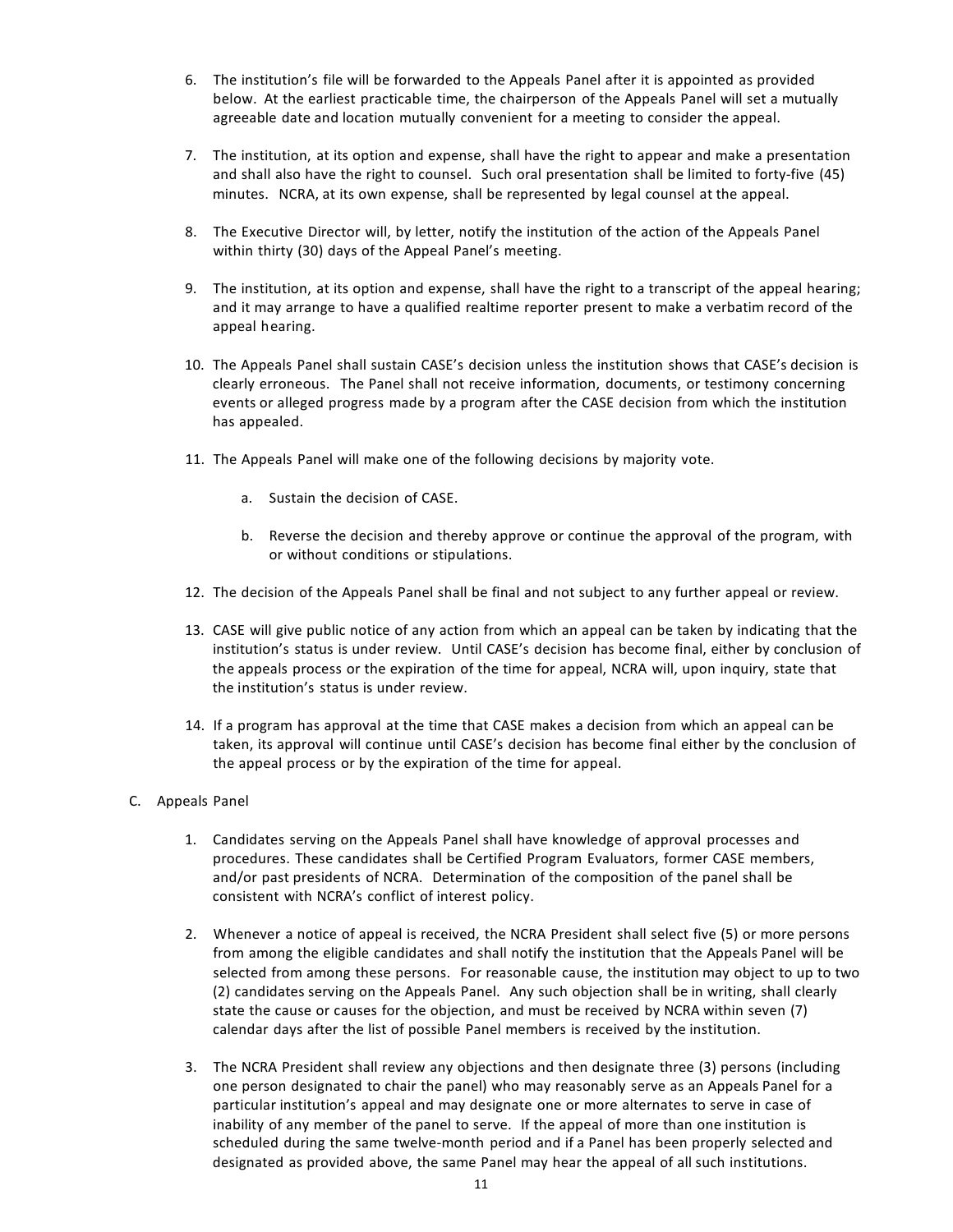- 4. An institution will be notified of the final selected members of the Appeals Panel when a time and location are selected for the appeal proceeding.
- 5. Whenever possible, NCRA will group the scheduling of any institutions making an oral presentation, allowing sufficient time for the Appeals Panel to hear oral presentations, make proper deliberations, and forward its decisions to NCRA.

## <span id="page-12-0"></span>**X. Complaint Procedures**

"Executive Director" refers to the Executive Director or his or her designated representative.

*For Students*: Each institution with an approved program shall publish a procedure for resolving/handling student complaints, including provisions for a final written decision.

- A. Student complaints must be handled in the following manner:
	- 1. The student must file the complaint in accordance with the institution's published grievance procedure. The institution shall respond to the student's complaint within the time frame stated in the grievance procedure. If the institution does not respond to the student in accordance with the grievance procedure, then the student may file a CASE Complaint Form. The student must submit (1) copy of the complaint submitted to the school and 2) proof that the complaint was received by the school (use Certified or Registered Mail).
	- 2. If the final written decision of the institution is deemed unsatisfactory by the student, then the student may file a CASE Complaint Form. The CASE Complaint Form must be accompanied by the final written decision of the institution. (see Appendix 10)
	- 3. The CASE Complaint Form will be submitted to CASE for consideration. If it appears that the *General Requirements and Minimum Standards* have been violated, CASE will discuss the seriousness of the alleged violation and determine whether any further action is necessary or indicated. Repeated complaints may result in a CASE visitation at the institution's expense.
	- *4.* Once a complaint is accepted for processing, NCRA will send all written communications to the student making the complaint and the program complained against, along with a copy of these complaint procedures and a copy of the General Requirements and Minimum Standards, requesting that the program respond to the complaint in writing within thirty (30) days. A copy of any response received shall be forwarded to the complaining party.

## *For Members*:

- A. Member complaints must be handled in the following manner:
	- 1. Any member may file a complaint on an NCRA Complaint Form or in a format meeting the requirements set forth in paragraph A.2. The Executive Director shall promptly acknowledge receipt of all complaints. The Executive Director shall send a copy of the complaint procedures and the member complaint form to the person making the complaint. If the complaint does not contain all the required information, the Executive Director shall advise the person making the complaint that further information must be provided before any further action can be taken and shall specify what further information is required. Any complaint not meeting the requirements of paragraph A.2 will not be considered.
	- 2. All complaints must be in writing, signed by the person making the complaint, and addressed to the Executive Director of the Association. All complaints must contain the name and address of the program complained against, a description of the conduct complained of, and references to the specific provisions of the General Requirements and Minimum Standards involved in the complaint. All complaints must be signed by the complainant, and the complainant must affirm that the facts stated in the complaint are true and accurate to the best of the complainant's knowledge and belief.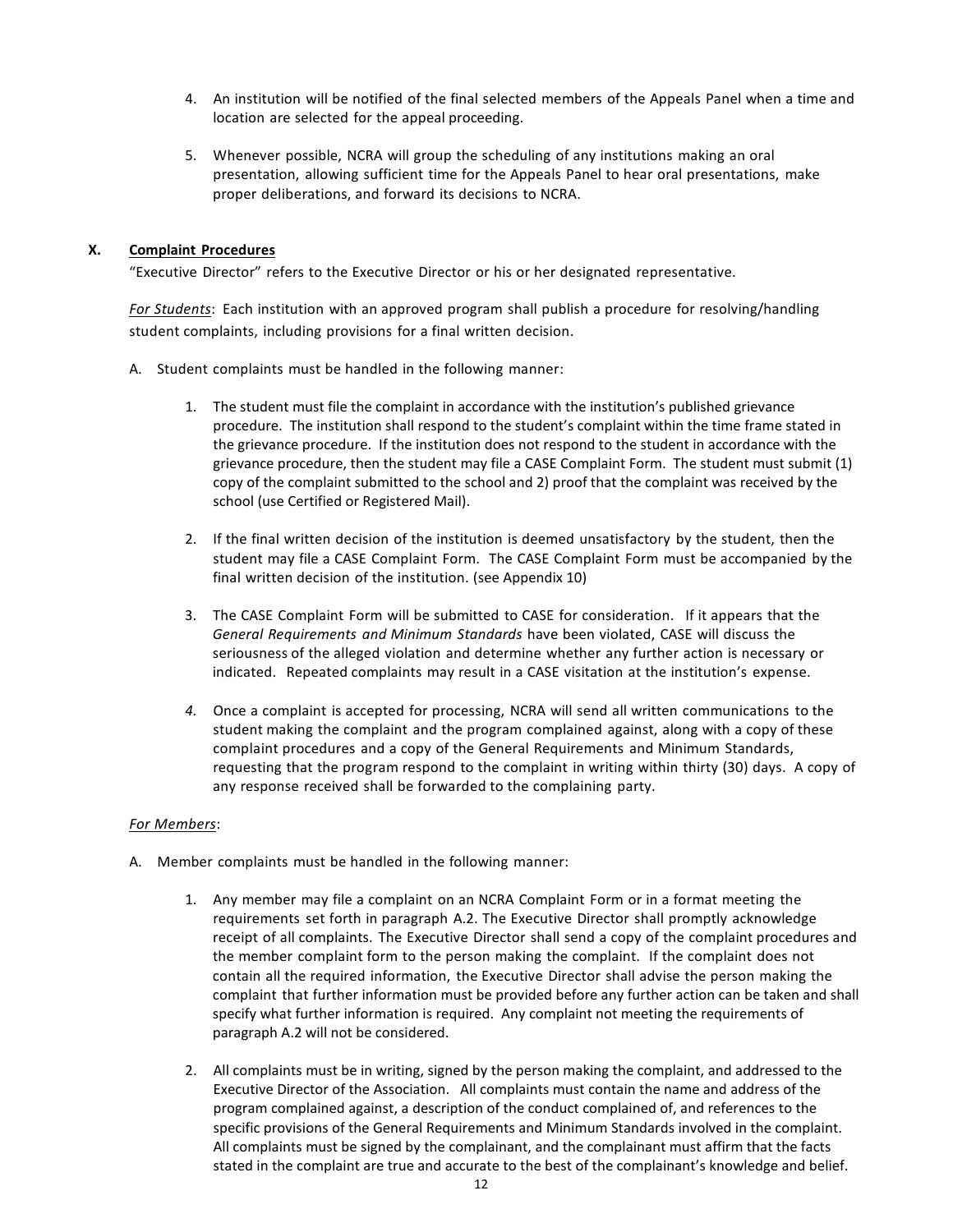The compliant must also contain the complainant's consent for the Association's disclosure of the complaint to the program complained against, the members of the Council on Approved Student Education (CASE), the Association directors, officers, and appropriate staff.

- 3. The complaint will be submitted to CASE for consideration. If it appears that the *General Requirements and Minimum Standards* have been violated, CASE will discuss the seriousness of the alleged violation and determine whether any further action is necessary or indicated. Repeated complaints may result in a CASE visitation at the institution's expense.
- 4. Once a complaint is accepted for processing, NCRA will send all written communications to the member making the complaint and to the program complained against, along with a copy of the complaint procedures, a copy of the *General Requirements and Minimum Standards,* and a request that the program respond to the complaint in writing with thirty (30) days. A copy of any response received shall be forwarded to the complaining party.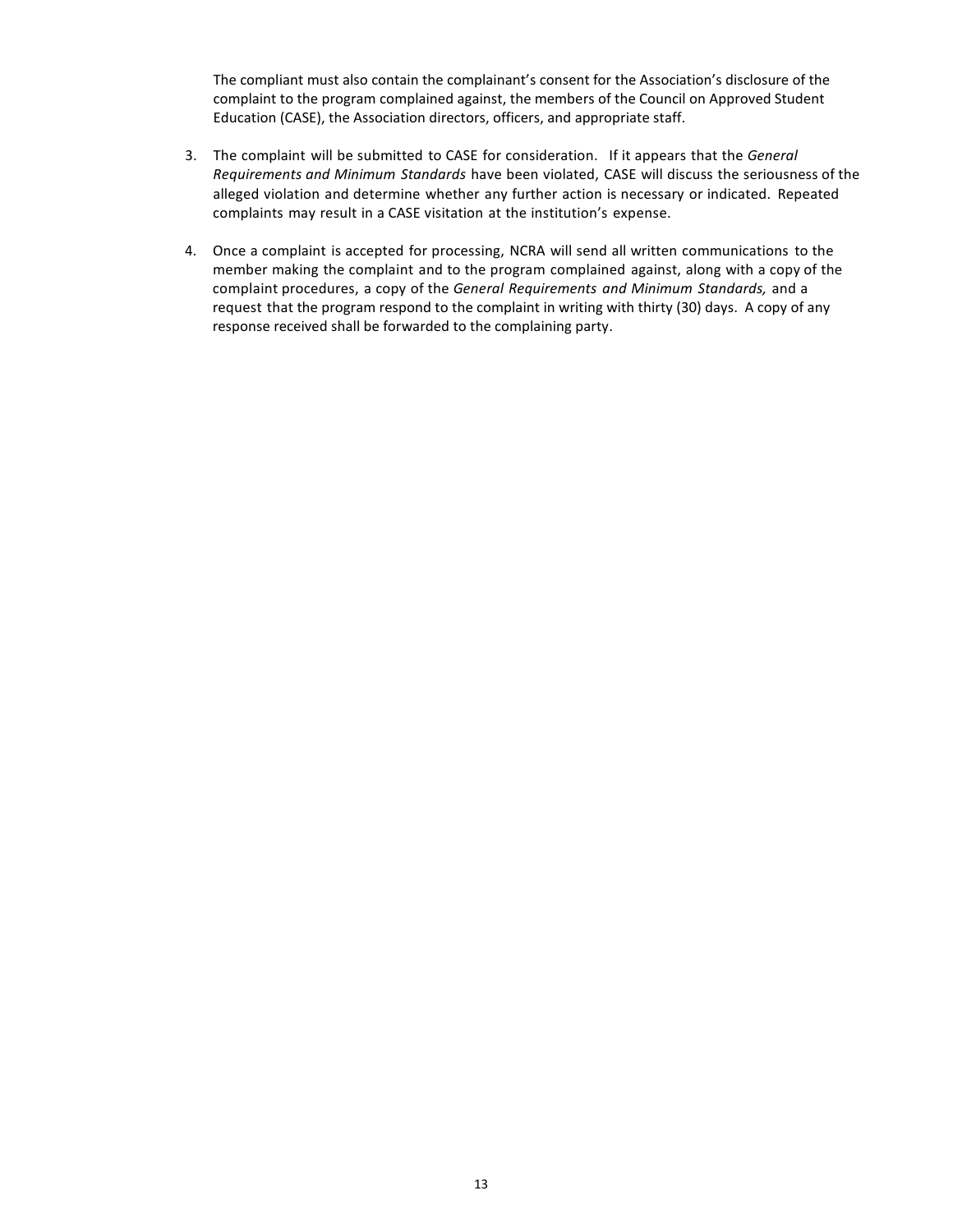#### <span id="page-14-1"></span><span id="page-14-0"></span>**MINIMUM STANDARDS**

## **I. Academic Staff**

- A. There shall be professional involvement on the part of the faculty as shown by membership and participation in educational associations, business and industry, professional associations, continuing education programs, certification (such as Certified Reporting Instructor), or concurrent related business, industry experience.
- B. Currently enrolled students shall not teach other students. Currently enrolled students may serve as second-voice readers but cannot assume the responsibility of teaching.
- C. The institution shall have a current copy of the *General Requirements and Minimum Standards.*

## <span id="page-14-2"></span>**II. Academic Resources**

- A. The institution shall maintain resource facilities, accessible for faculty and student use, which serve the needs of the realtime educational program.
- B. The following reference materials shall be available for student use by hard copy, software, or preferably Internet access such as:
	- Almanacs
	- Anatomy references
	- Atlases
	- Diverse religious references
	- Books of quotations
	- Technical dictionaries
	- City directories
	- Prescription and nonprescription reference book(s)
	- English dictionaries
	- Grammar reference books
	- Legal dictionaries
	- Books of local and federal rules of court
	- Medical dictionaries
	- National daily newspaper
	- Slang dictionaries
	- **Thesaurus**
	- A Uniform System of Citation and/or the State's System of Citation
	- Journal of Court Reporting (PDF or hardcopy)
	- State procedures manual (if available)
- C. The institution shall make available practice dictation from various audio and/or visual media.

## <span id="page-14-3"></span>**III. Business & Professional Standards**

- A. Any advertisement or promotional literature used by an institution shall be completely factual. It shall be prepared and presented with dignity and in such a manner as to avoid leaving any false, misleading, or exaggerated impressions with respect to the institution, its personnel, its courses and services, or the occupational opportunities for its graduates. It shall not make guarantees about the length of the program for graduation or the employment opportunities that may be realized.
- B. All advertising and promotional literature used by an institution shall clearly indicate that education, not employment, is being offered.
- C. Any employment opportunities or salary claims shall be substantiated by industry standards.
- D. Approved programs are permitted to use the NCRA-Approved School Logo in their advertising. The NCRA-Approved School Logo is clearly recognized through the prominent use of the word "approved." It is for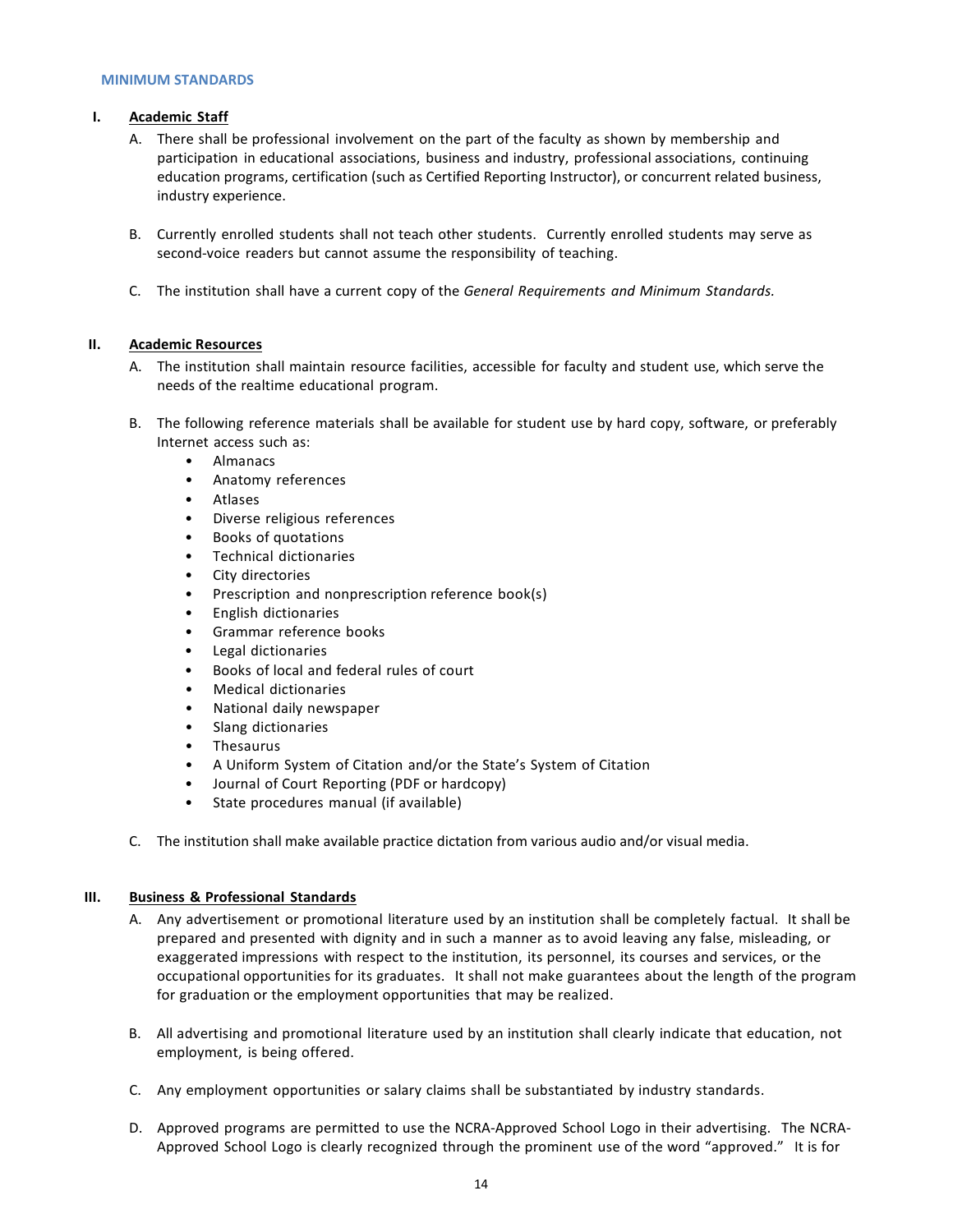use by all NCRA-Approved Programs in good standing. A Program in good standing may use or reproduce the NCRA-Approved Logo on the school's website, catalog, and any other advertising and other promotional materials in any medium; *solely to denote the individual program that is NCRA-Approved*. A court reporting program cannot use it in any way that gives the impression that any or all other programs are approved by NCRA. If the NCRA Logo is not used, a statement above each NCRA-Approved Program must designate which program is specifically approved by NCRA.

E. Approved programs shall not advertise a realtime educational program as being less than two (2) years in length.

## <span id="page-15-0"></span>**IV. Graduation and Awards**

A. Only those students who have satisfactorily completed all of the published CASE minimum standards for graduation shall be considered a graduate of an NCRA-Approved Program*.*

Certificates of completion, diplomas, or degrees shall not contain the NCRA logo.

B. The institution shall not confer certificates or other awards bearing the same or similar name to those offered by NCRA.

## <span id="page-15-1"></span>**V. Catalog or Program Information Requirements**

The institution is required to maintain the following information regarding program requirements. This information may be maintained in some form of institutionally published document such as their catalog, program information document, curriculum document, or other approved brochure.

- A. General Catalog or Program Information Requirements shall be in compliance with the Institution's accrediting agency in the most recent catalog, program information, or catalog addendum.
	- 1. A listing of courses required, including, but not limited to:
		- a. Concise description of contents or topics covered.
		- b. Credit or Clock Hours.
		- c. Course title and course number.
		- d. Prerequisites (if any).
- B. General Catalog or Program Information Requirements specifically for Judicial Reporting, Broadcast Captioning, and CART shall be in compliance with the institution's accrediting agency in the most recent catalog, program information, or catalog addendum. In addition to the general catalog or program information requirements, the graduation requirements shall be included in the most recent catalog, program information, or catalog addendum. This information shall be made available to each student enrolled in a realtime educational program.
- C. General Catalog or Program Information Requirements shall include an outline of inherent challenges in a performance-based program which encompasses both traditional academic courses and skill-based courses. (see Appendix 11)

#### <span id="page-15-2"></span>**VI. Syllabi Requirements**

Course syllabi shall be prepared for each course and shall reflect that the skills and knowledge defined below are acquired through the realtime curriculum. (see Appendix 3) Course descriptions on syllabi shall be specific, and course syllabi shall state the skills, knowledge, standards, evaluation criteria, and outcomes as required in CASE's General Requirements and Minimum Standards. Unless these skills, knowledge, standards, evaluation criteria, and outcomes are stated on all course syllabi, CASE will assume that the required skills, objectives, competencies, and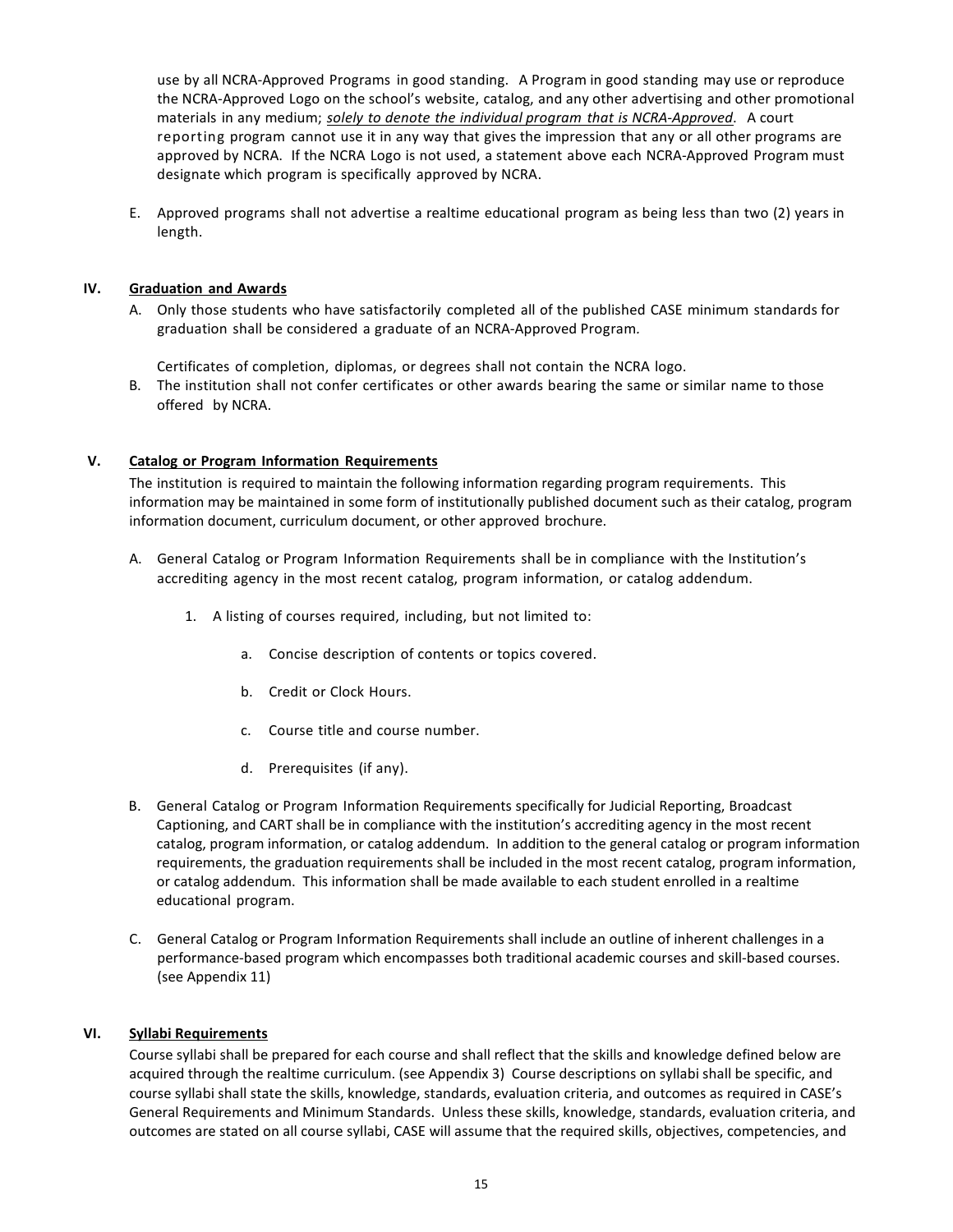outcomes are not taught by the institution. Individual course syllabi shall be provided to each student at the beginning of each course.

## <span id="page-16-0"></span>**VII. Judicial Program**

The approved realtime educational program shall, at a minimum, offer instruction in the following Judicial Program Standards:

- A. Realtime translation theory and speedbuilding.
- B. English.
- C. Law/legal terminology.
- D. Anatomy/medical terminology.
- E. Judicial reporting procedures.
- F. Technology.
- G. Current events.
- H. Internship.

## **A. Machine Shorthand for Judicial Reporting**

#### **Program Standards:**

Machine steno classes shall include instruction in:

- 1. Writing the spoken word with punctuation by means of a realtime translation theory.
- 2. Theory instruction using electronic media and/or realtime technology and teacher interaction.
- 3. Speed and accuracy development.
- 4. Dictation of live, online, or by electronic media, including, but not limited to, (2) two-voice and multi-voice testimony (including medical and technical material), literary, jury charge, and current events.
- 5. Testing at incremental speeds on unfamiliar material. A student may not retake the same test within a (6) six-month period.
- 6. Readback and analysis of steno outlines.
- 7. Transcription from their individual steno outlines on a weekly basis by all students. This may include homework notes, projects, and other machine-related assignments.
- 8. Transcription of speed tests, which shall be monitored and timed. All test data shall be deleted immediately upon completion.
- 9. Use of *What Is An Error?* as minimum grading criteria for speed tests. (see Appendices 6 & 7)
- *10.* Demonstration of skill through a simulated state certification test and/or a simulated Registered Professional Reporter (RPR) skills test.
- *11.* A minimum of 18 documented weekly hours of machine time for full-time students (9 for part-time students) is required. Weekly hours or a combination of in-class time and out-of-class time. *(Machine time*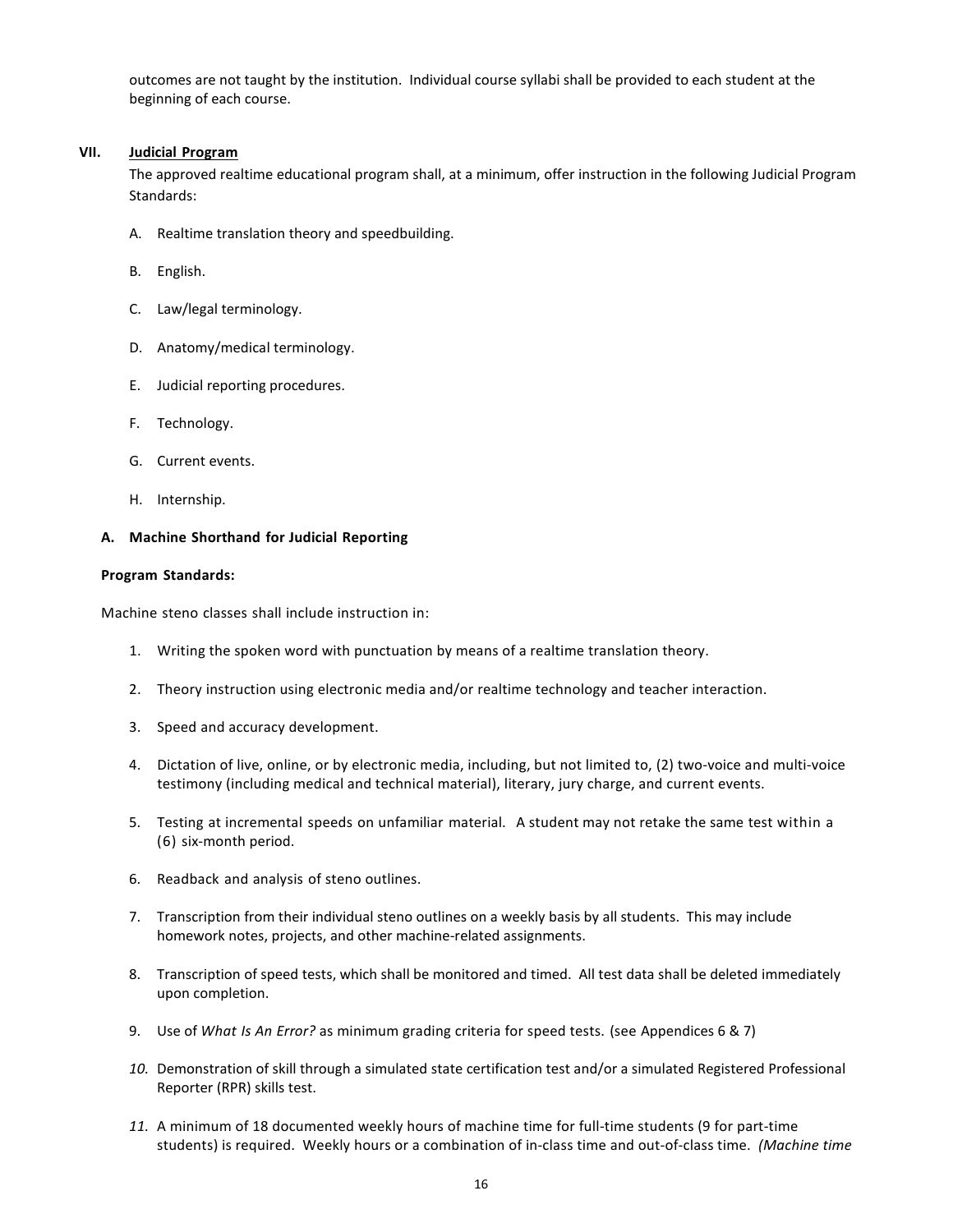*is defined as practice from text or dictation, testing, readback and analysis of steno notes, and analysis of realtime.)*

- 12. Creating a mentor/student relationship between a professional court reporter/broadcast captioner/CART captioner.
- 13. Peer review of work-related materials.
- 14. Job shadowing experience.

#### *Outcomes:*

*Students shall be able to:*

- *1. Write a realtime translation theory.*
- *2. Read distinctly and with authority from steno outlines, quickly locating portions to be read and maintaining composure while reading.*
- *3. Transcribe a minimum of three (3), (5) five-minute, (2) two-voice testimony tests with a minimum of 95 percent accuracy dictated at a minimum speed of 225 wpm.*
- *4. Transcribe a minimum of three (3), (5) five-minute jury charge tests with a minimum of 95 percent accuracy dictated at a minimum of 200 wpm.*
- *5. Transcribe a minimum of three (3), (5) five-minute literary tests with a minimum of 95 percent accuracy dictated at a minimum of 180 wpm.*
- *6. Transcribe a simulated state certification test and/or a simulated RPR skills test within the allotted test transcription guidelines.*
- *7. Document 18 weekly hours of machine time for full-time students (9 weekly hours for part-time students).*
- *8. Document interactions with professional court reporter/ broadcast captioner/CART captioner as well as peer review experience(s).*

*(Note: A personalized Instructional Development Plan (IDP) shall be developed to support student success in achieving prescribed program outcomes and shall be a joint effort between teacher and student. The IDP shall be reevaluated at least monthly and provide a means for regular faculty feedback and coaching. See Appendix 12.)* 

#### **B. English**

#### **Program Standards:**

English shall include instruction in:

- 1. Basic rules of English grammar, spelling, punctuation, and capitalization.
- 2. Vocabulary (word knowledge).
- 3. Activities or exercises through which students develop their spelling and vocabulary skills.

*(Note: The inclusion of English instruction in a steno dictation course does not meet this standard.)*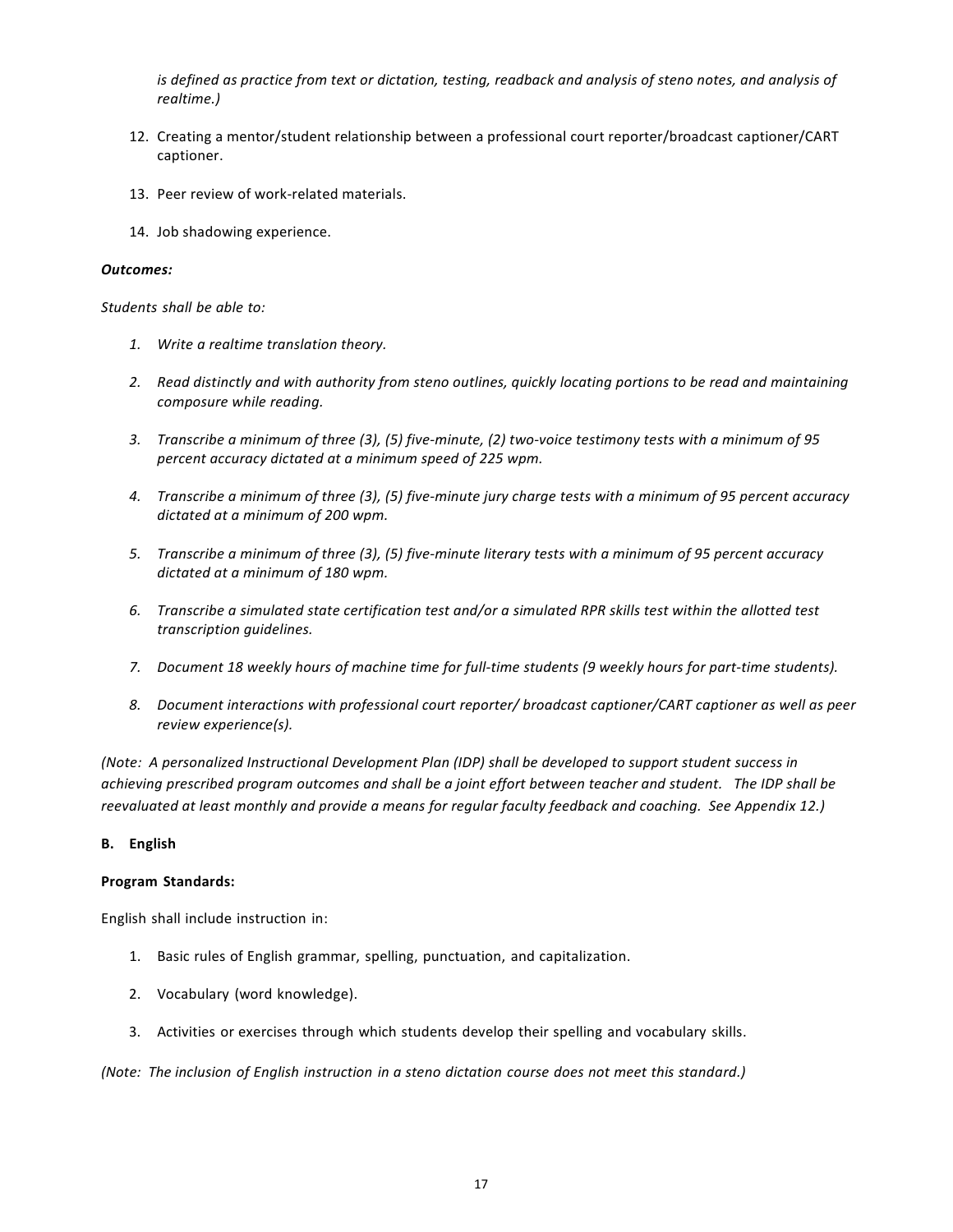- *1. Apply standard writing conventions; such as, grammar, spelling, punctuation, word usage, capitalization, and sentence structure when writing sentences and paragraphs.*
- *2. Create professionally written assignments.*
- *3. Apply writing conventions and professional vocabulary to assignments.*
- *4. Practice writing conventions through systematic testing and/or class projects.*

## **C. Law/Legal Terminology**

#### **Program Standards:**

Law and Legal Terminology classes shall include instruction in:

- 1. Civil law.
- 2. Criminal law.
- 3. The judicial system (discovery, trial, and appellate processes).
- 4. Legal terms.
- 5. Methods of researching legal citations.

*(Note: The inclusion of law and legal terminology in a steno dictation course does not meet this standard.)*

#### *Outcomes:*

- *1. Explain concepts related to civil law, criminal law, and the judicial system.*
- *2. Use legal terminologies.*
- *3. Apply the methods of researching legal citations.*
- *4. Apply law and legal terminology and methods of researching legal citations through completion of course activities and/or assessments.*

## **D. Anatomy/Medical Terminology**

#### **Program Standards:**

Anatomy and/or Medical Terminology shall include instruction in:

- 1. The body systems and functions.
- 2. Psychological and physical diseases.
- 3. Drugs.
- 4. Anatomy and medical terminologies.
- 5. Methods of researching medical information.

*(Note: The inclusion of anatomy and/or medical terminology in a steno dictation course does not meet this standard.)*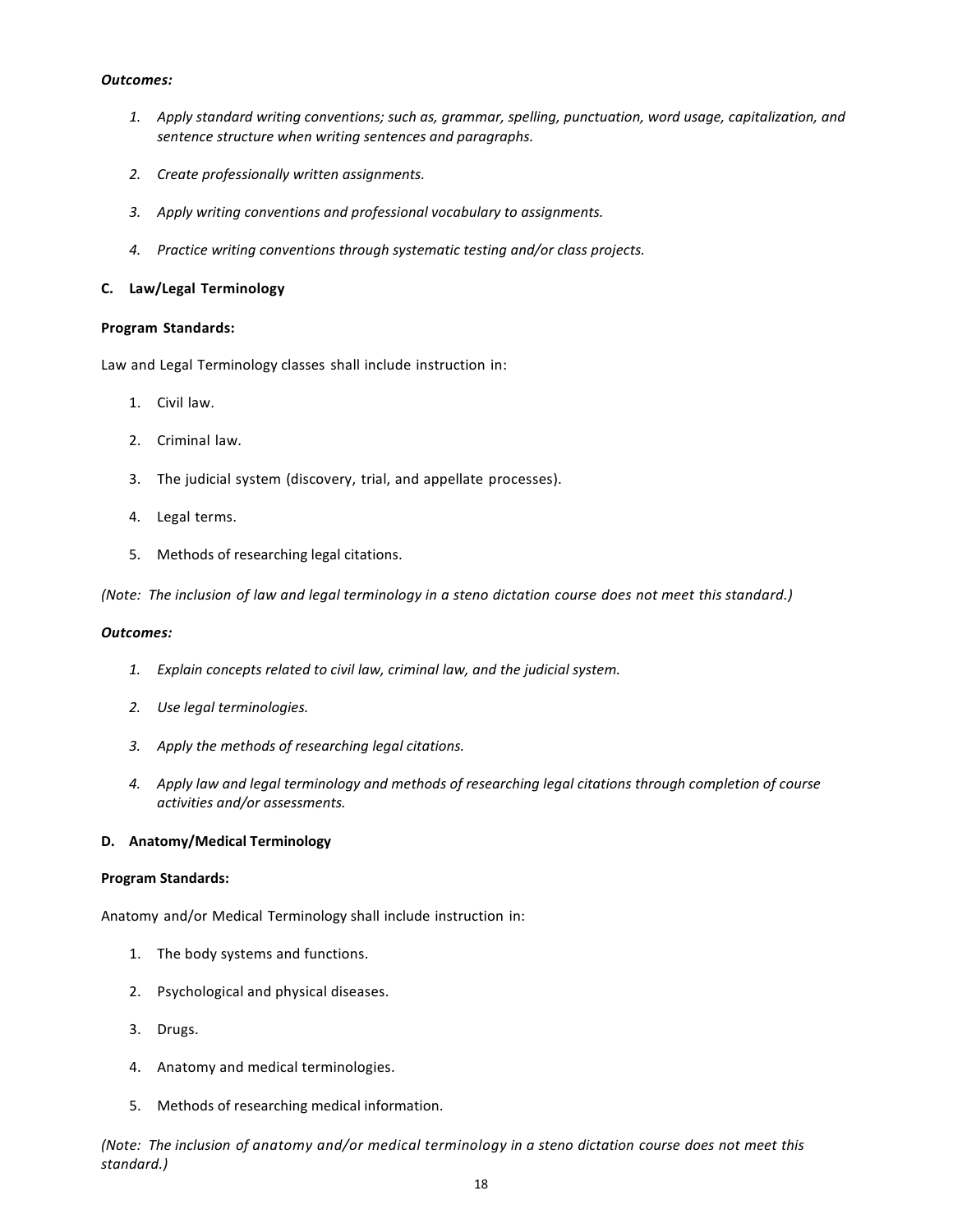- *1. Explain concepts related to the body systems and functions.*
- *2. Describe psychological and physical diseases using correct terminology.*
- *3. State uses for commonly used drugs.*
- *4. Use anatomy and medical terminology.*
- *5. Apply methods of researching medical information.*

## **E. Judicial Reporting Procedures**

## **Program Standards:**

Realtime Reporting Procedures shall include instruction in:

- 1. Role of the reporter in trials, depositions, administrative hearings, and other judicial proceedings.
- 2. Marking and handling of exhibits.
- 3. Indexing and archiving of job files.
- 4. Reporting techniques, which shall include but not be limited to, when and/or how to:
	- Interrupt a speaker
	- Obtain spellings of proper names
	- Identify speakers in a multi-speaker situation
	- Report and transcribe voir dire of the jury and witnesses and polling of the jury
	- Swear or affirm witnesses and interpreters
	- Handle discussions off the record
	- Indicate nonverbal actions
	- Certify questions
	- Report with an interpreter
	- Report sidebar discussions
	- Handle reading and signing of depositions
- 5. Using references in producing transcripts.
- 6. Preparing and producing transcripts.
- 7. Analyzing the profession, including the job search process, professional associations, and professional development.
- 8. Examining the NCRA Code of Professional Ethics.

## *Outcomes:*

*Students shall be able to:*

- *1. Practice realtime reporting through simulated trials and depositions, administrative hearings, and other judicial proceedings.*
- *2. Mark and handle exhibits.*
- *3. Index and archive job files.*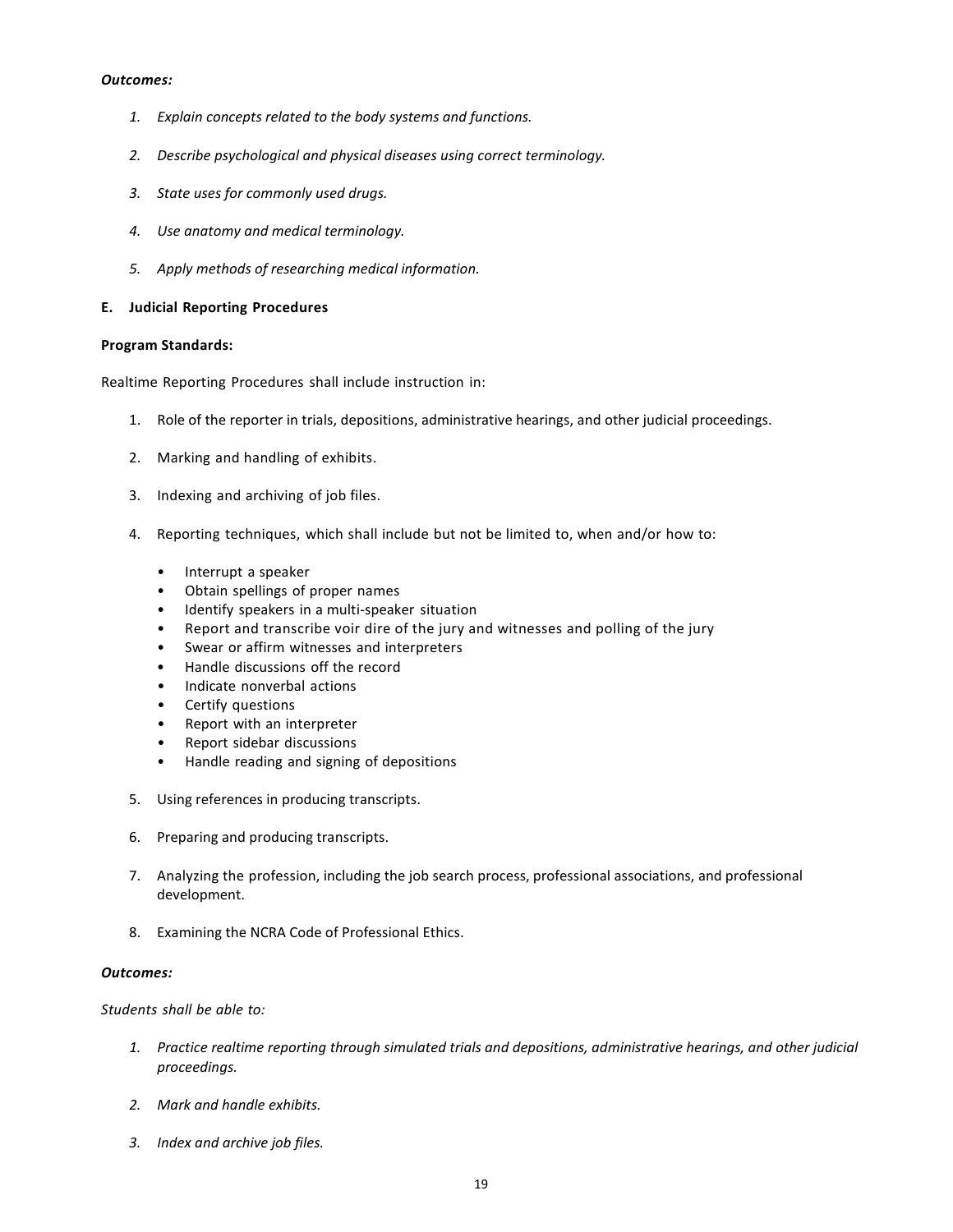- *4. Perform professional reporting techniques.*
- *5. Use references in producing transcripts*
- *6. Prepare professionally written and edited transcripts.*
- *7. Describe and apply the NCRA Code of Professional Ethics.*
- *8. Explain concepts related to court reporting as a profession.*
- *9. Prepare for the court reporting job search process.*

## **F. Judicial Technology**

All on-site NCRA-approved realtime educational programs must have current and up-to-date computer-aided realtime transcription systems dedicated to classroom instructional purposes. Online distance education students must provide their own access to a CAT system and the Internet*.* Equipment utilized by students in classroom instruction shall be maintained in good working order.

## **Program Standards:**

Technology classes shall include instruction in:

- 1. Performance-based tasks pertaining to computer-aided transcription, including:
	- a. Operating a computer-aided transcription system.
	- b. Basic care and maintenance of the electronic writer.
	- c. System support.
	- d. Computer-aided transcription terminology.
	- e. Application of computer functions:
		- (1) Producing a transcript.
		- (2) Dictionary management.
		- (3) File management.
- 2. Lecture, video recordings, or performance-based instruction pertaining to:
	- a. Computer Operating Systems/Computer Literacy, including: (1) Survey of computer operating systems.
		- (2) Windows-based operating systems.
		- (3) File creation in various formats.
		- (4) Computer terminology.
		- (5) Internet applications.
	- b. Realtime Application, including:
		- (1) Operation of a realtime translation system.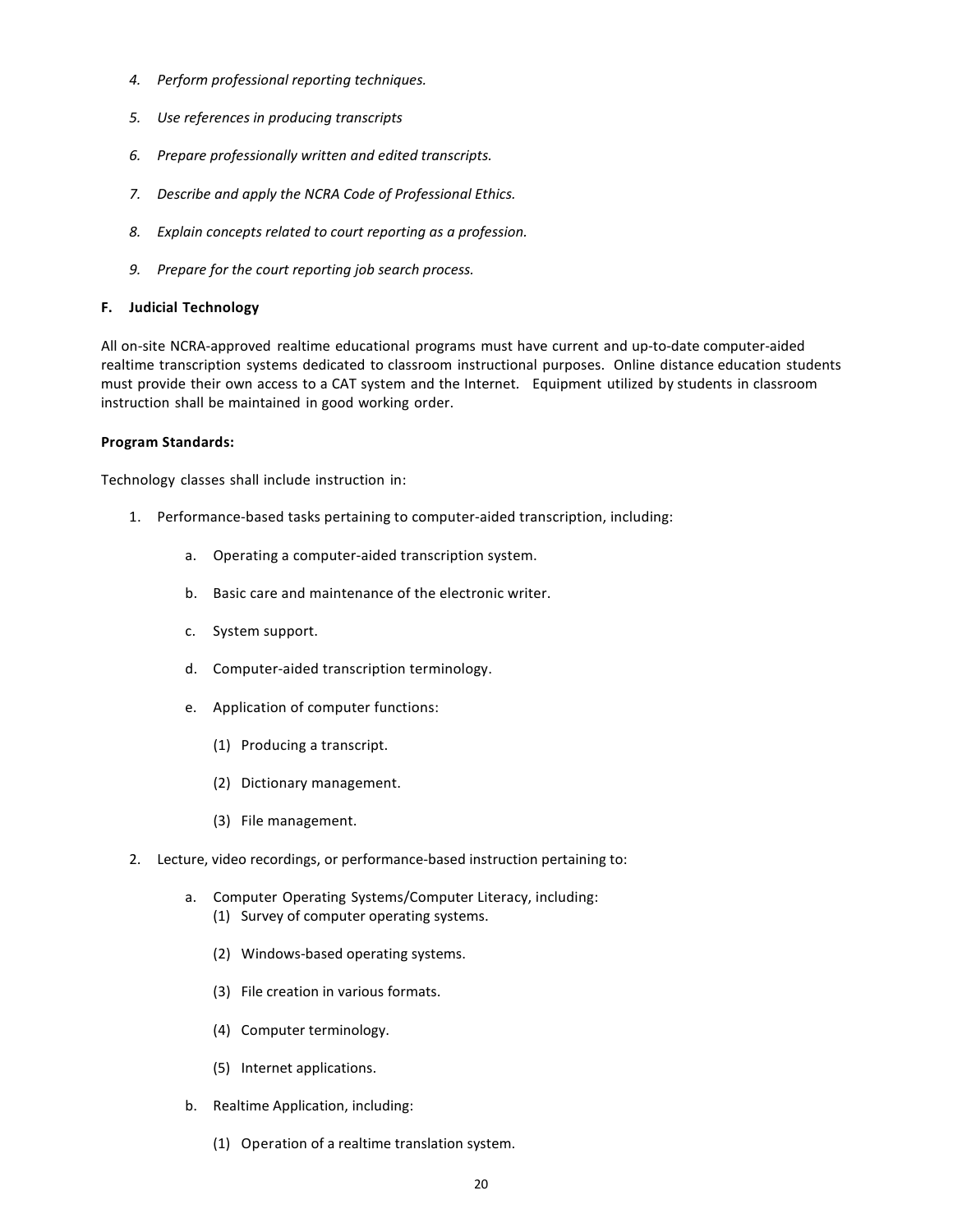- (2) Installation and operation of realtime-related hardware.
- (3) Role of the realtime reporter in proceedings, including:
	- (a) Speaker identification.
	- (b) Realtime transcript composition and formatting.
- (4) Research and preparation for writing realtime.
- (5) Litigation support in the judicial environment.
	- (a) Reporter's role in providing litigation support.
	- (b) Hardware and software.
- (6) Reporter's role in CART
	- (a) Setup of equipment, hardware, and software.
	- (b) CART environment and consumer expectations.
- (7) Broadcast Captioning
	- (a) Broadcast captioning environment and consumer expectations.
- (8) Video recording
	- (a) The use of video equipment in trials and depositions.
	- (b) NCRA's Certified Legal Video Specialist program.

- 1. The student shall be able to produce a complete and accurate transcript of at least ten pages on a *computer-aided transcription system from the student's own stenographic notes, including:*
	- *Title page*
	- *Index*
	- *Jury charge/opening and/or closing statements, if applicable*
	- *Direct and cross-examination*
	- *Parentheticals*
	- *Colloquy*
	- *Certification page*
	- *Such other entries as may appear in a given case, i.e., signature page*
- 2. Student shall be able to produce a (5) five-page, first-pass transcript with a goal of 95-percent translation *rate using a realtime system.*
- *3. Student shall be able to demonstrate knowledge and application of realtime translation technology through systematic testing and/or projects.*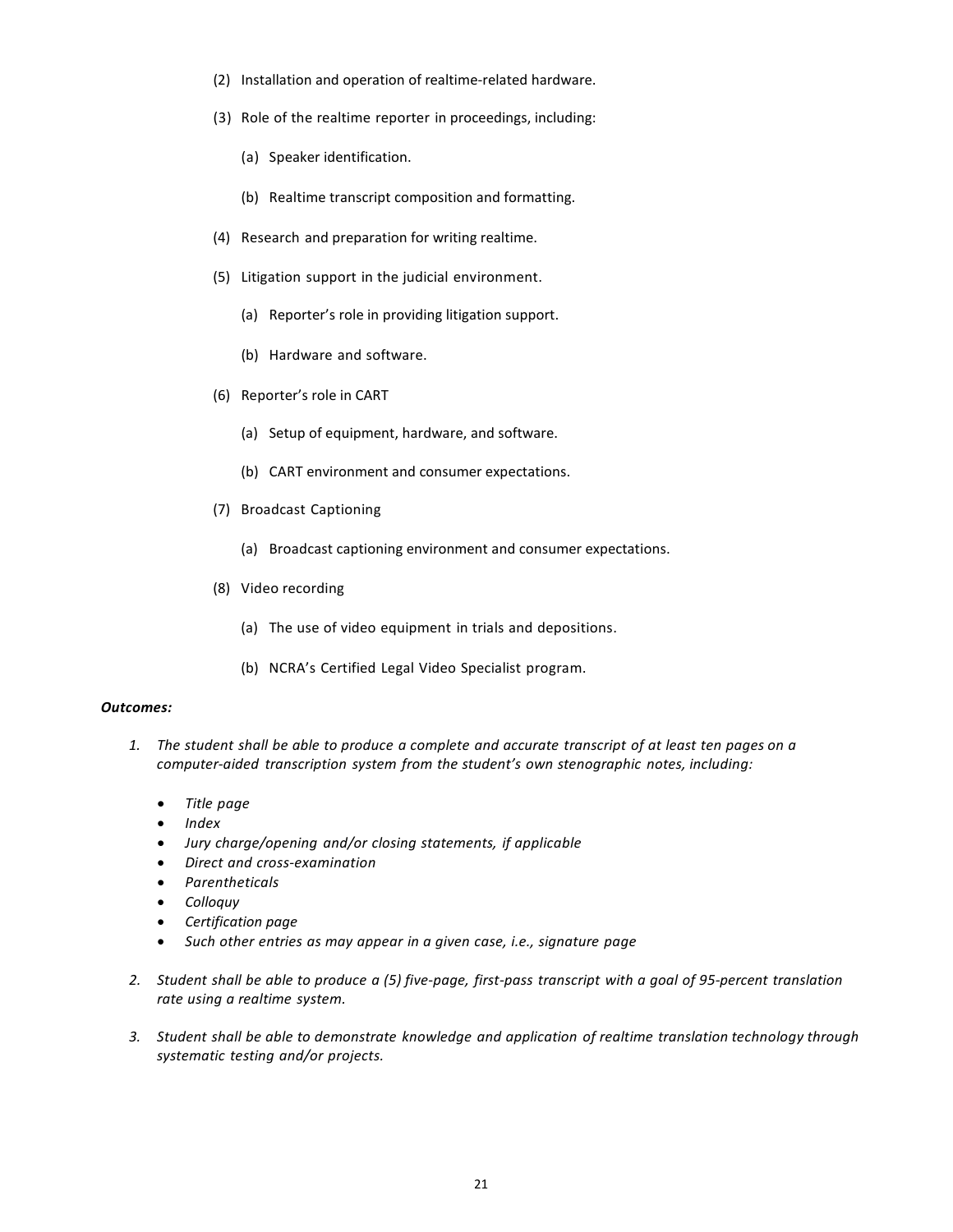#### **G. Current Events**

### **Program Standards:**

Current events shall include instruction in:

- 1. Local events.
- 2. National events.
- 3. International events.
- 4. Local geography.
- 5. National geography.

(*Note: The inclusion of current events instruction in a machine steno dictation class(es) does meet this standard.)*

#### *Outcomes:*

*Students shall be able to:*

- *1. Describe current local, national, and international events.*
- *2. Describe current events related to local and regional geography.*
- *3. Identify people involved in current events.*
- *4. Apply methods of researching current events.*
- *5. Demonstrate knowledge of current events through assessments.*

## **H. Judicial Reporting Internship**

The objectives of the judicial reporting internship are to give students the opportunity to observe court reporters in judicial and educational environments and to gain experience writing in freelance, courtroom, and realtime environments.

## **Program Standards:**

- 1. Internship shall not commence until a student completes the program's 180-wpm testimony requirements.
- 2. The program is responsible for assisting the student in arranging the internship experience.
- 3. The internship shall include official, freelance, and realtime reporting experience where possible.
- 4. The student shall not serve in the capacity of the actual reporter during participation in this internship.
- 5. Internship shall include a minimum of 40 hours of actual writing time under the supervision of a practicing reporter using machine steno technology.
- 6. A transcript shall be produced for educational and grading purposes only and shall not be sold.
- 7. Records must be maintained to verify the internship experience, including:
	- a. Internship verification form.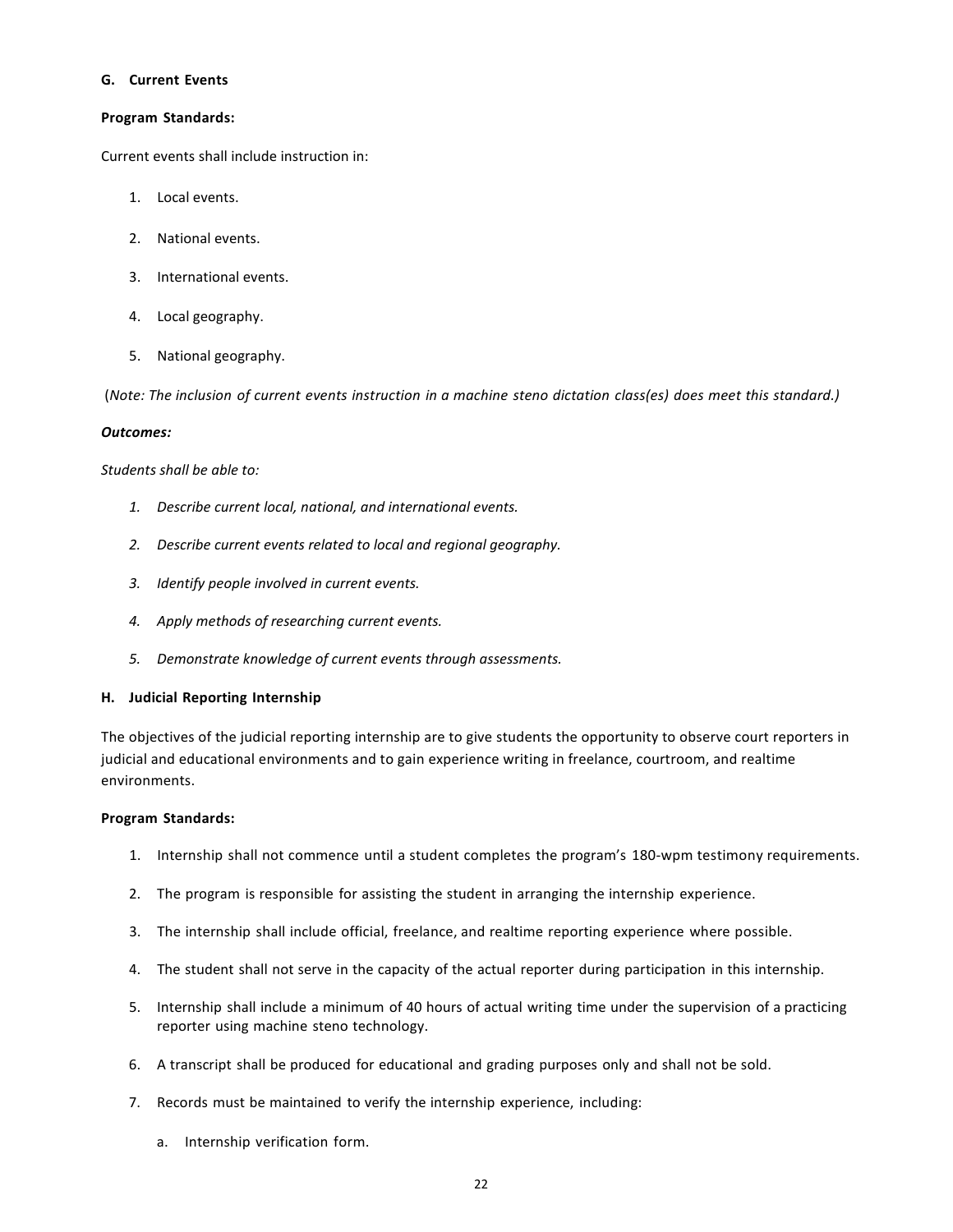- b. Narrative report (minimum of one page).
- c. 40-page complete and accurate transcript from internship experience.

*The student shall:*

- *1. Submit a written narrative report summarizing the internship experience. The written narrative shall be a minimum of one page and include such things as a diary, new terminology encountered, new experiences, and activities/processes observed.*
- 2. Prepare 40 pages of a complete and accurate transcript for course evaluation taken from the freelance, the *official, or the realtime reporting internship.*
- *3. Submit the signed 40 hours of internship verification form(s).*

## **I. Catalog or Program Information Requirements Specifically for Judicial Reporting**

## **Program Standards:**

In addition to the general catalog requirements (see Minimum Standards V), the following elements shall be included in the catalog or its addendum or program information, which shall be made available to each student enrolled in a Judicial Reporting program:

- 1. An explanation of specific graduation requirements for judicial reporting students shall include the following minimum standards:
	- a. The student shall pass three (3), (5) five-minute tests with 95 percent accuracy at each of the following speeds: 225 words per minute testimony ((2) two-voice), 200 wpm jury charge, and 180 wpm literary.
	- b. The student shall complete at least 40 verified hours of actual writing time during the internship experience.

## <span id="page-23-0"></span>**VIII. Captioning Program**

The approved realtime reporter education program shall, at a minimum, offer instruction in the following Captioning Program Standards:

- A. Realtime translation theory and speedbuilding.
- B. English.
- C. Law/legal terminology.
- D. Anatomy/medical terminology.
- E. Technology.
- F. Current events.
- G. Internship.

Core courses as suggested in the General Education Elective Courses may also be included.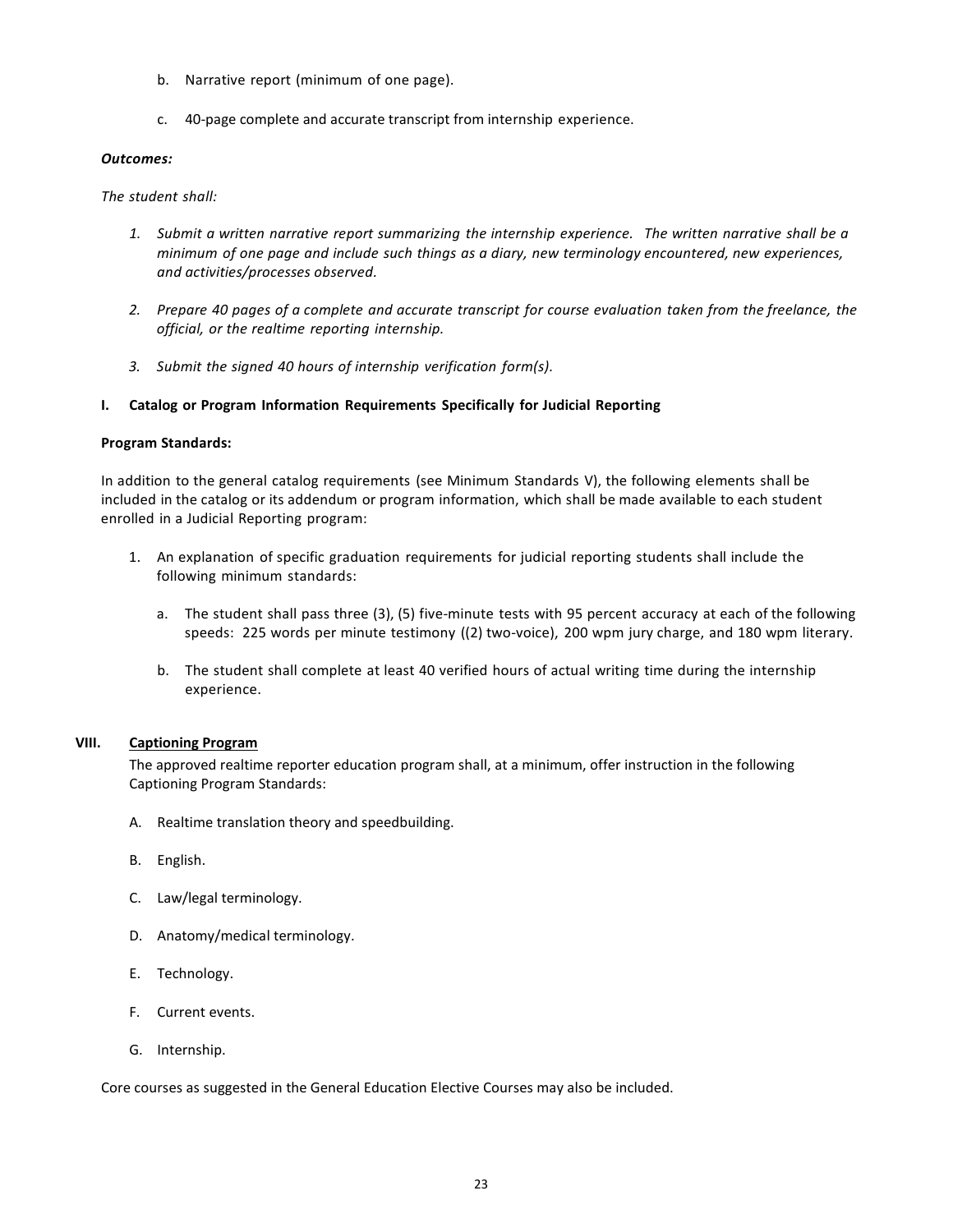### **A. Machine Shorthand for Captioning**

#### **Program Standards:**

Machine steno classes shall include instruction in:

- 1. Writing the spoken word with punctuation by means of a realtime translation theory.
- 2. Theory instruction using electronic media and/or realtime technology and teacher interaction.
- 3. Speed and accuracy development.
- 4. Dictation of live, online, or by electronic media, including, but not limited to, (2) two-voice and multi-voice testimony (including medical and technical material), literary, jury charge, and current events.
- 5. Testing at incremental speeds on unfamiliar material. A student may not retake the same test within a (6) sixmonth period.
- 6. Readback and analysis of steno outlines.
- 7. Transcription from their individual steno outlines on a weekly basis by all students. This may include homework, notes, projects, and other machine-related assignments.
- 8. Transcription of speed tests, which shall be monitored and timed. All test data shall be deleted immediately upon completion.
- 9. Use of *What Is An Error?* as a minimum grading criteria for speed tests. (see Appendices 6 & 7)
- 10. Dictionary development and maintenance of dictionary entries to include the following:
	- a. All necessary steno outlines defined; such as, punctuation, caption conventions, formats, and alphabets. (see Appendix 5)
	- b. Translation of numbers, which may include use of the number bar.
	- c. Environmental sound descriptors (stenographic outlines to convey environmental sounds associated with live broadcast; for example: applause, laughter, background noise, etc.)
	- d. Web site and Internet addresses.
	- e. Prefixes and suffixes.
	- f. Use and editing of phonetic translator.
	- g. Broad-based vocabulary dictionary development specific to the captioning environment. Vocabulary shall include but not be limited to the following general areas: Sports; meteorology; geography; common proper names; government/politics; foods; arts; animals; criminology; entertainment; military installations; slang; current national names in the news; literature; science; and religion.
	- h. Paraphrase in realtime (and acceptable uses).
	- i. Manage and load job dictionaries for proper translation.
- 11. Performance-based practice using recorded broadcast productions for hands-on application.
- 12. Review and line-by-line edit/analysis of steno outlines.
- 13. Demonstration of skill through a simulated Certified Realtime Captioner (CRC) skills test.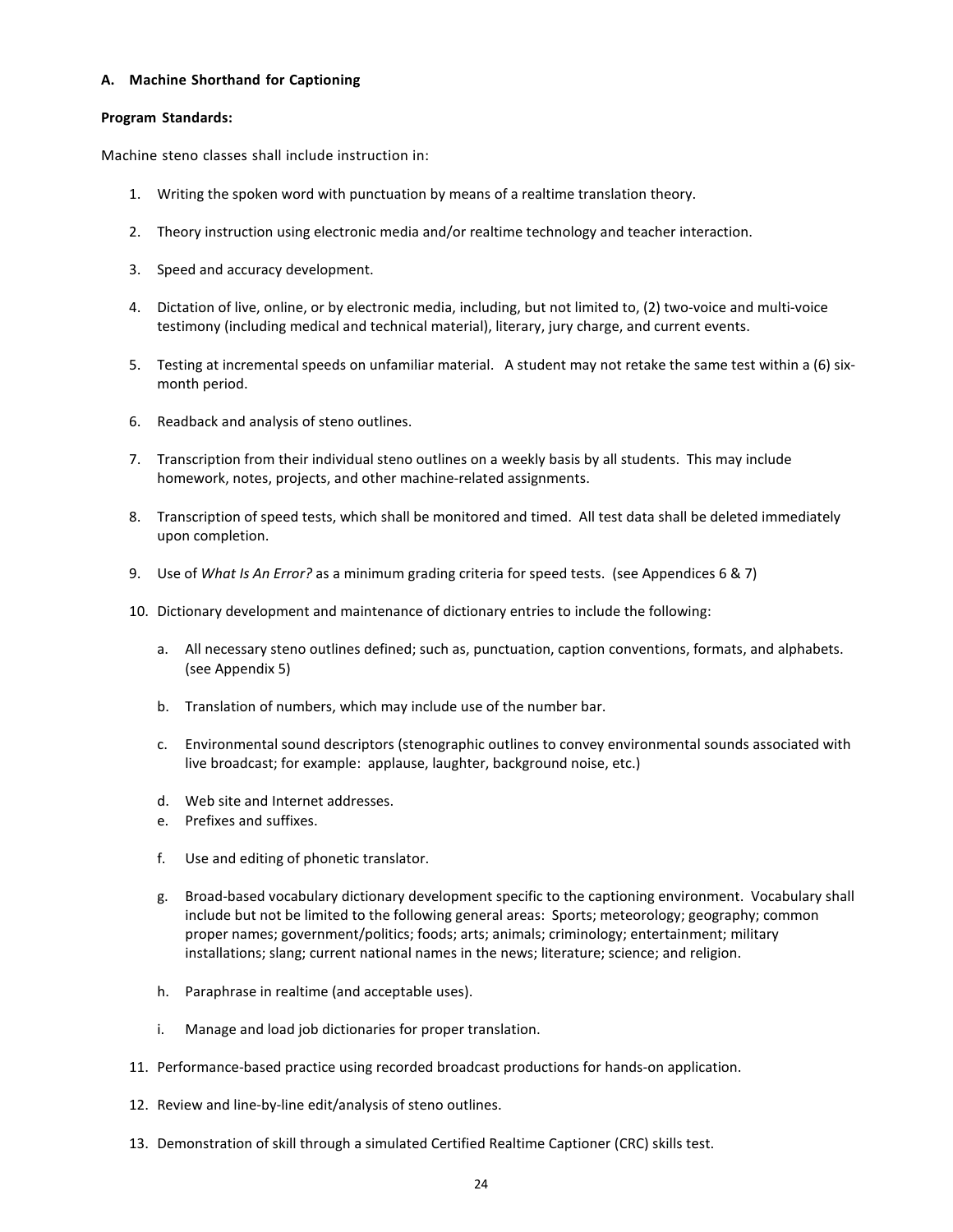- 14. Writing 15-minute broadcast news programs with a goal of 96-percent verbatim accuracy or higher. When possible, instructor observation should take place.
- *15.* A minimum of 18 documented weekly hours of machine time for full-time students (9 for part-time students) is required. Weekly hours or a combination of in-class time and out-of-class time. *(Machine time is defined as practice from text or dictation, testing, readback and analysis of steno notes, and analysis of realtime.)*
- 16. Creating a mentor/student relationship between a professional court reporter/broadcast captioner/CART captioner.
- 17. Peer review of work-related materials.
- 18. Job shadowing experience.

*Students shall be able to:*

- *1. Write a realtime translation theory.*
- *2. Transcribe a minimum of two (2), (5) five-minute, (2) two-voice, non-realtime tests with a minimum of 95 percent accuracy, dictated at a minimum speed of 225 wpm. If the program has a judicial track, the 225 Q&A testing material will satisfy this requirement.*
- *3. Transcribe a minimum of three (3), (5) five-minute, realtime literary tests with a minimum of 96 percent verbatim accuracy, dictated at a minimum speed of 180 wpm.*
- *4. Write three (3), 15-minute, realtime literary broadcast material takes at 180 wpm (syllabic and/or word count) at 96 percent verbatim accuracy, following NCRA's What is an Error? guidelines. (See Appendices 6 & 7) The instructor will grade a random (5) five-minute selection from each 15-minute take.*
- *5. Document 18 weekly hours of machine time for full-time students (9 weekly hours for part-time students).*
- *6. Document interactions with professional court reporter/broad cast captioner/CART captioner as well as peer review experience(s).*

*(Note: A personalized Instructional Development Plan (IDP) shall be developed to support student success in achieving prescribed program outcomes and shall be a joint effort between teacher and student. The IDP shall be reevaluated at least monthly and provide a means for regular faculty feedback and coaching. See Appendix 12.)* 

#### **B. English**

## **Program Standards:**

English shall include instruction in:

- 1. Basic rules of English grammar, spelling, punctuation, and capitalization.
- 2. Vocabulary (word knowledge).
- 3. Activities or exercises through which students develop their spelling and vocabulary skills.

*(Note: The inclusion of English instruction in a steno dictation course does not meet this standard.)*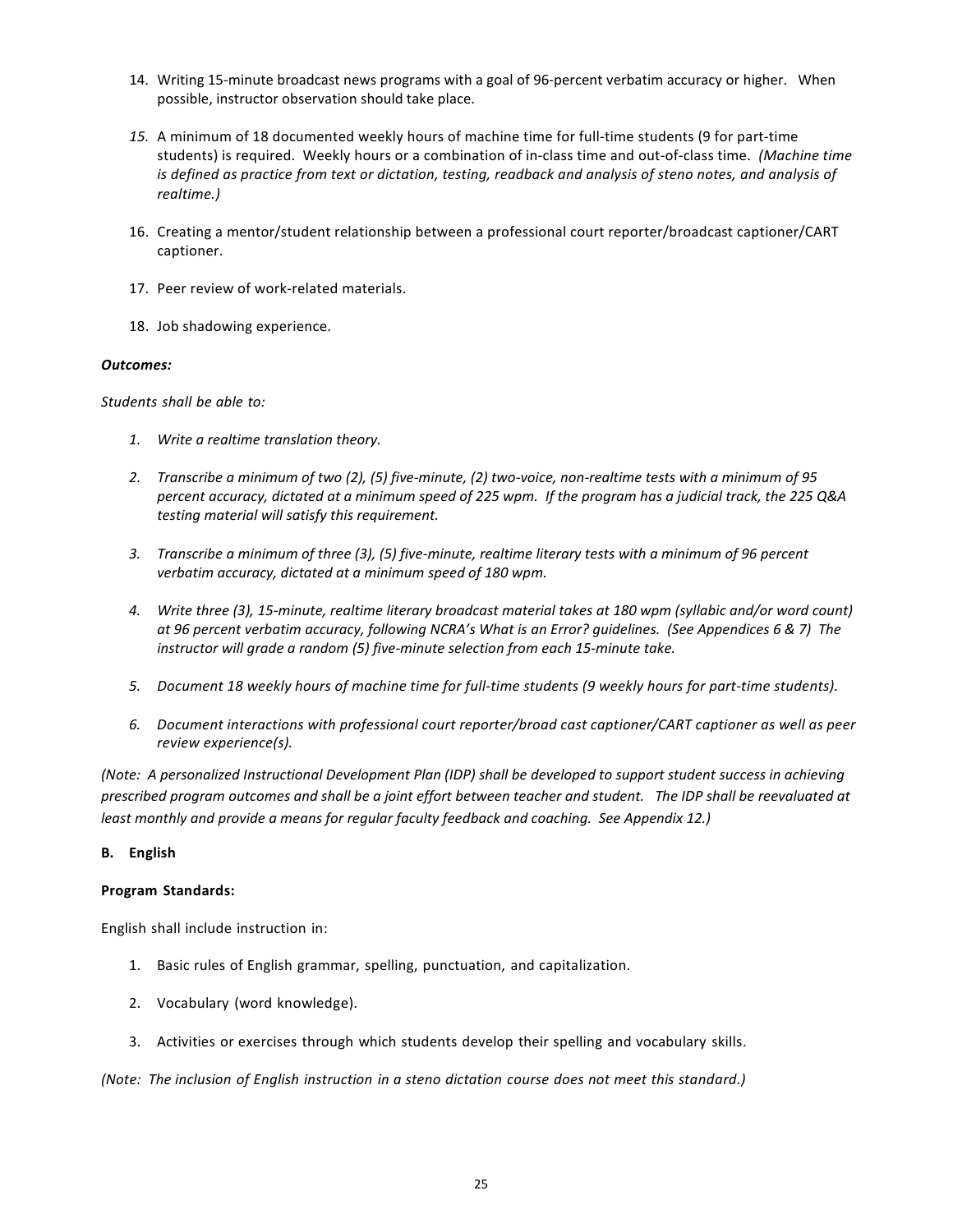- *1. Apply standard writing conventions such as grammar, spelling, punctuation, word usage, capitalization, and sentence structure when writing sentences and paragraphs.*
- *2. Create professionally written assignments.*
- *3. Apply writing conventions and professional vocabulary to assignments.*
- *4. Practice writing conventions through systematic testing and/or class projects.*

## **C. Law/Legal Terminology**

#### **Program Standards:**

Law and Legal Terminology classes shall include instruction in:

- 1. Civil law.
- 2. Criminal law.
- 3. The judicial system (discovery, trial, and appellate processes).
- 4. Legal terms.
- 5. Methods of researching legal citations.

#### *Outcomes:*

- *1. Explain concepts related to civil law, criminal law, and the judicial system.*
- *2. Use legal terminologies.*
- *3. Apply the methods of researching legal citations.*
- *4. Apply law and legal terminology and methods of researching legal citations through completion of course activities and/or assessments.*

#### **D. Anatomy/Medical Terminology**

## **Program Standards:**

Anatomy and/or Medical Terminology shall include instruction in:

- 1. The body systems and functions.
- 2. Psychological and physical diseases.
- 3. Drugs.
- 4. Anatomy and medical terminologies.
- 5. Methods of researching medical information.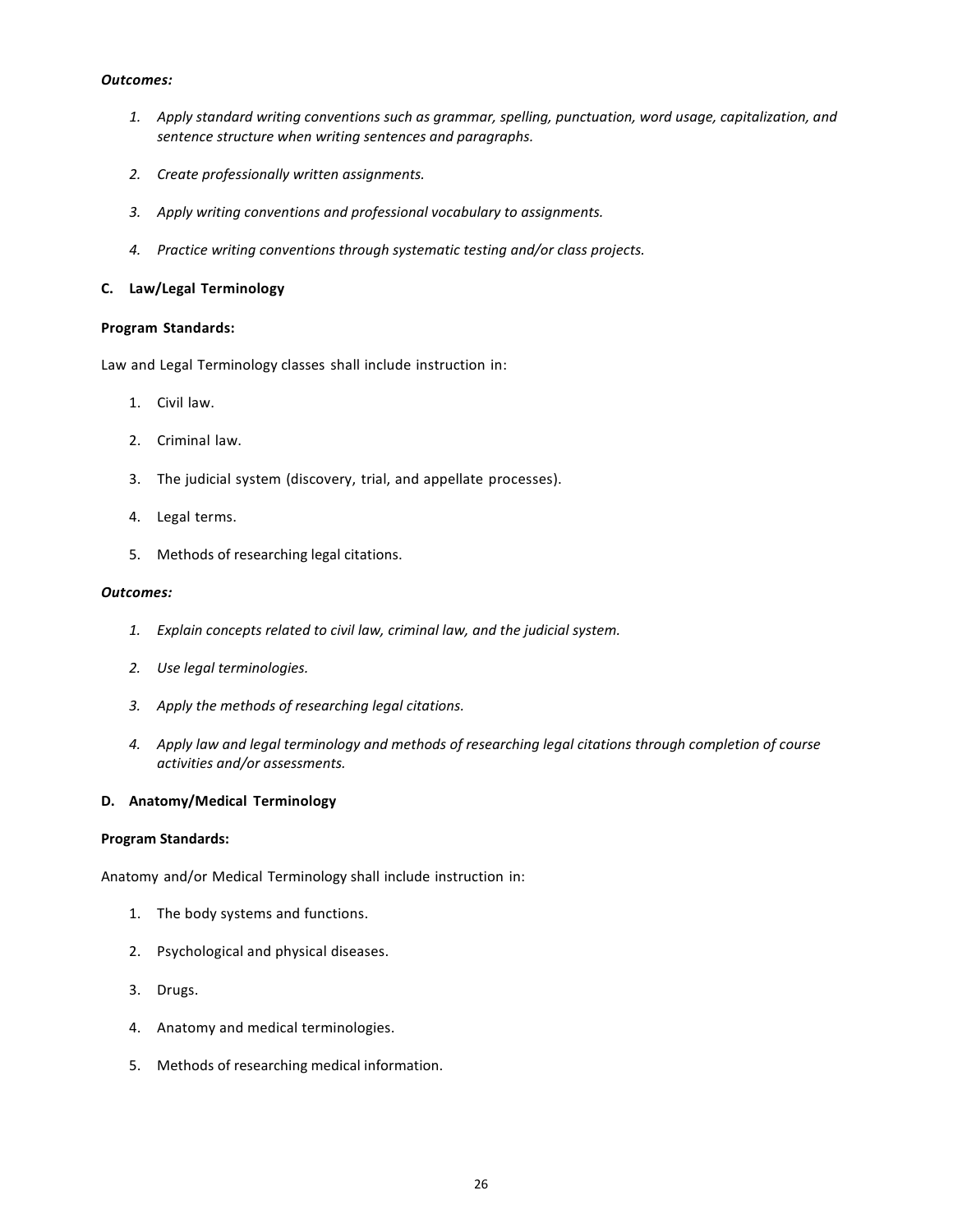- *1. Explain concepts related to the body systems and functions.*
- *2. Describe psychological and physical diseases using the correct terminology.*
- *3. State uses for commonly used drugs.*
- *4. Use anatomy and medical terminology.*
- *5. Apply the methods of researching medical information.*

## **E. Captioning Technology**

#### **Program Standards:**

Captioning technology classes shall include instruction in:

- 1. The current NCRA *Recommended Style and Format Guidelines*.
- 2. Operation of online captioning translation system functions, including editing of phonetic translator.
- 3. Basic setup and maintenance of broadcast captioning equipment.
- 4. Obtaining software and system support.
- 5. Managing and loading job dictionaries for proper translations.
- 6. Research for job preparation.
- 7. Broadcast news production preparation.
- 8. Pre-scripting to include text preparation, format, and software functions.
- 9. On-air captioning and finger spelling of words.
- 10. History of:
	- a. Captioning and related regulations.
	- b. Decoder Circuitry Act.
	- c. FCC requirements.
	- d. Deaf culture/awareness.
	- e. Quality control/evaluation.

## *Outcomes:*

#### *Students shall be able to:*

- *1. Apply concepts from the current NCRA Recommended Style and Format Guidelines.*
- *2. Perform the basic setup and maintenance of broadcast captioning equipment.*
- *3. Apply realtime software and computer functions.*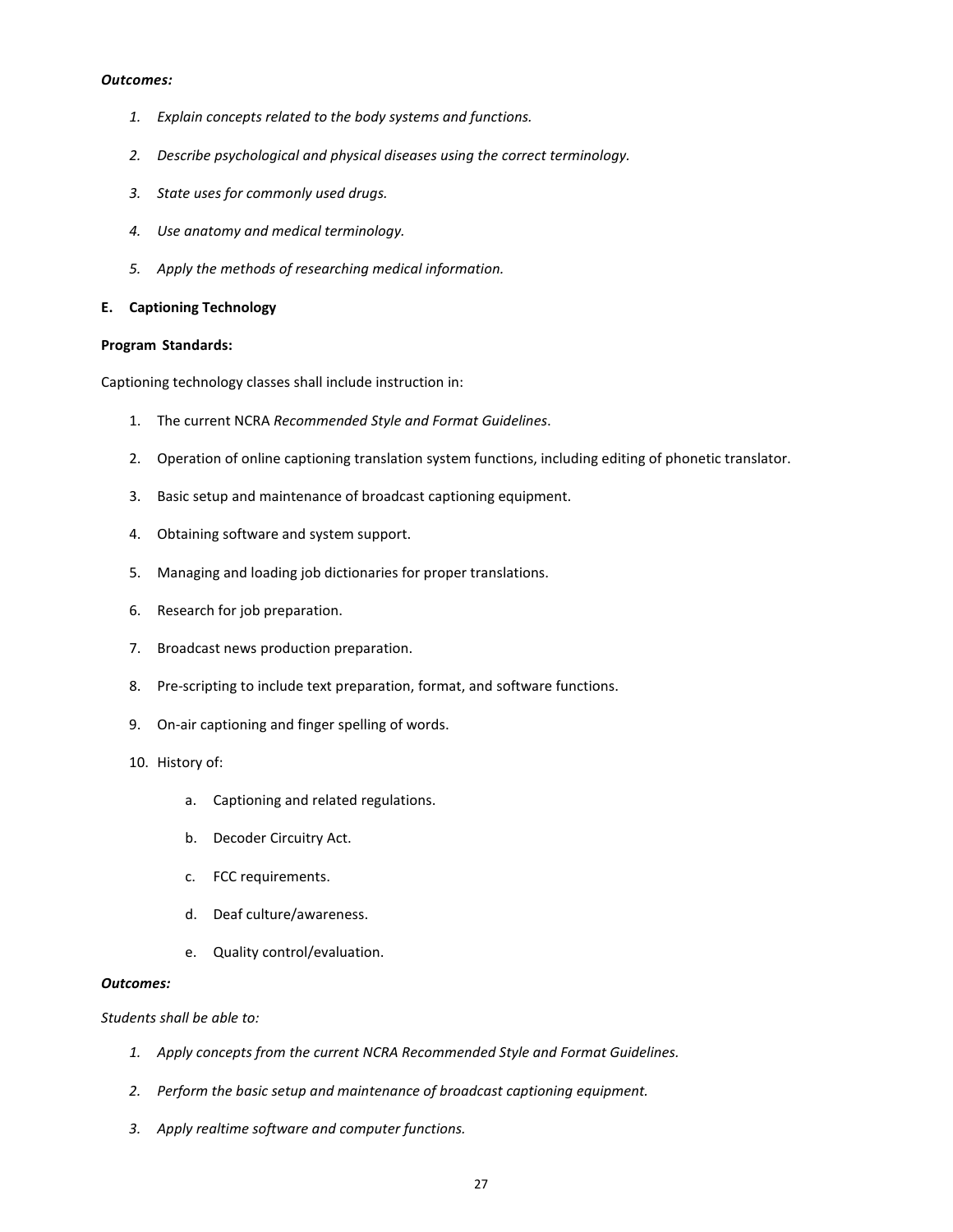- *4. Build and maintain personal and job dictionaries.*
- *5. Explain broadcast captioning history, deaf culture, terminology related to the captioning environment, and broadcast news production functions.*
- *6. Interpret NCRA's code of Professional Ethics and the Guidelines for Professional Practice for Broadcast Captioners.*

## **F. Current Events**

#### **Program Standards:**

Current events shall include instruction in:

- 1. Local events.
- 2. National events.
- 3. International events.
- 4. Local geography.
- 5. National geography.

(*Note: The inclusion of current events instruction in a machine steno dictation class(es) does meet this standard.)*

#### *Outcomes:*

*Students shall be able to:*

- *1. Describe current local, national, and international events.*
- *2. Describe current events related to local and regional geography.*
- *3. Identify people involved in current events.*
- *4. Apply methods of researching current events.*
- *5. Demonstrate knowledge of current events through assessments.*

#### **G. Captioning Internship**

The objectives of the captioning internship are to provide an opportunity for students to observe and apply knowledge and skills to real-world and simulated applications.

#### **Program Standards:**

The captioning internship shall meet the following requirements:

- 1. The internship shall not commence until the student has completed the program's 160-wpm literary requirement.
- 2. The institution is responsible for coordinating the student's internship experience. The internship experience may be conducted on campus utilizing the captioning suite(s), off-site at an on-air caption provider's facility, or remotely with a caption provider.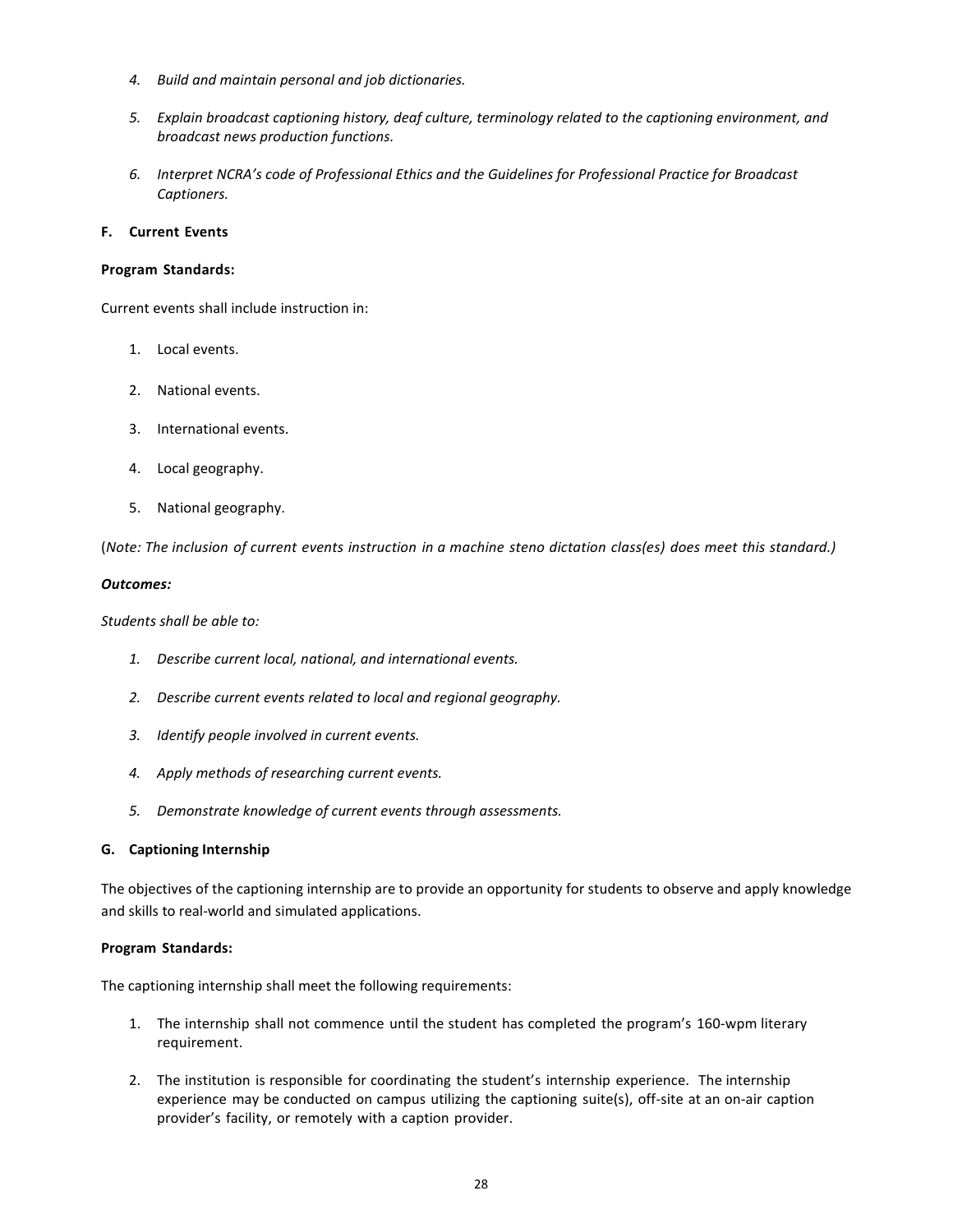- 3. The student shall not serve in the capacity of the actual captioner during the captioning internship.
- 4. The internship shall include a minimum of 25 hours of writing and 15 hours of research and dictionary preparation under the supervision of a practicing captioner off-site, institutional instructor for the oncampus captioning internship experience, or working remotely with a caption provider.
- 5. The student shall submit an unedited realtime captioned translation of three (3), 15-minute program segments on varied topics.
- 6. Records must be maintained to verify the internship experience, including:
	- a. Internship verification forms.
	- b. Narrative report (minimum of one page).
	- *c.* Realtime files from internship experience.

## *The student shall:*

- *1. Submit an unedited captioned translation of three (3), 15-minute program segments on varied topics for course evaluation taken from the internship experience.*
- *2. Submit a narrative report summarizing the internship experience, including such things as a diary, new terminology encountered, new experiences, and observed activities and processes.*
- *3. Submit signed internship verification forms.*

## **H. Catalog or Program Information Requirements Specifically for Captioning**

In addition to the general catalog requirements (see Minimum Standard V), the following elements shall be included in the catalog or its addendum or program information, which shall be made available to each student enrolled in a Captioning education program.

## **Program Standards:**

- 1. An explanation of specific graduation requirements for captioning students shall include the following minimum standards.
	- a. Write three (3), (5) five-minute, realtime literary broadcast material takes at 180 wpm (syllabic and/or word count) at 96 percent verbatim accuracy.
	- b. Transcribe a minimum of two (2), (5) five-minute, (2) two-voice, non-realtime tests with a minimum of 95 percent accuracy, dictated at a minimum speed of 225 wpm. If the program has a judicial track, the 225 Q&A testing material will satisfy this requirement.
	- c. Submit unedited captioned translations of three (3), 15-minute programs on varied topics for course evaluation from the internship experience.
	- d. The student shall complete at least 25 verified hours of actual writing and 15 hours of research and dictionary preparation during the internship experience.

Suggested Captioning General Education or Elective Courses:

American history; biology; broadcast production, which includes broadcast terminology; caption format, placement and other current conventions, program technical sheet, preparation and organization; business practices, which includes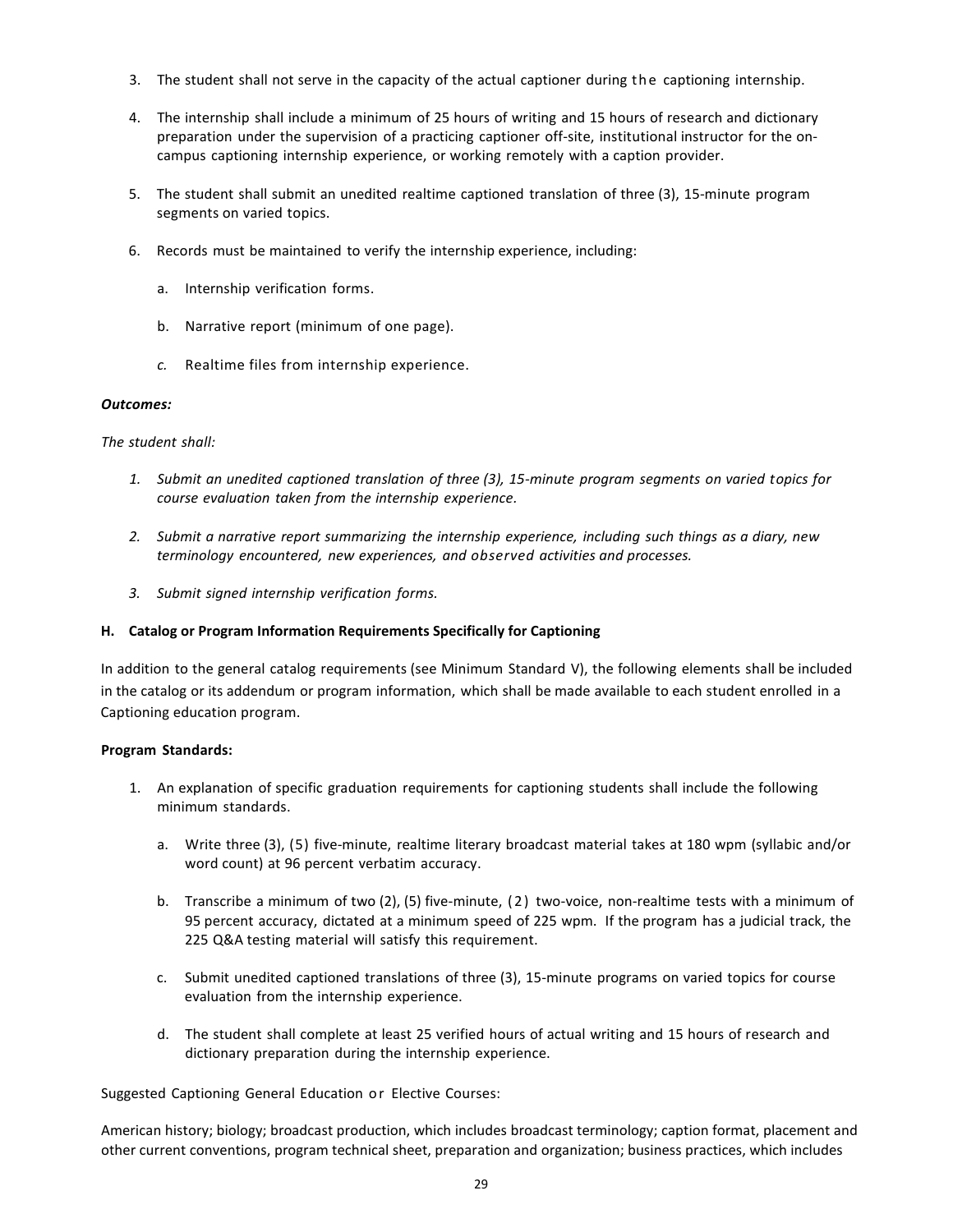office procedures and organization, financial or business software packages, (or) business applications software, such as spreadsheets and word processing, scheduling, and job tracking; chemistry; information systems encompassing current computer operating systems; linguistics; political science; religions; sociology; Internet research; world geography.

## <span id="page-30-0"></span>**IX. Communication Access Realtime Translation (CART) Program**

The approved realtime educational program shall, at a minimum, offer instruction in the following instruction/dictation in the CART Program Standards.

- A. Realtime translation theory and speedbuilding.
- B. English.
- C. Law/legal terminology.
- D. Anatomy/medical terminology.
- E. Technology.
- F. Current events.
- G. Internship.

Core courses as suggested in the General Education or Elective Courses may be included.

#### **A. Machine Shorthand for CART**

#### **Program Standards:**

Machine steno classes shall include instruction in:

- 1. Writing the spoken word with punctuation by means of a realtime translation theory.
- 2. Theory instruction using electronic media and/or realtime technology, and teacher interaction.
- 3. Speed and accuracy development.
- 4. Dictation of live, online, or by electronic media, including but not limited to (2) two-voice and multi-voice testimony (including medical and technical material), literary, jury charge, and current events.
- 5. Testing at incremental speeds on unfamiliar material. A student may not retake the same test within a (6) six-month period.
- 6. Readback and analysis of steno outlines.
- 7. Transcription from individual steno outlines on a weekly basis. This may include homework notes, projects, and other machine-related assignments.
- 8. Transcription of speed tests, which shall be monitored and timed. All test data shall be deleted immediately upon completion.
- 9. Use of *What Is An Error?* as minimum grading criteria for speed tests. (see Appendices 6 & 7)
- 10. Dictionary development and maintenance of dictionary entries to include the following:
	- a. All necessary steno outlines defined; such as, punctuation, caption conventions, formats, and alphabets. (see Appendix 5)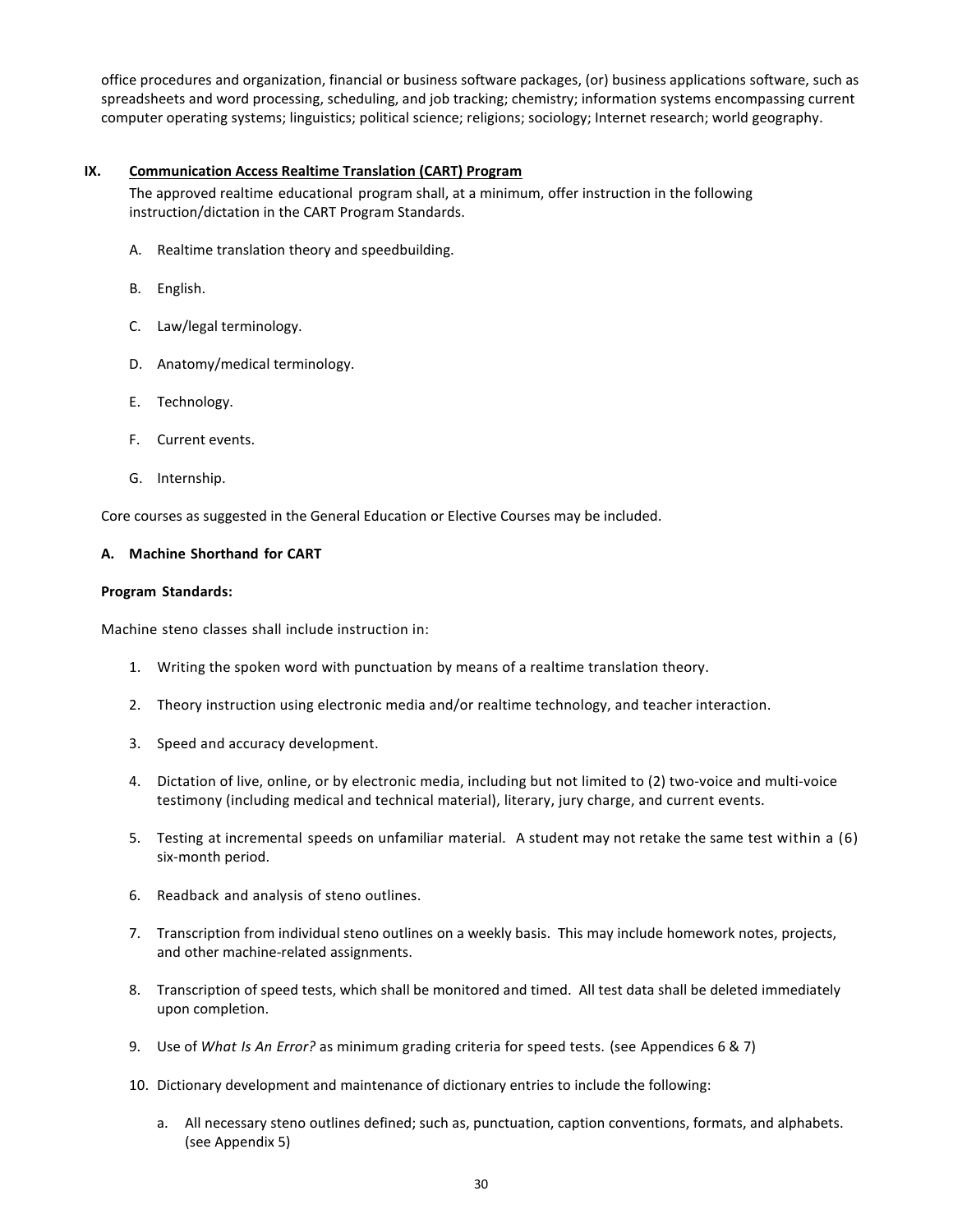- b. Translation of numbers, which may include use of the number bar.
- c. Environmental sound descriptors (stenographic outlines to convey environmental sounds associated with CART environments; for example: applause, laughter, background noise, etc.)
- d. Ability to write Web site and Internet addresses.
- e. Prefixes and suffixes.
- f. Use and editing of phonetic translator.
- g. Broad-based vocabulary dictionary development specific to the CART environment. Vocabulary shall include but not be limited to the following general areas: math, geography, science, religion, political science, history, English literature, current events, computer terminology, common proper names, and current national names in the news.
- h. Paraphrase in realtime (and acceptable uses).
- i. Managing and loading job dictionaries for proper translation.
- 11. Performance-based practice using recorded events or streaming audio for hands-on application.
- 12. Review and line-by-line edit/analysis of steno outlines.
- 13. Demonstration of skill through simulated Certified Realtime Captioner (CRC) skills test.
- 14. Writing two (2), 30-minute class lectures, meeting/seminar programs, or Web cast meeting segments with a goal of 96-percent verbatim accuracy, or higher, with variable speeds of 180-200 wpm. When possible, instructor observation should take place.
- *15.* A minimum of 18 documented weekly hours of machine time for full-time students (9 for part-time students) is required. Weekly hours or a combination of in-class time and out-of-class time. *(Machine time is defined as practice from text or dictation, testing, readback and analysis of steno notes, and analysis of realtime.)*
- 16. Creating a mentor/student relationship between a professional court reporter/broadcast captioner/CART captioner.
- 17. Peer review of work-related materials.
- 18. Job shadowing experience.

*Students shall be able to:*

- *1. Write a realtime translation theory.*
- *2. Transcribe a minimum of two (2), (5) five-minute, (2) two-voice, non-realtime tests with a minimum of 95 percent accuracy, dictated at a minimum speed of 225 wpm. If the program has a judicial track, the 225 Q&A testing material will satisfy this requirement.*
- *3. Transcribe a minimum of three (3), (5) five-minute, realtime literary tests with a minimum of 96 percent verbatim accuracy, dictated at a minimum speed of 180 wpm.*
- *4. Write two (2), 30-minute, class lectures, meeting/seminar programs, or Web cast meeting segments with a goal of 96 percent verbatim accuracy, or higher, with variable speeds of 180-200 wpm, following NCRA's What is an*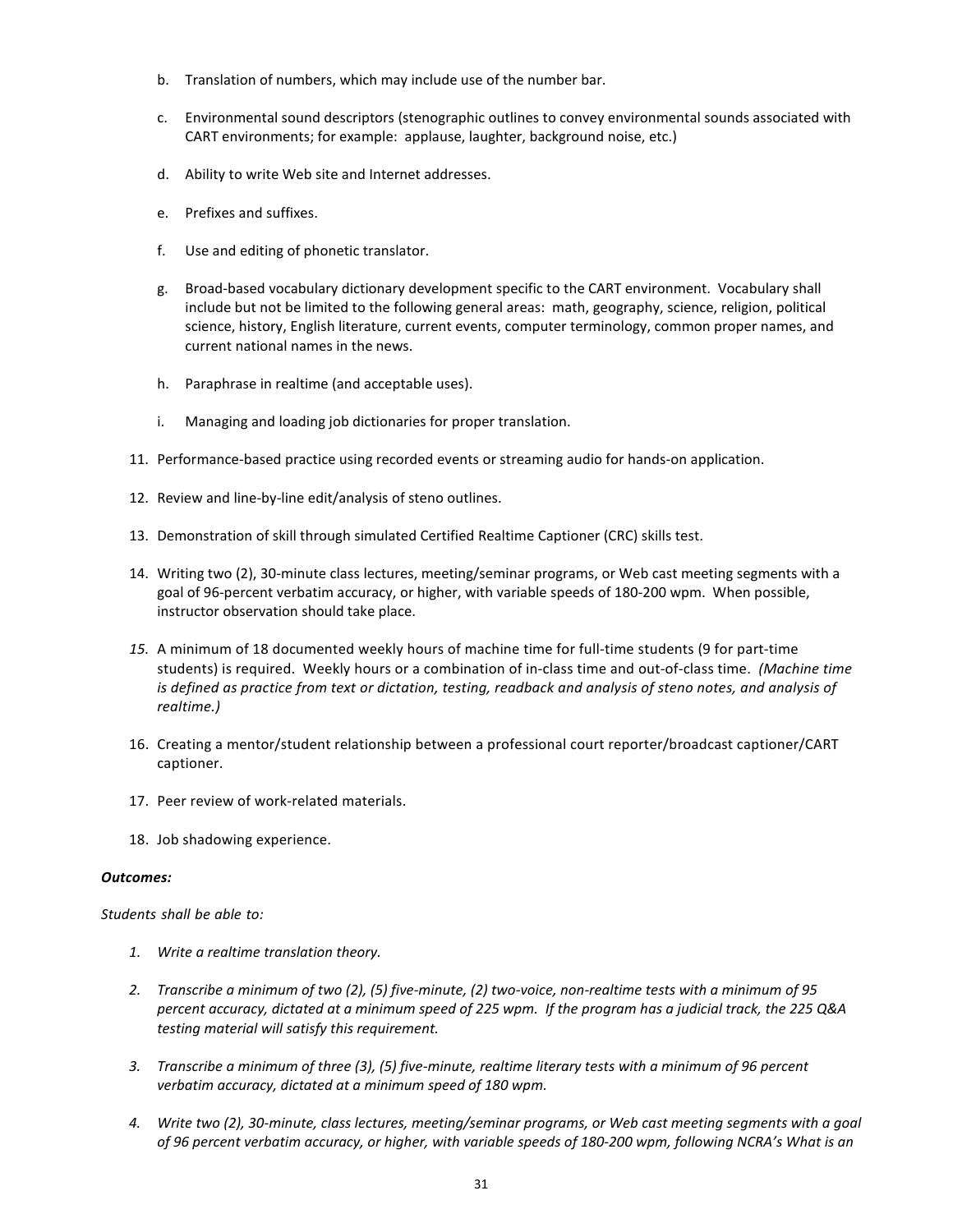*Error? guidelines. (See Appendices 6 & 7) The instructor will grade a random five-minute selection from each 30-minute take.*

- *5. Document 18 weekly hours of machine time for full-time students (9 weekly hours for part-time students).*
- *6. Document interactions with professional court reporter/broadcast captioner/CART captioner as well as peer review experience(s).*

*(Note: A personalized Instructional Development Plan (IDP) shall be developed to support student success in achieving prescribed program outcomes and shall be a joint effort between teacher and student. The IDP shall be reevaluated at least monthly and provide a means for regular faculty feedback and coaching. See Appendix 12.)* 

## **B. English**

## **Program Standards:**

English shall include instruction in:

- 1. Basic rules of English grammar, spelling, punctuation, and capitalization.
- 2. Vocabulary (word knowledge).
- 3. Activities or exercises through which students develop their spelling and vocabulary skills.

*(Note: The inclusion of English instruction in a steno dictation course does not meet this standard.)*

#### *Outcomes:*

- *1. Apply standard writing conventions such as grammar, spelling, punctuation, word usage, capitalization, and sentence structure when writing sentences and paragraphs.*
- *2. Create professionally written assignments.*
- *3. Apply writing conventions and professional vocabulary to assignments.*
- *4. Practice writing conventions through systematic testing and/or class projects.*

## **C. Law/Legal Terminology**

#### **Program Standards:**

Law and Legal Terminology classes shall include instruction in:

- 1. Civil law.
- 2. Criminal law.
- 3. The judicial system (discovery, trial, and appellate processes).
- 4. Legal terms.
- 5. Methods of researching legal citations.

#### *Outcomes:*

- *1. Explain concepts related to civil law, criminal law, and the judicial system.*
- *2. Use legal terminologies.*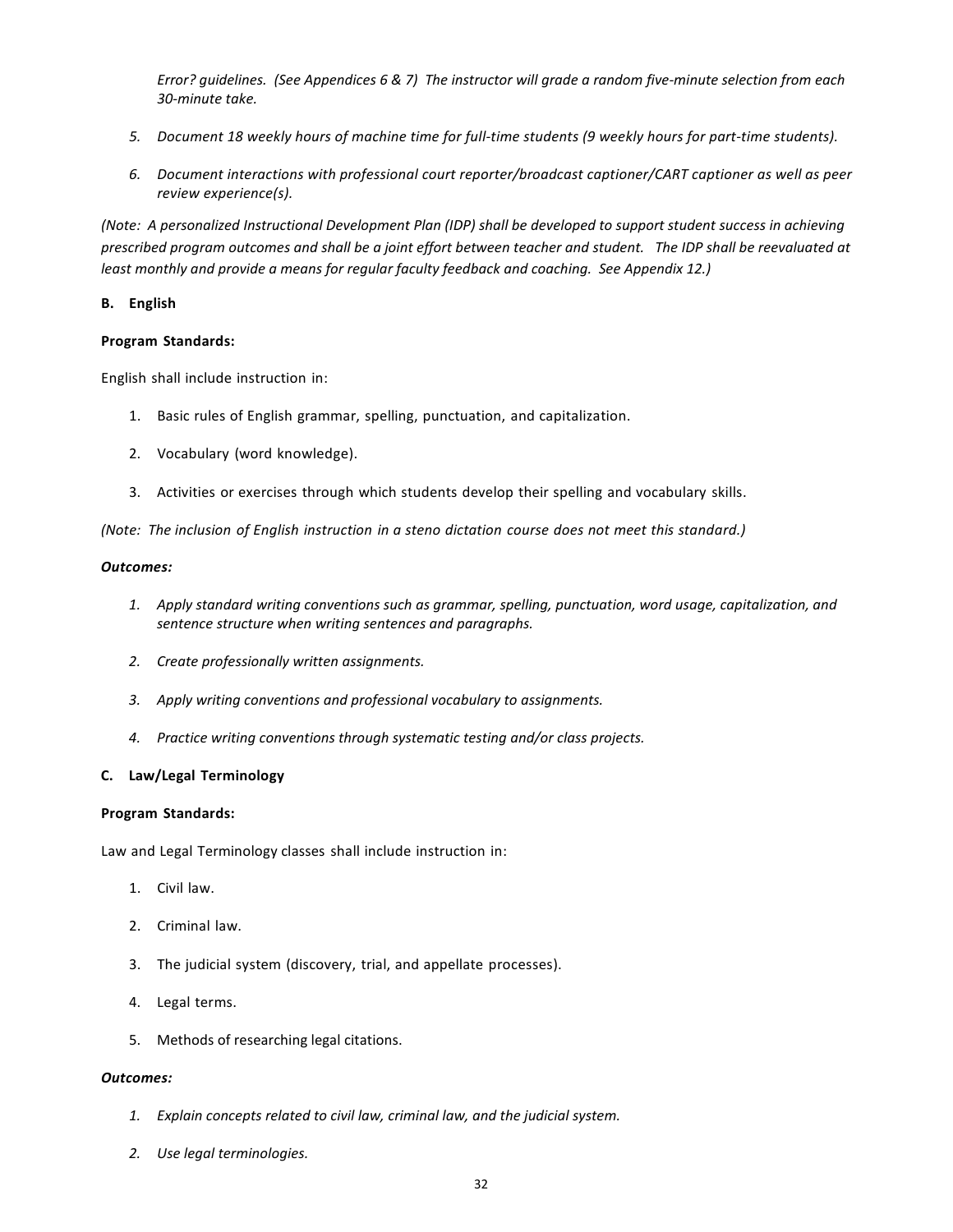- *3. Apply methods of researching legal citations.*
- *4. Apply law and legal terminology and methods of researching legal citations through completion of course activities and/or assessments.*

## **D. Anatomy/Medical Terminology**

#### **Program Standards:**

Anatomy and/or Medical Terminology shall include instruction in:

- 1. The body systems and functions.
- 2. Psychological and physical diseases.
- 3. Drugs.
- 4. Anatomy and medical terminologies.
- 5. Methods of researching medical information.

#### *Outcomes:*

- *1. Explain concepts related to the body systems and functions.*
- *2. Describe psychological and physical diseases using the correct terminology.*
- *3. State uses for commonly used drugs.*
- *4. Use anatomy and medical terminology.*
- *5. Apply the methods of researching medical information.*

#### **E. CART Technology**

#### **Program Standards:**

CART technology classes shall include instruction in:

- 1. The current NCRA *CART Provider's Manual*.
- 2. The basic setup of the computer hardware and realtime peripherals, including current remote software applications for text transmission and audio acquisition.
- 3. Obtaining software and system support.
- 4. Managing and loading job dictionaries for proper translations.
- 5. Research for job preparation.
- 6. Knowledge of:
	- a. Environments where CART is an appropriate accommodation (courtroom, educational setting, medical, conventions/meetings, church, theater, civic life, or any environment involving a person with a hearing loss).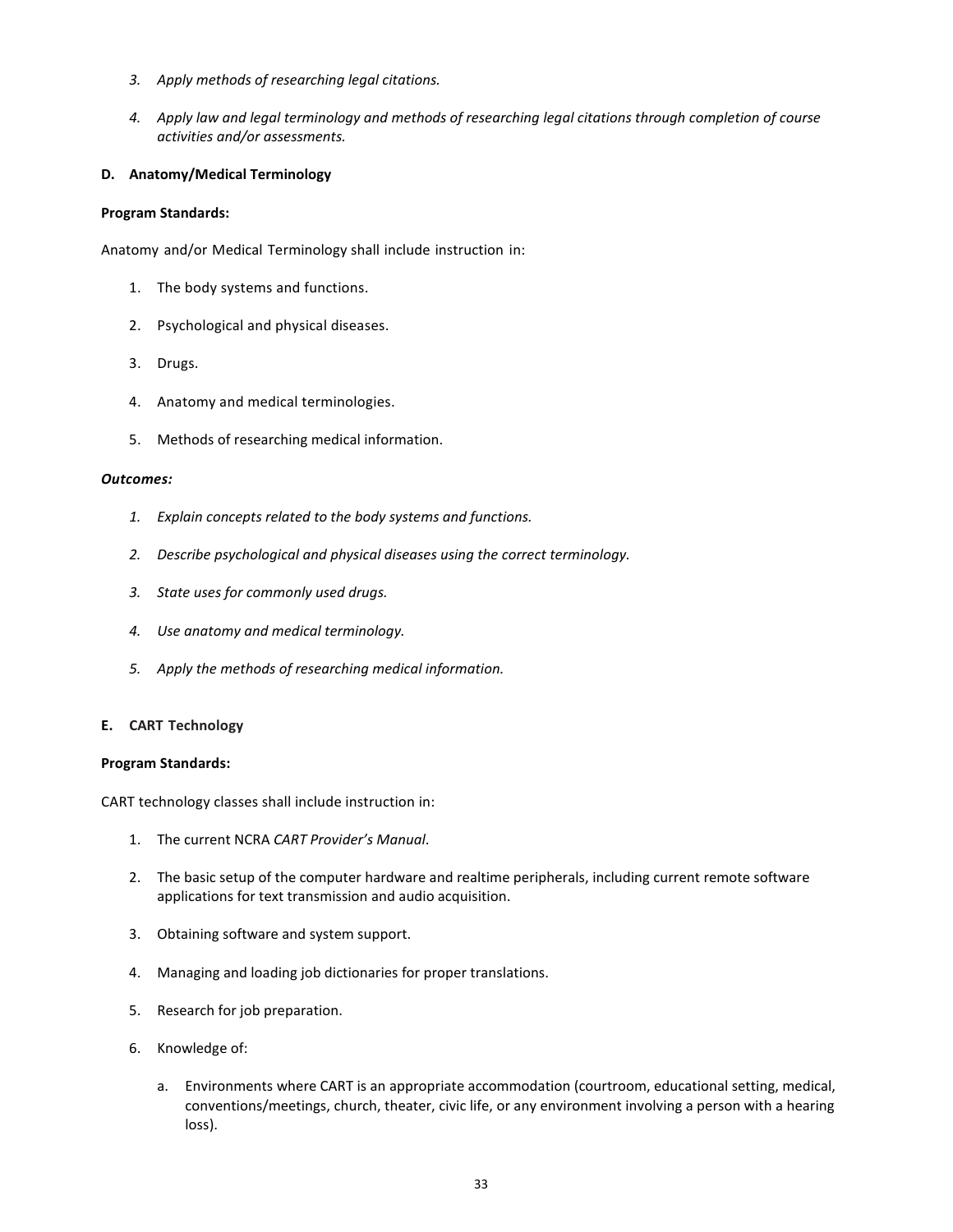- b. Hearing aids.
- c. TTY access.
- d. Types of hearing loss (conducive, sensorineural, mixed).
- e. Degrees of hearing loss.
- f. Ear anatomy.
- g. Cochlear implants.
- h. Sign interpreters, oral interpreters, and transliterators.
- 7. Application of computer-aided transcription functions including:
	- a. Screen setup and display to include colors, font type, and font size.
	- b. Managing and loading job dictionaries for proper translations.
	- c. Use and editing of phonetic translator.
	- d. Accurate fingerspelling of words.
- 8. History of:
	- a. ADA laws and applicable civil rights laws.
	- b. Deaf culture/awareness of CART consumers, to include various associations/organizations and their preferred modes of communication access and accommodation.

*Students shall be able to:*

- *1. Apply concepts from the current NCRA CART Provider's Manual.*
- *2. Perform the basic setup and maintenance of CART equipment and provide realtime translation for maximum benefit of CART recipients (on-site, remote, and legal).*
- *3. Apply realtime software and computer functions.*
- *4. Build and maintain personal and job dictionaries.*
- *5. Interpret NCRA's code of Professional Ethics and the Guidelines for Professional Practice for CART Providers.*

#### **F. Current Events**

#### **Program Standards:**

Current events shall include instruction in:

- 1. Local events.
- 2. National events.
- 3. International events.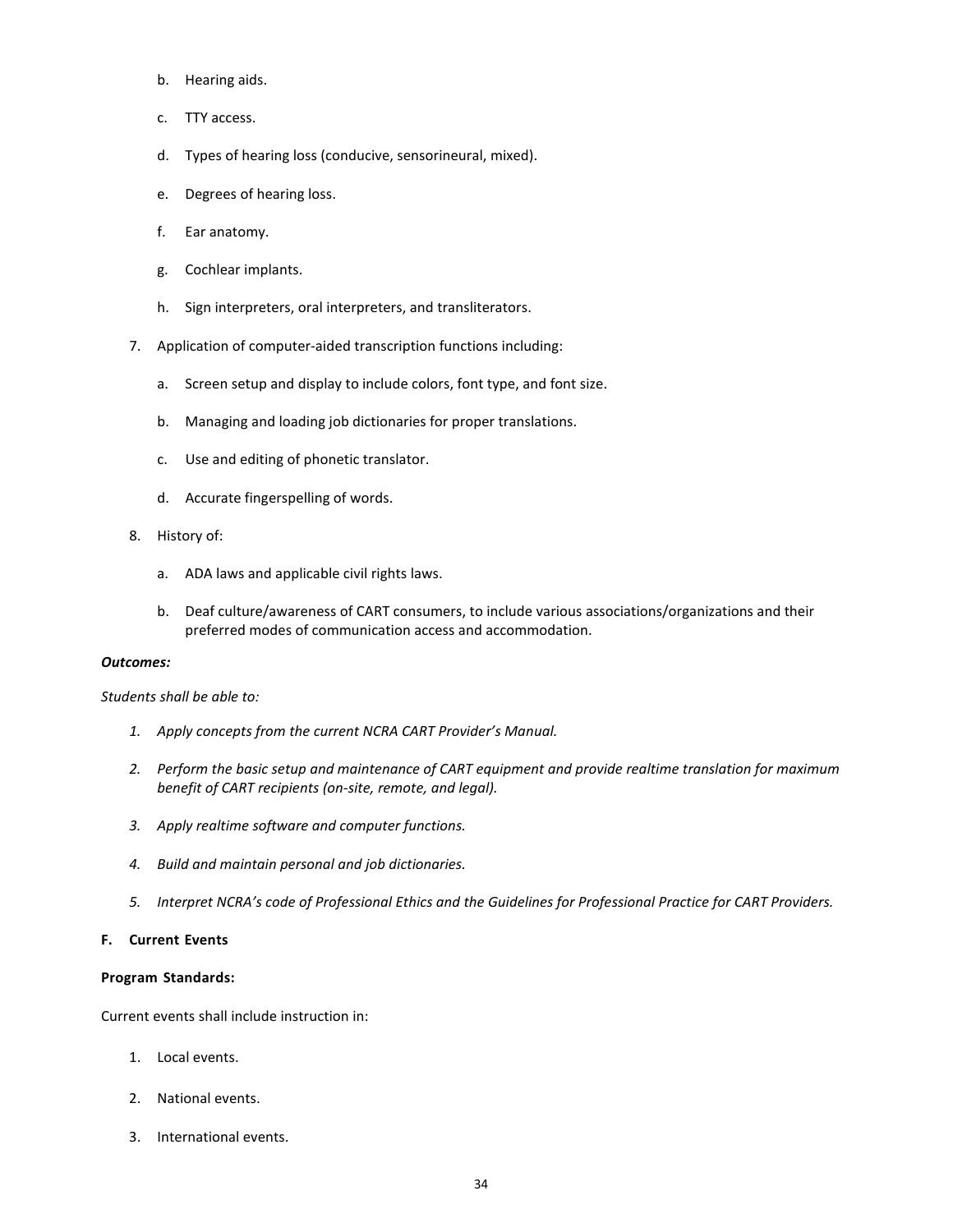- 4. Local geography.
- 5. National geography.

(*Note: The inclusion of current events instruction in a machine steno dictation class(es) does meet this standard.)*

## *Outcomes:*

*Students shall be able to:*

- *1. Describe current local, national, and international events.*
- *2. Describe current events related to local and regional geography.*
- *3. Identify the people involved in current events.*
- *4. Apply the methods of researching current events.*
- *5. Demonstrate knowledge of current events through assessments.*

## **G. CART Internship**

The objectives of the CART internship are to provide an opportunity for students to observe and then apply knowledge and skills to real-world and simulated applications.

## **Program Standards:**

- 1. The internship shall not commence until the student has completed the program's 160-wpm literary requirement.
- 2. The institution is responsible for coordinating the student's internship experience. The internship experience may be conducted in classes on campus, off site with a CART captioner present, or remotely with a practicing CART captioner.
- 3. The student shall not serve in the capacity of the actual CART captioner during participation in the internship.
- 4. The internship shall include a minimum of 25 hours of writing and 15 hours of research and dictionary preparation under the supervision of a practicing CART captioner off-site, institutional instructor for the oncampus CART internship experience, or working remotely with a CART captioner.
- 5. The student shall submit an unedited realtime translation of two (2), 30-minute segments of CART services on varied topics for educational and analysis purposes only.
- 6. Records must be maintained to verify the internship experience, including:
	- a. Internship verification form(s).
	- b. Narrative report (minimum of one page).
	- *c.* Realtime files from internship experience.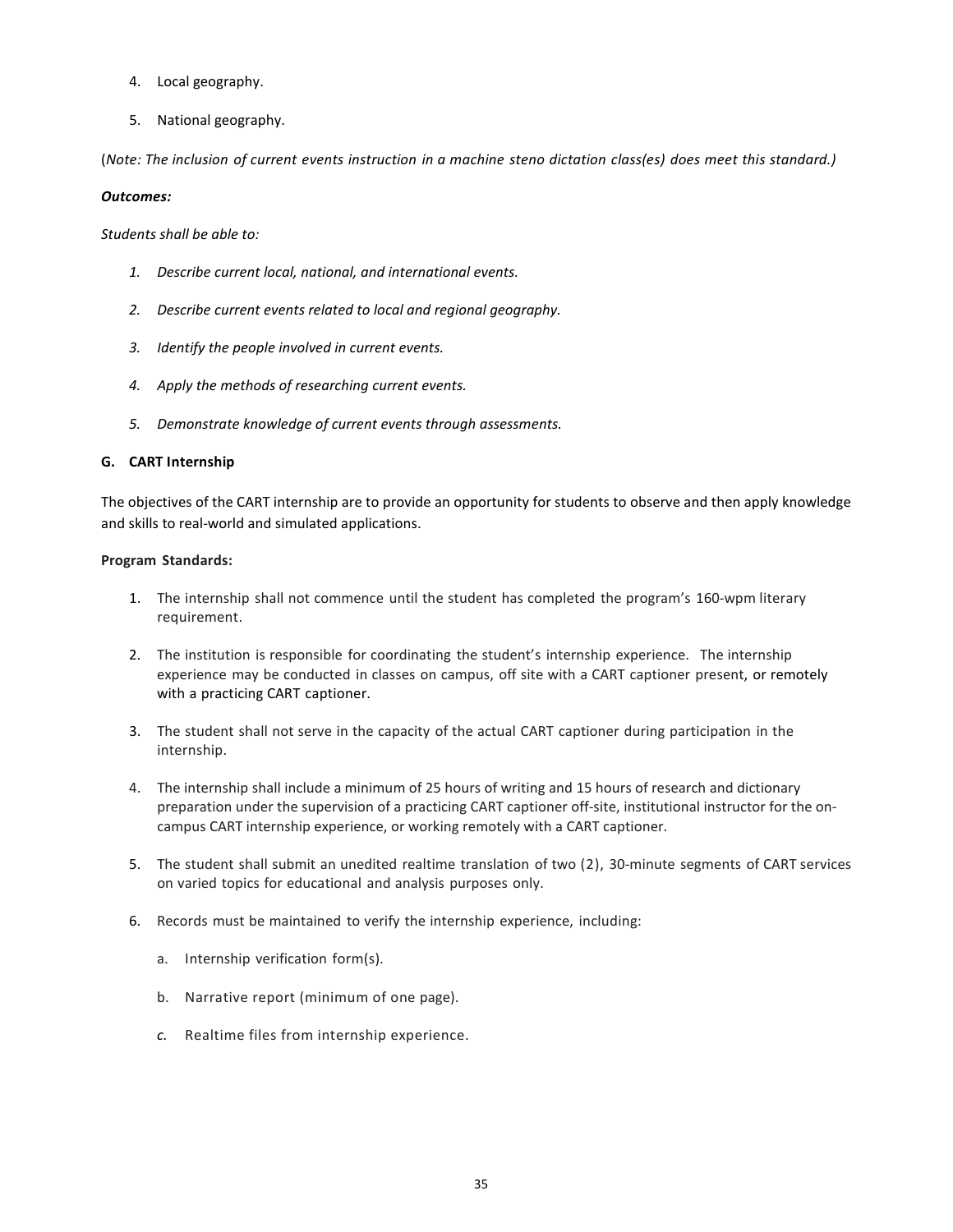*The student shall be able to:*

- *1. Submit an unedited realtime translation of two (2), 30-minute segments of CART services on varied topics for course evaluation from the internship experience.*
- *2. Submit a narrative report summarizing the internship experience, including such things as a diary, new terminology encountered, new experiences, and observed activities and processes.*
- *3. Submit signed internship verification form(s).*

## **H. Catalog or Program Information Requirements Specifically for CART**

In addition to the general catalog requirements (see Minimum Standards V), the following elements shall be included in the catalog or its addendum or program information, which shall be made available to each student enrolled in a CART education program.

## **Program Standards:**

- 1. An explanation of specific graduation requirements for communication access realtime translation (CART) students shall include the following minimum standards.
	- a. Write three (3), (5) five-minute, realtime literary broadcast material takes at 180 wpm (syllabic and/or word count) at 96-percent verbatim accuracy.
	- b. Transcribe a minimum of two (2), (5) five-minute, (2) two-voice, non-realtime tests with a minimum of 95-percent accuracy, dictated at a minimum speed of 225 wpm. If the program has a judicial track, the 225 Q&A testing material will satisfy this requirement.
	- c. Prepare a realtime translation of two (2), 30 minute segments of CART services on varied topics for course evaluation from the internship experience.
	- d. The student shall complete 15 hours of research and dictionary preparation and 25 hours of writing, for a total of 40 hours internship experience.

Suggested CART General Education Elective Courses:

American history; American literature; American Sign Language I or other Deaf culture course; biology; business practices, which includes office procedures and organization, financial or business software packages; or business applications software, such as spreadsheets and word processing, scheduling and job tracking; chemistry; information systems encompassing current computer operating systems; macroeconomics; linguistics; physiology; sociology, political science, art history, and religions.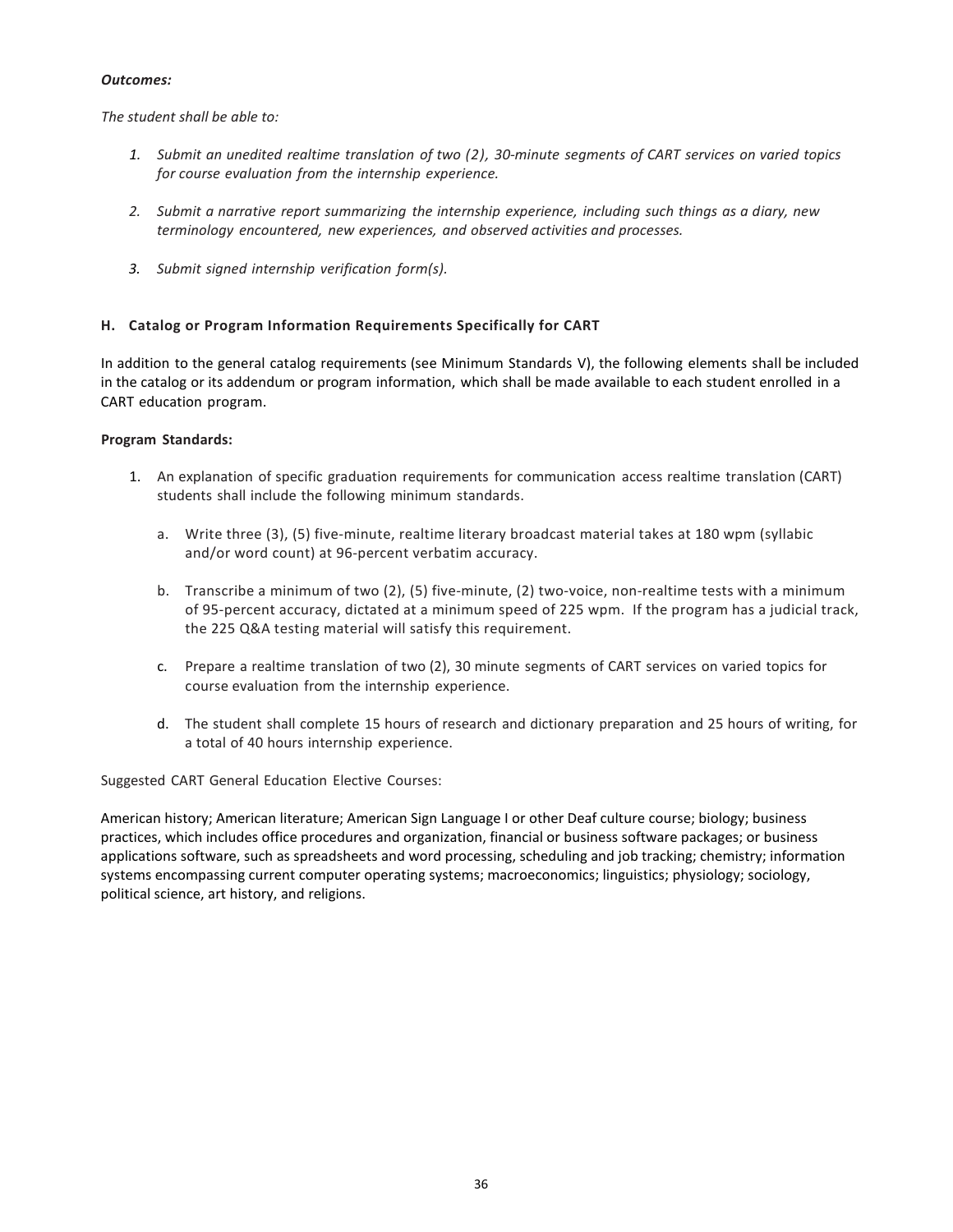#### <span id="page-37-0"></span>**APPENDICES**

#### <span id="page-37-1"></span>**Appendix 1: Description of Evening and Online Programs and Courses**

A complete curriculum includes all courses, machine and academic. A copy of the national accreditation approval for these curricula must be submitted to NCRA within the self-study.

Definitions:

- 1. **Evening Program**: A complete curriculum leading to a diploma or certificate in realtime reporting.
- 2. **Evening Courses**: Individual courses offered in the evening to supplement the daytime program or provide introductory, advanced, or additional education for interested students. These courses, when combined, do not lead to a diploma or certificate in realtime reporting. These courses which an institution wishes to offer in the evenings must be equivalent to the courses offered during the daytime; i.e., they must meet CASE standards.
- 3. **Online Program**: A complete curriculum online leading to a diploma or certificate in realtime reporting, captioning, or CART*.* Online programs shall be fully licensed and accredited.
- 4. **Evening and Online Program***s* **and the Approval Process:** If the institution has approved daytime program and wishes to institute an approved evening or online program, it must seek separate approval as soon as it meets all of the eligibility requirements and standards as set forth in the *General Requirements and Minimum Standards*. CASE must be notified and provided materials which verify that the evening or online program is a complete program leading to a diploma or certificate. If the evening and online programs are approved, the list of approved programs in the *Journal of Court Reporting* will indicate that the institution has an approved daytime*,* approved night, and/or an approved online program.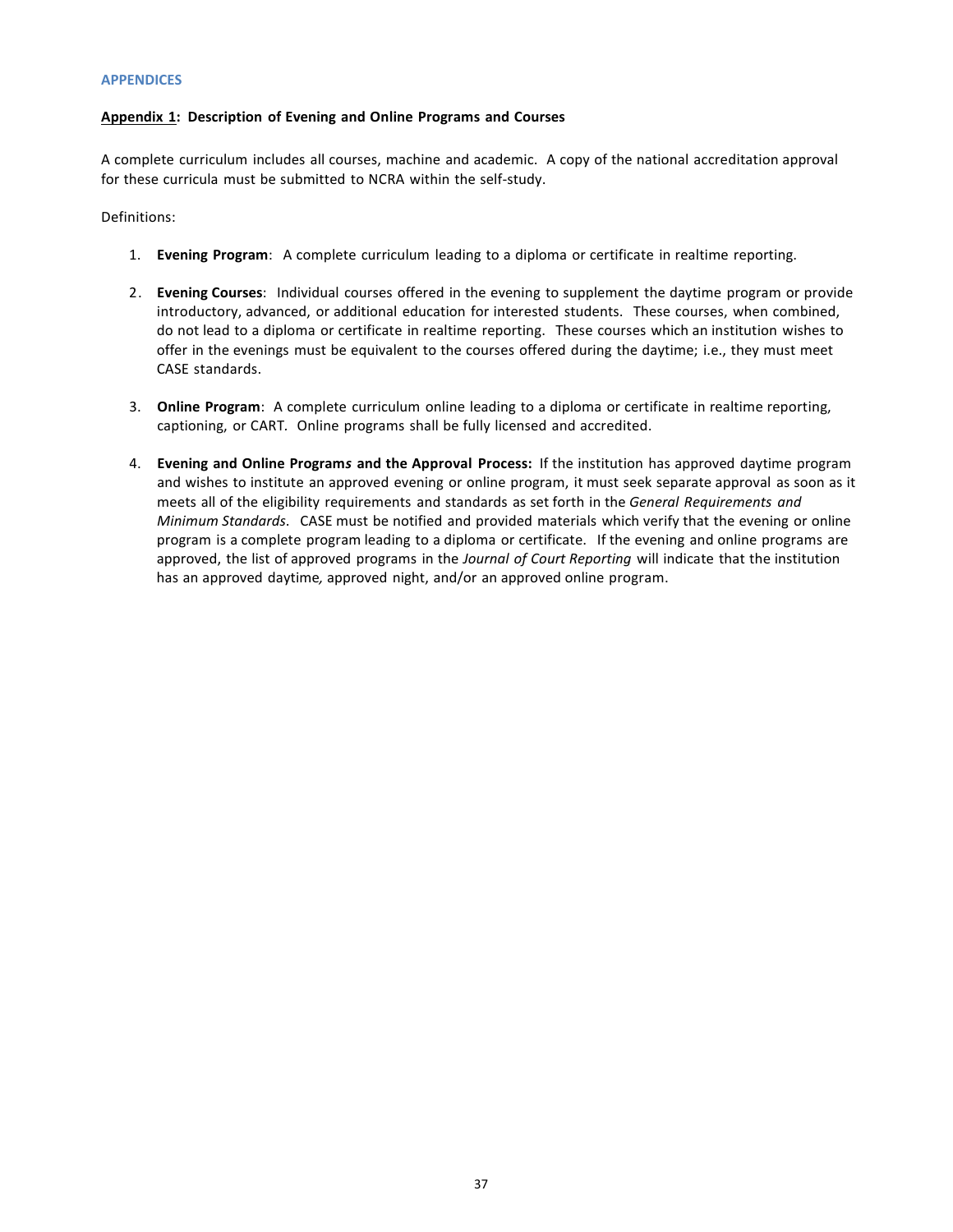## <span id="page-38-0"></span>**Appendix 2: Elements of a Lesson Plan**

Course: Lesson: Date: Lesson Outcome: Special Equipment/Materials Required:

## **I. Introduction**

- A. Attention: How will I get the students' attention? Psychological Principle(s):
- B. Performance outcome(s) and purpose: What do I want the students to be able to do as a result of this lesson? At the close of this lesson, the students will be able to:
- C. Prior knowledge: How does previously learned material relate to what we will do today? Is there previous work to be checked? What do students already know about this area? Psychological Principle(s):

## **II. Development**

- A. Modes: What mode(s) of instruction will I use? Small group? Lecture? Discussion? Dictation?
- B. Activities: What sequence of activities will I use? When will I model the intended outcome? (List the activities in sequential order.) Psychological Principle(s):
- C. Guided Practice: How will I lead the class in applying the new information or skill? Psychological Principle(s):
- D. Independent Practice: What similar applications will I expect students to be able to make on their own? How much practice will students need? How can I arrange more practice if students need it? How will I elicit feedback from learners? Psychological Principle(s):

## **III. Consolidation**

- A. Assessment: How will I know if the students achieved the performance outcome?
- B. Review: What are the main points of the lesson that I need to review? Psychological Principle(s):
- C. Transfer: What can I do to get students to think critically about today's lesson—how it relates to previously learned materials and how it fits into the "big picture"? Psychological Principle(s):
- D. Evaluation: How will I reteach if the lesson was unsuccessful? How will I motivate learners to "reattempt" the lesson? Psychological Principle(s):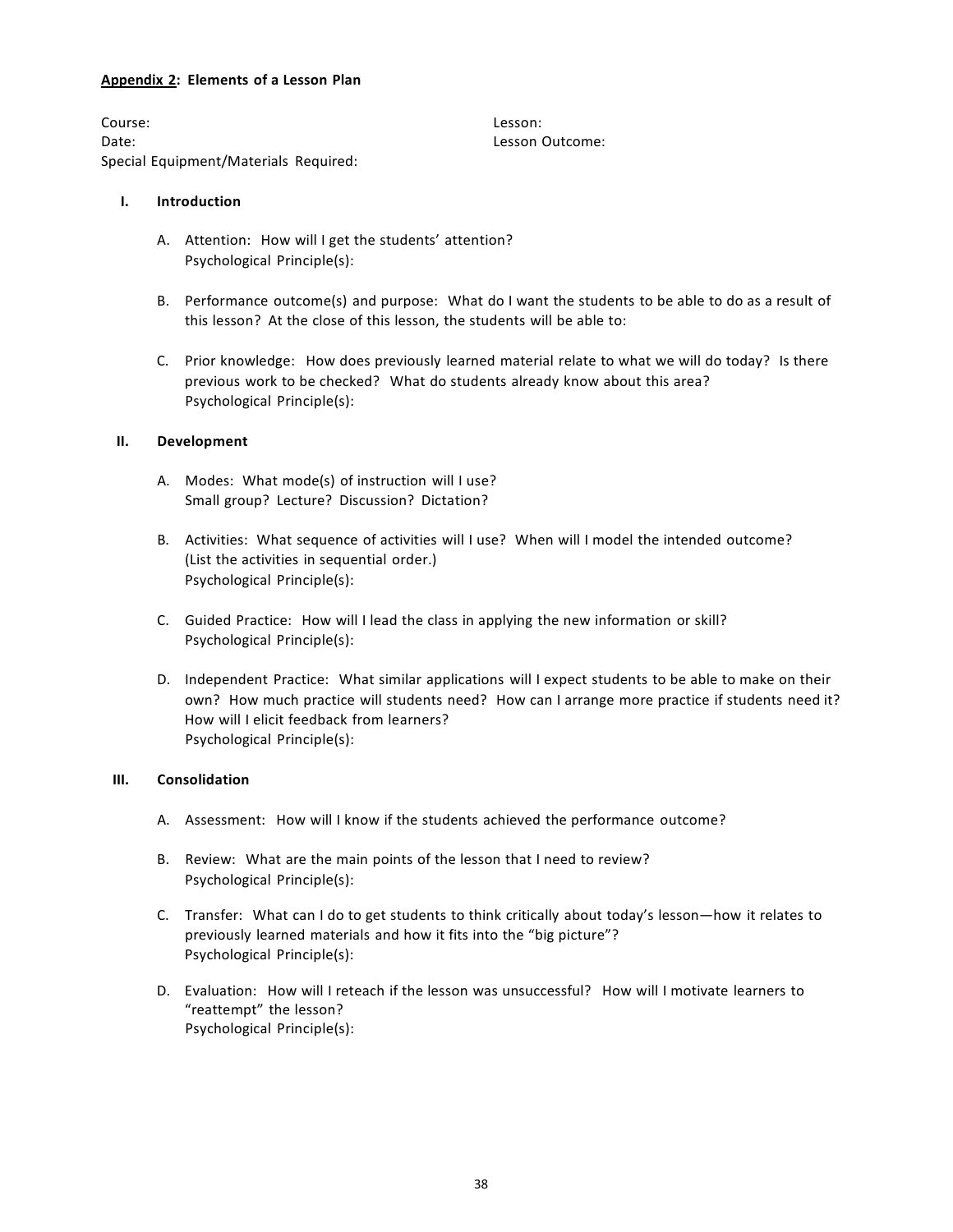*Lesson Plan Model* Course: BIS222 Lesson: Literary Dictation-180

Date: Week 6, Day 2 Lesson Outcome: Recognizing and Writing Changing Patterns of Speech

Special Equipment/Materials Required: Primetime Lit Book Video of Presidential Address Videotape of C-Span Coverage of Congress Tape Player

## **I. Introduction**

- A. Attention:
	- 1. Play a section of video showing speaker from Pakistan discussing peace international relations.

Psychological Principle: Students learn best when the subject is made of interest to them. By seeing this tape, students will recognize that speakers will have different patterns of speech, and they will need to be able to recognize and write from all types.

- B. Performance Objectives:
	- 1. At the end of this lesson, the students will have developed some techniques for recognizing changing speech patterns.
	- 2. At the end of this lesson, the student will be able to take dictation at 160 words per minute on literary material from speakers with accents and on specialized vocabulary and read it back with reasonable ease.
- C. Prior Knowledge:
	- 1. Have you talked with friends/relatives for whom English is not a first language? What techniques do you use to assist you in understanding their conversation?

Psychological Principle: Students learn best when they have an understanding of principles or procedures underlying the initial task which will then result in greater transfer to a different activity. If students see that they, in their everyday life, have encountered individuals with different speech patterns, they will transfer those skills to recording the speech in steno.

## **II. Development of the Lesson**

- A. Modes of Instruction:
	- 1. Live Dictation
	- 2. Dictation from Videos
	- 3. Discussion/Interaction

## B. Activities:

- 1. Play five minutes of tape of Presidential Address
- 2. Discuss speech patterns and phonetic sounds from videos of President's speech
- 2. Drill in steno on those patterns
- 3. Dictate Presidential speech live
- 4. Readback dictation
- 5. Require students to take dictation from video of speech
- 6. Complete same process with video of Congress from C-Span
- 7. Dictate from Primetime Lit text; discuss accent/speech patterns on selected words
- 8. Follow same process for drill
- 9. Time last readback: praise those who do well

Psychological Principles: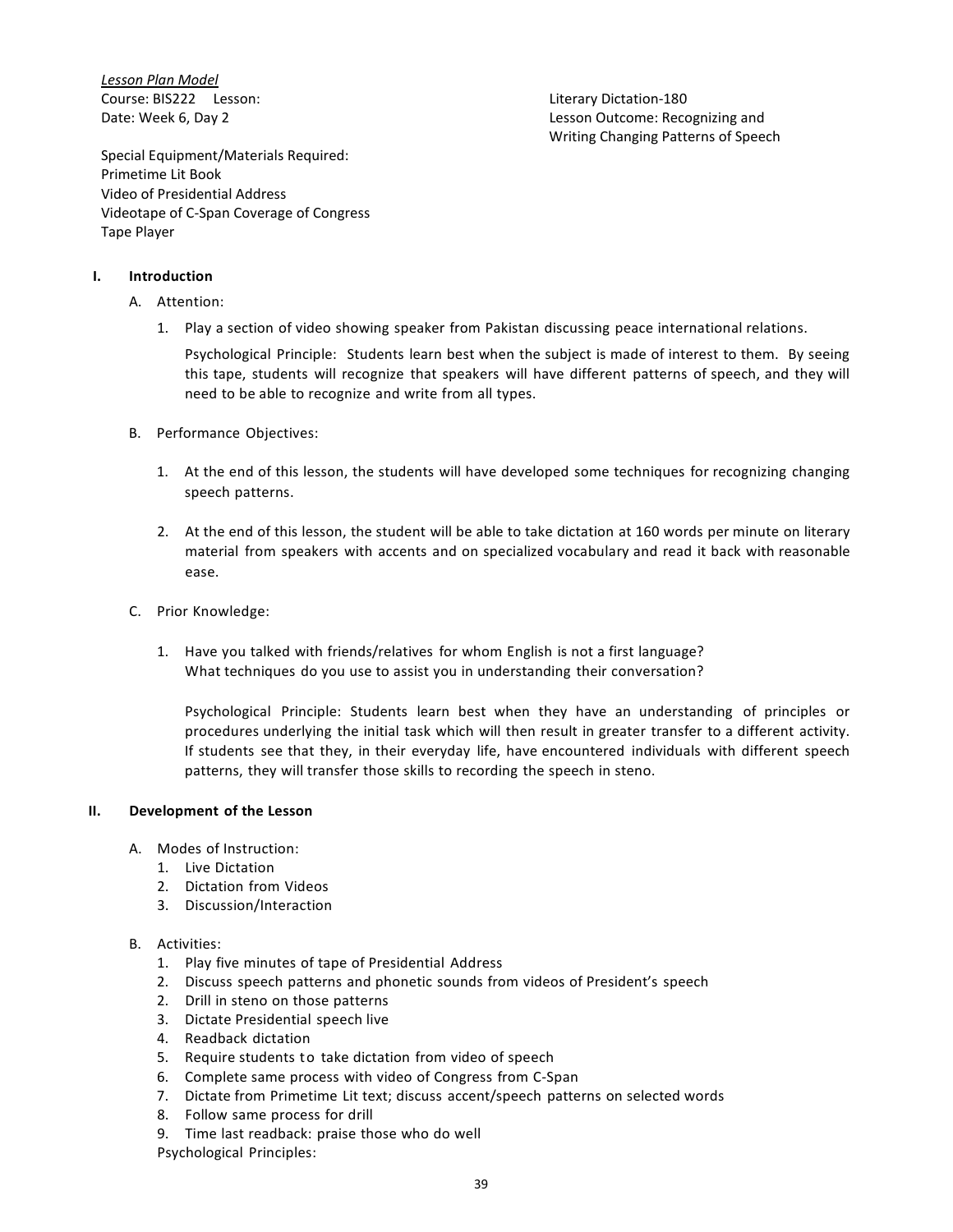- 1. Students learn best when instructor provides learner not only with opportunities to practice under the conditions designed, but also with cue and response conditions that vary from time to time. By having three different types of material with speech patterns, students have the conditions needed to learn.
- 2. Students learn best when they receive positive reinforcement through rewards of praise for acceptable behavior. Give positive feedback to those who can write/read from varying speech patterns.
- 3. Students learn best when some tension is placed on them by the instructor. Here, the students were timed on each dictation and then timed on their readback.
- C. Guided Practice:

In this lesson, students were guided through each type of dictation material while speech patterns were pointed out and discussed; that is, they were guided during the lesson.

Psychological Principle: Students learn best when the instructor sets up the learning situation so that the desired responses can occur as close as possible to their cues. Students practiced the material immediately after discussion of the speech patterns.

- D. Independent Practice:
	- 1. Students are to practice at least one hour from the C-Span tapes placed in the dictation lab.
	- 2. Hand out word sheets and phonetic pronunciation tables and discuss again.
	- 3. After their first attempt at the dictation, identify at least (3) three speech patterns of the speaker. List in steno notes.
	- 4. As the students take additional dictation by the same speaker, "zero in" on those speech patterns identified.

Psychological Principle:

- 1. Students retain material best when they over-practice a new concept or skill. This additional activity should reinforce and lead to over-practice of speech sounds.
- 2. Students learn best when they are prepared for their individual practice.

#### **III. Consolidation**

- A. Review:
	- 1. Principles of phonetics and pronunciation. Ask students.
	- 2. Methods to focus on speech patterns. Question students.
- B. Assessment:
	- 1. Dictation to end the day's lesson at about 160 words per minute for five minutes with examples of speech patterns/accents. Ask for student readback. Praise those who do well.

Psychological Principle: Students learn best when they receive immediate feedback on their inclass activities. Evaluate their readback.

C. Transfer: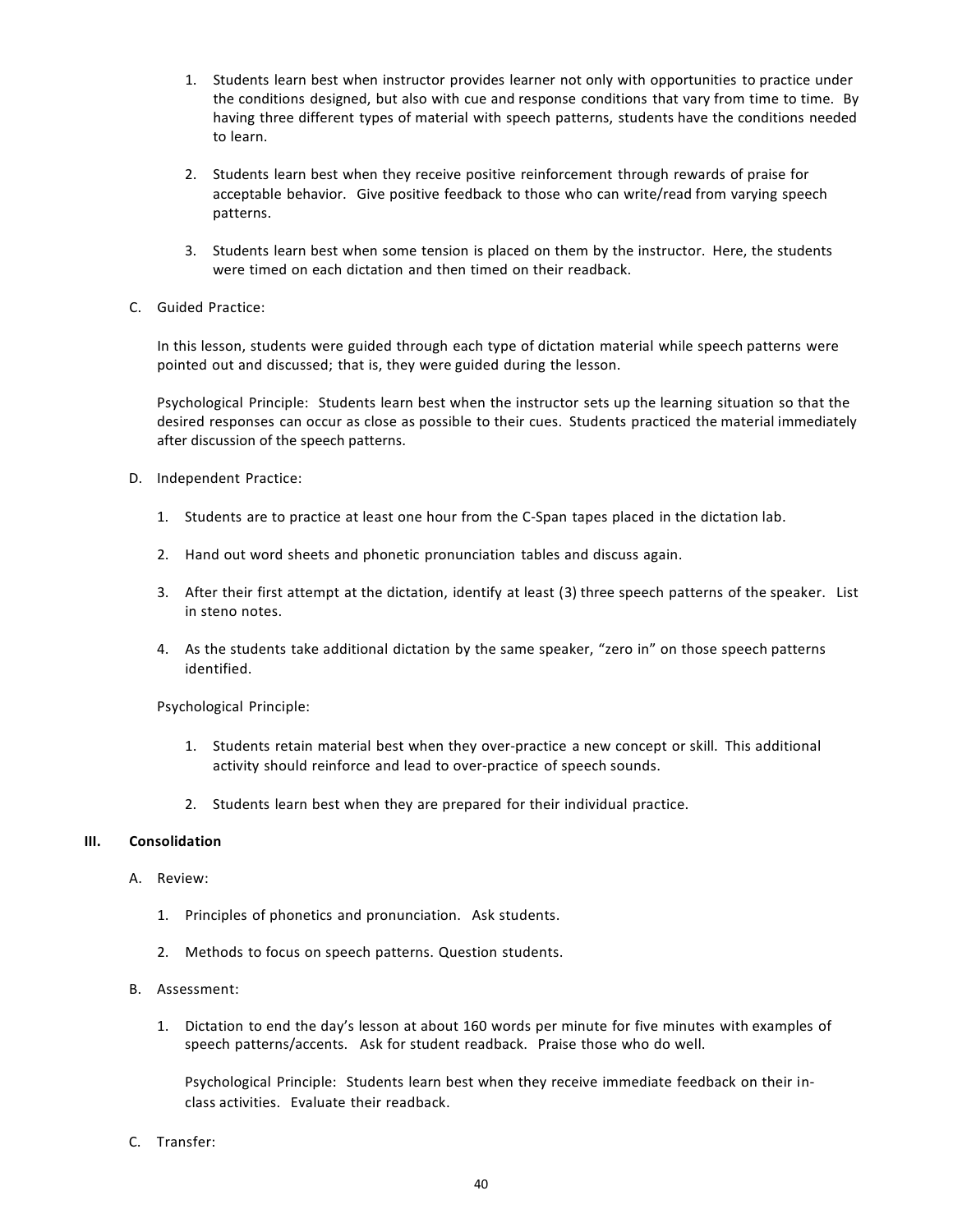1. Discuss that opportunities have grown for reporting on an international level. The need for accuracy on all reporting has grown. Opportunities to apply their reporting skills depend on being aware of the complexities of today's speech patterns.

Psychological Principle: Students learn best when they see how their learning transfers to other situations.

- D. Evaluation:
	- 1. Were all students able to grasp the idea of phonetic sounds and speech patterns? If not, tomorrow a student can explain the concept in his/her words.
	- 2. Did students see the importance of this lesson? If they appeared bored and disinterested, bring in a realtime reporter guest speaker who does closed captioning on C-span or takes dictation from individuals with unusual speech patterns.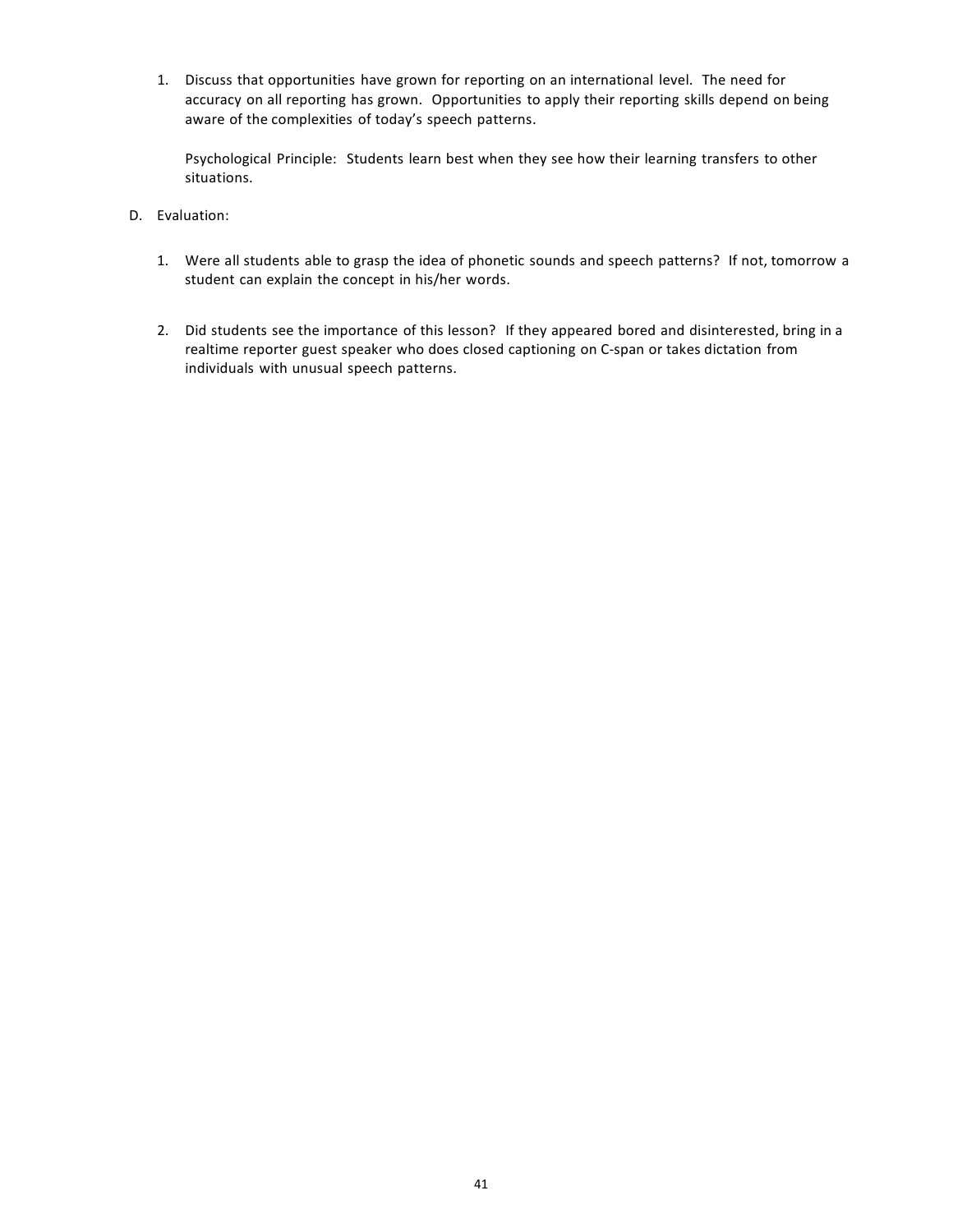## <span id="page-42-0"></span>**Appendix 3: Elements of a Syllabus**

## **I. What is it?**

- A. A written document
- B. A condensed outline of the class

## **II. What is its purpose?**

- A. Answer common student questions
	- 1. course description
	- 2. objectives of course
	- 3. required text and materials
	- 4. outline of content with daily/weekly proposed schedule
	- 5. evaluation
	- 6. your rules and procedures
- B. Reduces the possibility of misunderstanding between students and instructor.
- C. Assures that students in other (multiple) sections of the same course accomplish the same objectives.

## **III. How is it used?**

- A. Discussed with students on first day of class.
- B. Used as a resource for student and instructor throughout the course.

## **IV. How important is it?**

- A. Very important.
- B. Basic right of each student to be given a syllabus.
- C. Professional responsibility of instructor to prepare a complete syllabus.

#### **Syllabus Model**

(Institution and/or Department/Unit)

## **I. Information about the Course**

- A. Name, Number, Prerequisite, and Description
	- 1. Description may be bulletin/catalogue description and/or a more complete description, including a rationale for studying that subject.
- B. Lab Hours Required; Course Offered; Fall semester only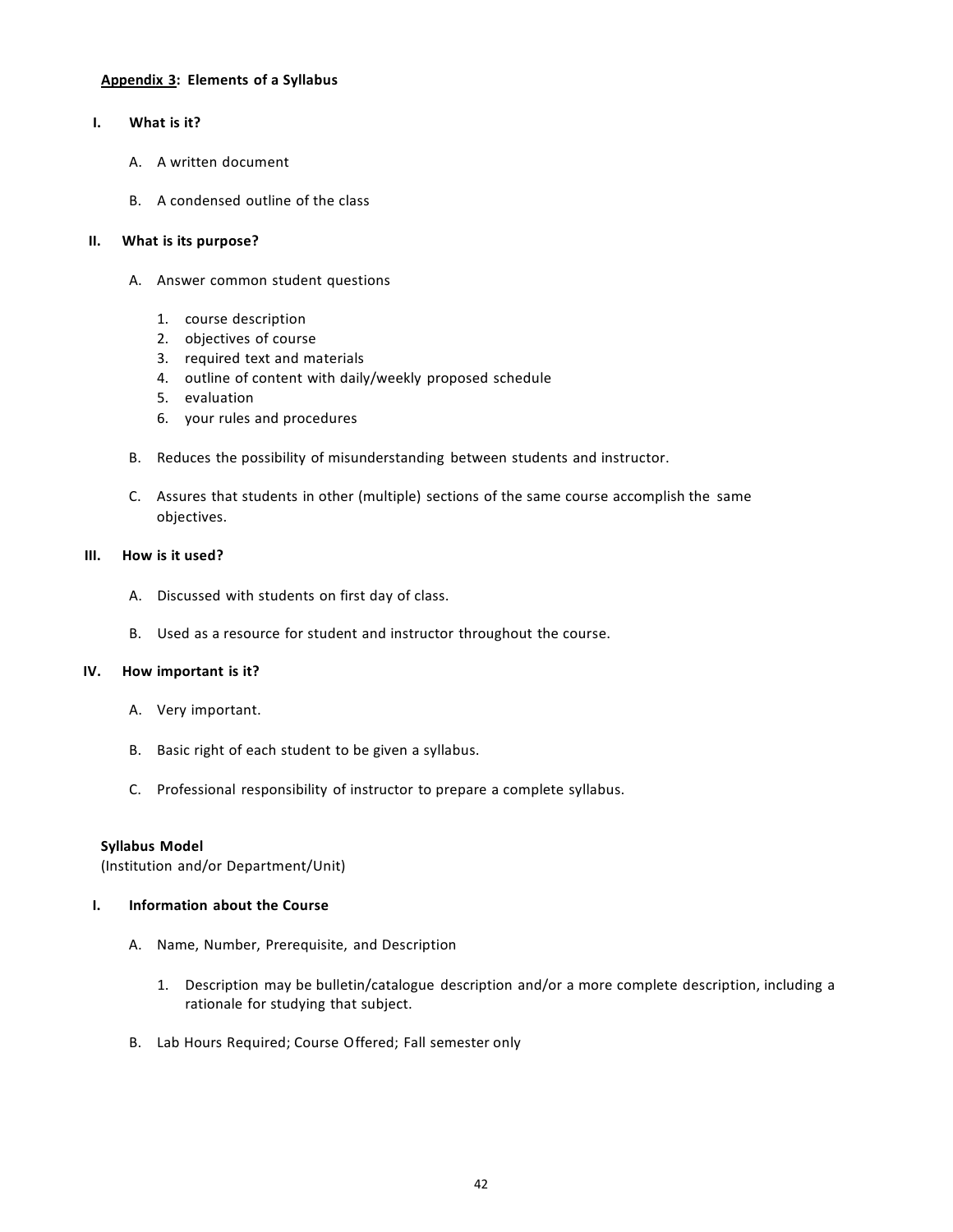#### **II. Information Specific for this Instructor**

A. Instructor's name, office hours, office location, telephone number, fax number, e-mail address, etc.

## **III. Textbooks and Other Materials**

- A. Texts and materials needed such as disks, steno machine, dictionary, etc.
	- 1. For texts, include author, title, location of publisher, publisher, and date of publication.

Examples: Smith, Helene (1995). *Machine steno for beginners*. Ulm, Michigan: Yellow Publishing Company.

## **IV. Objectives**

- A. Introduce by the statement: At the completion of this course, the student will be able to:
	- 1. Examples:
		- a. Read from steno homework notes at a minimum of 180 words per minutes for one minute.
		- b. Punctuate a typical court document of ten or more pages with 80 percent accuracy.

## **V. Teaching Methodology**

A. List methodologies used in this course, such as lecture, hands-on practice, etc.

## **VI. Course Outline/Semester Calendar**

- A. Provide a weekly outline of topics with an indication of how much time (weeks or partial weeks) to be spent on each. Often this is similar to the table of contents of the required text with appropriate modifications.
- B. Weekly/daily outline should also include:
	- 1. Reading assignments
	- 2. Due dates for major papers/projects
	- 3. Scheduled examinations/quizzes

## **VII. Evaluation**

- A. Components which determine final grade and weight (percent) of each.
	- 1. Examples of possible components:
		- major examinations
		- term papers/projects
		- quizzes (what will they be like?)
		- homework assignments
		- attendance
	- 2. Include as much information as possible, such as how many exams, how much homework, etc.
- B. Policies and procedures related to evaluation, such as make-up policies.
- C. Grading scale: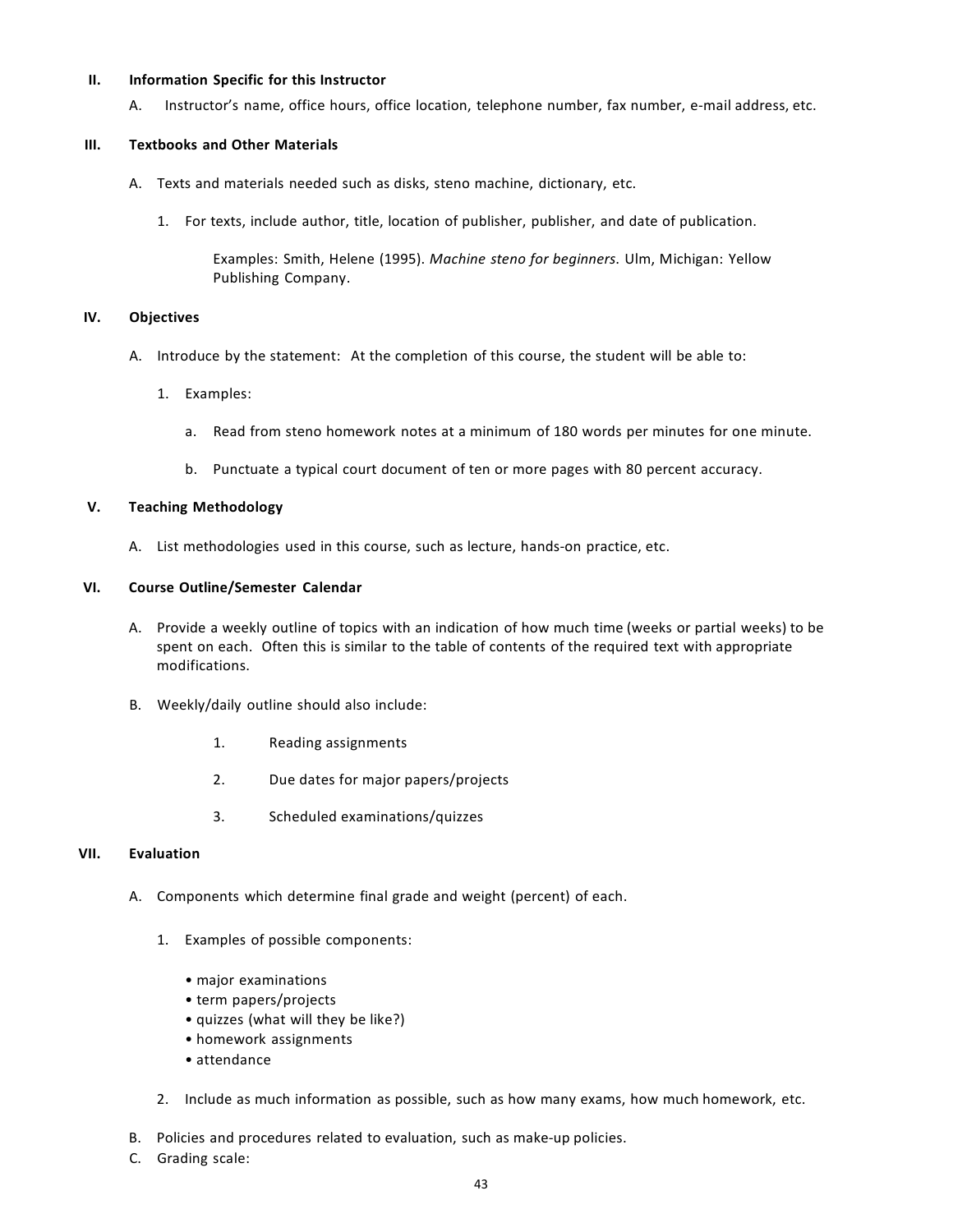- 1. Norm-referenced? (grading on a curve)
- 2. Criteria-referenced (e.g., 90 100 = A, 80 89 = B, etc.)

## **VIII. Rules and Regulations**

A. Other policies not covered elsewhere—attendance, late work, makeup work/exams, etc.

## **IX. Other**

You may also want to include a bibliography, list of handouts, etc. Prepared by: (for Master Syllabus) Date: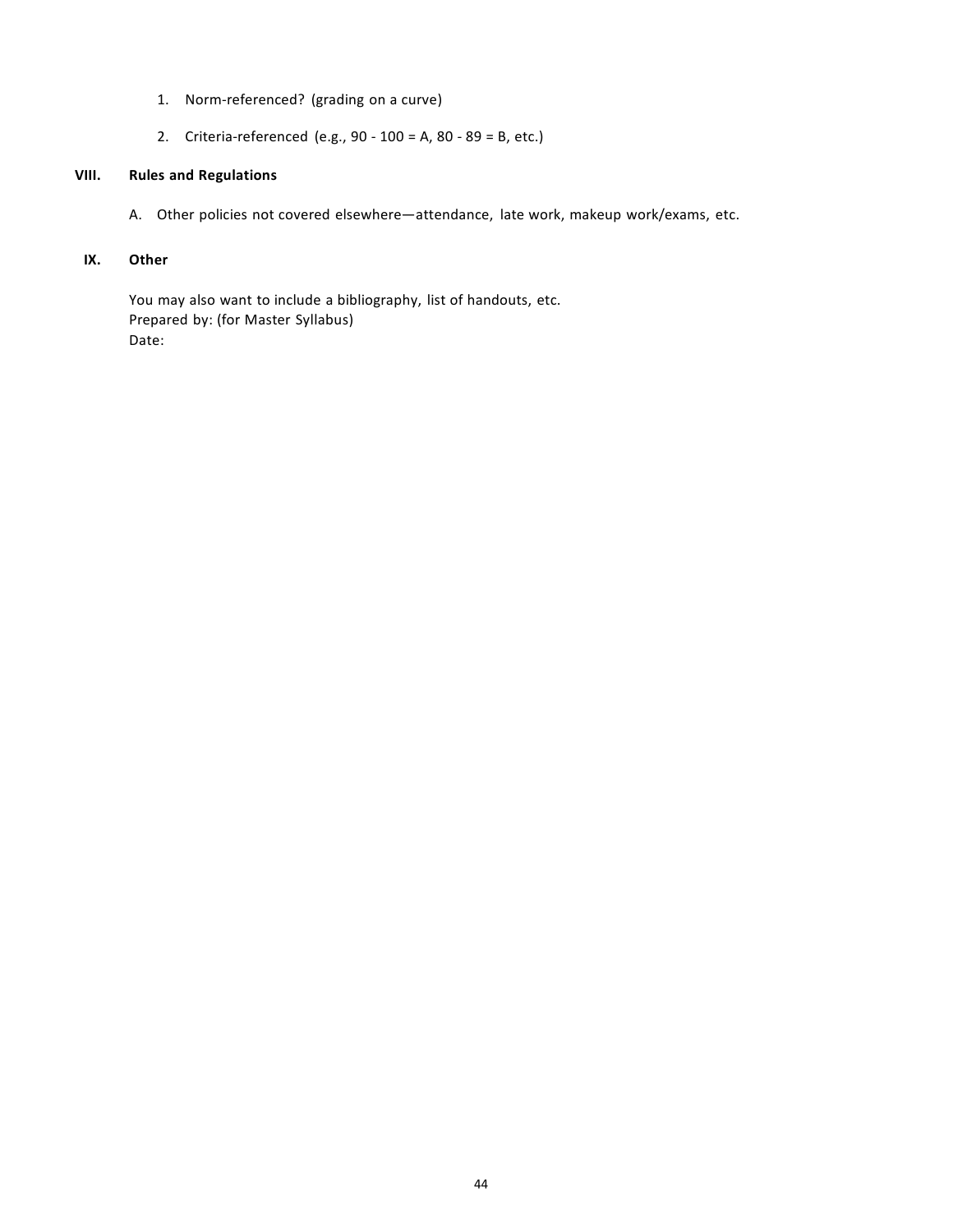#### <span id="page-45-0"></span>**Appendix 4: Sample of Approximate Timetable for Reevaluations**

- I. For Program approval expiring January 30:
	- 1. Self-study due January 30 of previous year
	- 2. Education Department staff reviews February 1 to March 15
	- 3. Staff forwards report to institution March 15 to April 15
	- 4. Program implements changes April 15 to June 15
	- 5. Evaluation Team Visits June 1 to October 15
	- 6. Evaluation Team report due October 31
	- 7. Program response due November 30
	- 8. CASE meets in January
- II. For Program approval expiring July 30:
	- 1. Self-study due July 30 of previous year
	- 2. Education Department staff reviews August 1 to September 15
	- 3. Staff forwards report to institution October 15 to November 15
	- 4. Program implements changes October 15 to December 15
	- 5. Evaluation Team Visits December 1 to March 15
	- 6. Evaluation Team report due March 31
	- 7. Program response due April 30
	- 8. CASE meets in June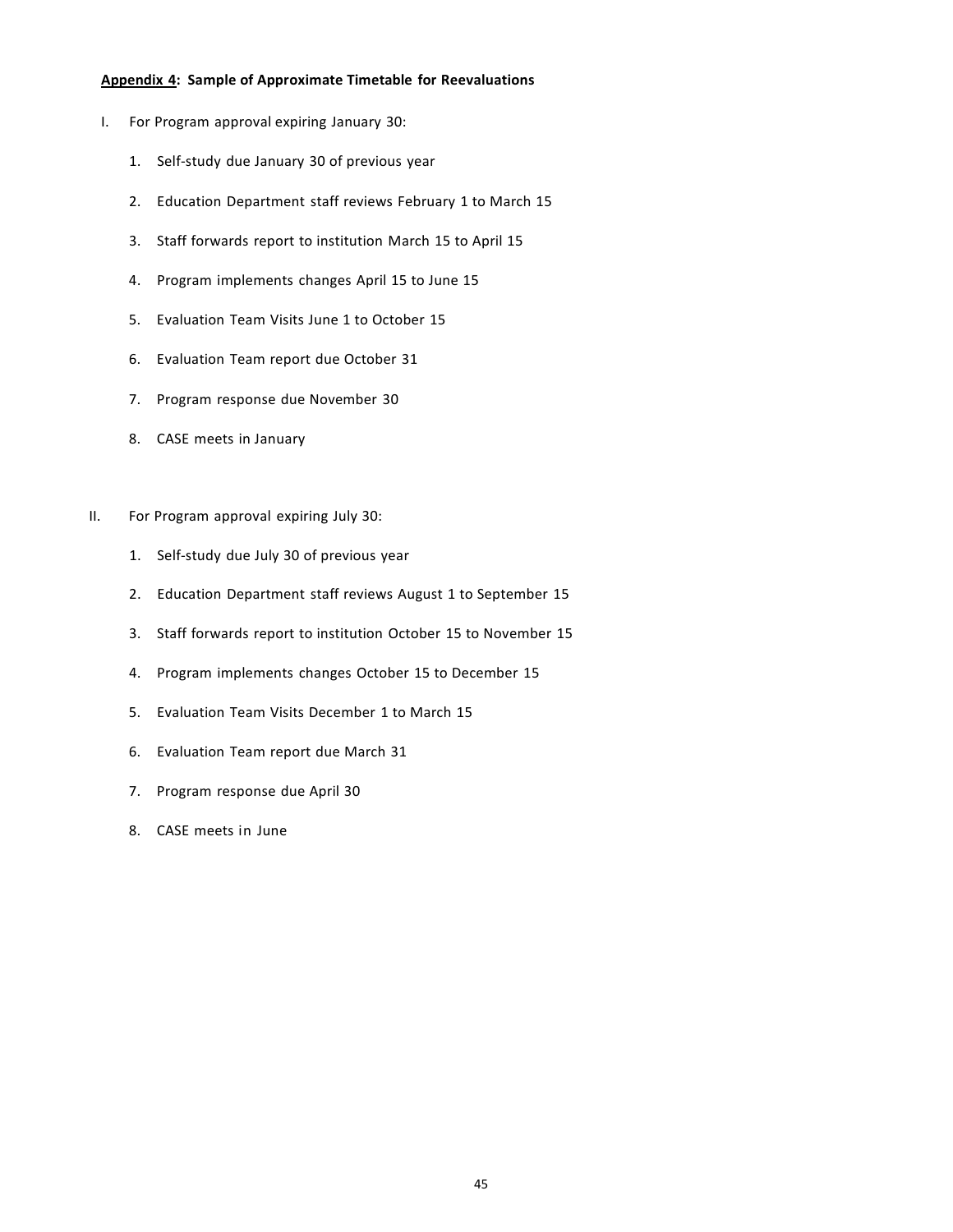## <span id="page-46-0"></span>**Appendix 5: Punctuation**

Punctuation as contained in the current Captioning Style Guidelines, which include: all alphabets defined such as a, A, A. (for letter-by-letter spelling, middle initials and acronyms, and mixed-case translation, as for "RBIs").

Colon (:) Semicolon (;) Exclamation point (!) Delete space stroke and add space stroke Feet and inches stroke (5'6") Forward slash (/) Backward slash (\) Hyphen (-) Dash ( -- ) Percent (%) Ampersand (&) At sign (@) Prefix/suffix decimal point (1.2 million) Prefix decimal point (.22 caliber) Prefix/suffix colon (6:00) Prefix/suffix comma (1,750) Prefix apostrophe ('98) Brackets (applause) [applause] Quotation marks ("Hello") Musical notes NEW speaker identification (>>) New story identification, (>>>) Force stroke to push translation onto the screen (vendor specific) Force stroke to force the next words written to start on a new line Blanking stroke to blank and pass captions from the screen Placement strokes to move caption location on the screen